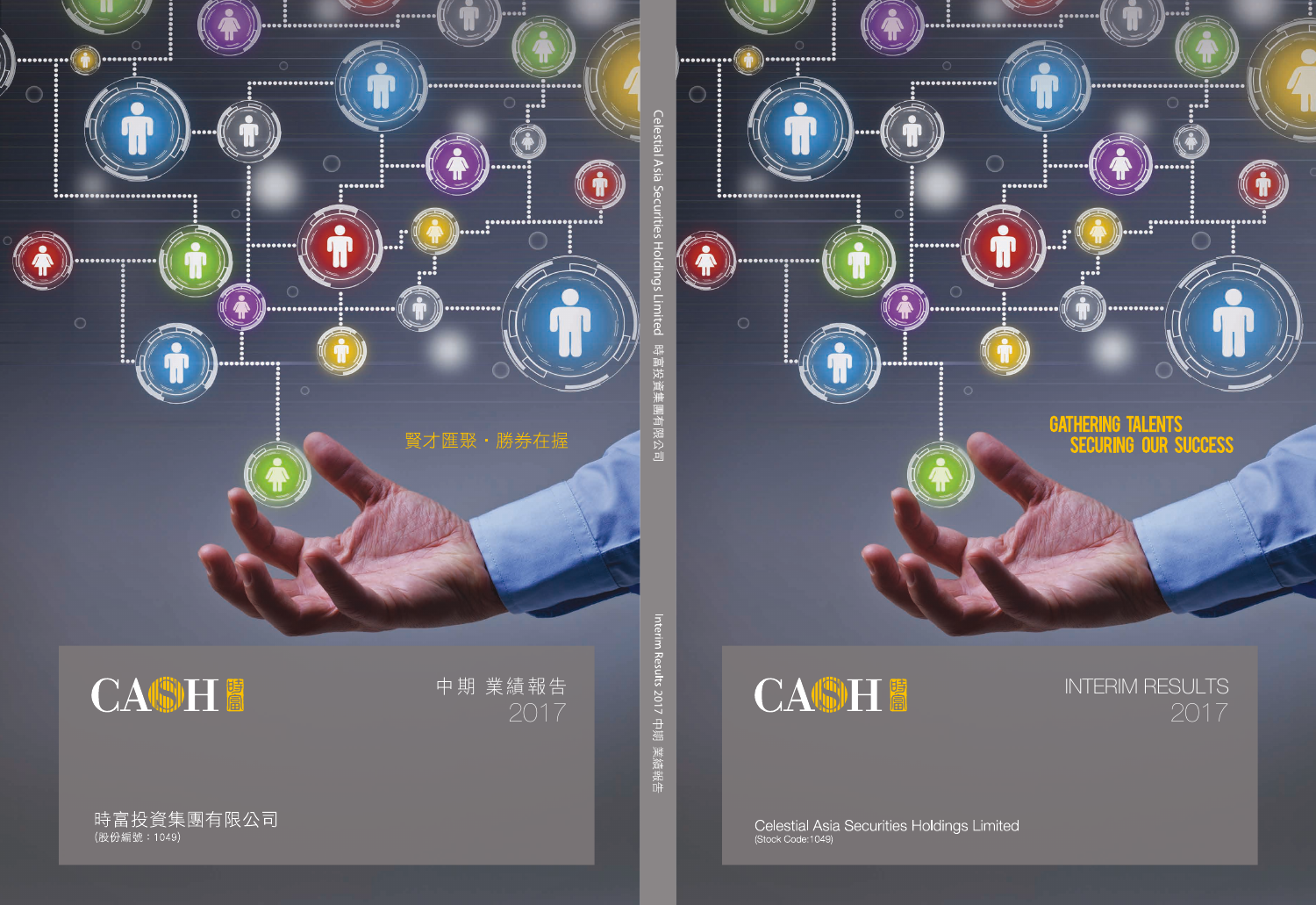# Condensed Consolidated Statement of Profit or Loss and Other Comprehensive Income

The unaudited consolidated results of Celestial Asia Securities Holdings Limited ("Company" or "CASH") and its subsidiaries ("Group") for the six months ended 30 June 2017, together with the comparative figures for the last corresponding period, are as follows:

|                                                                                                                                                                                                                                     | <b>Notes</b> | 2017<br>HK\$'000                                                    | Unaudited<br>Six months ended 30 June<br>2016<br>HK\$'000<br>(Restated) |
|-------------------------------------------------------------------------------------------------------------------------------------------------------------------------------------------------------------------------------------|--------------|---------------------------------------------------------------------|-------------------------------------------------------------------------|
|                                                                                                                                                                                                                                     |              |                                                                     |                                                                         |
| Continuing operations<br>Revenue<br>Other income<br>Cost of inventories and services<br>Net gains on investments held for trading<br>Salaries, allowances and commission<br>Other operating, administrative and<br>selling expenses | (3)          | 633,968<br>4,009<br>(348, 862)<br>1,308<br>(131, 529)<br>(185, 434) | 687,214<br>3,653<br>(388, 288)<br>30,481<br>(110,076)<br>(204, 659)     |
| Depreciation of property and equipment<br>Finance costs                                                                                                                                                                             |              | (11,076)<br>(4, 136)                                                | (13, 782)<br>(3,571)                                                    |
| (Loss) profit before taxation<br>Income tax expense                                                                                                                                                                                 | (5)          | (41, 752)<br>(1,200)                                                | 972                                                                     |
| (Loss) profit for the period from<br>continuing operations                                                                                                                                                                          |              | (42, 952)                                                           | 972                                                                     |
| Discontinued operations<br>Profit (loss) for the period from<br>discontinued operations                                                                                                                                             | (6)          | 224,519                                                             | (32,613)                                                                |
| Profit (loss) for the period                                                                                                                                                                                                        |              | 181,567                                                             | (31,641)                                                                |
| Other comprehensive income (expense)<br>for the period, net of income tax<br>Exchange difference on translation of<br>foreign operations                                                                                            |              | (208)                                                               | (226)                                                                   |
| Total other comprehensive expense for the period                                                                                                                                                                                    |              | (208)                                                               | (226)                                                                   |
| Total comprehensive income (expense)<br>for the period                                                                                                                                                                              |              | 181,359                                                             | (31, 867)                                                               |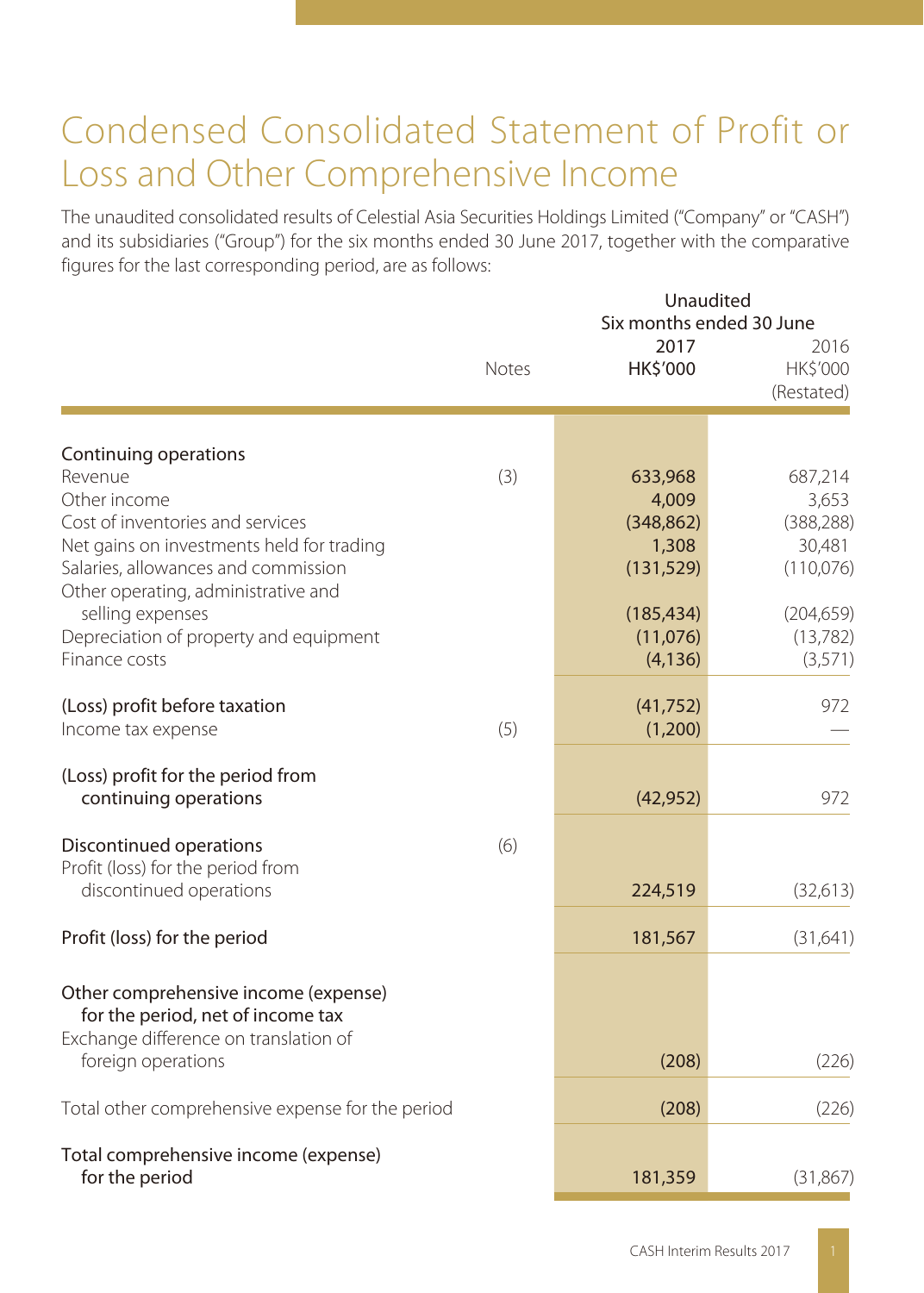|                                                                                             |      |                      | Unaudited<br>Six months ended 30 June |
|---------------------------------------------------------------------------------------------|------|----------------------|---------------------------------------|
|                                                                                             | Note | 2017<br>HK\$'000     | 2016<br>HK\$'000<br>(Restated)        |
| Profit (loss) for the period attributable to:                                               |      |                      |                                       |
| Owners of the Company<br>- from continuing operations<br>- from discontinued operations     |      | (42, 952)<br>246,895 | 972<br>(13,762)                       |
|                                                                                             |      | 203,943              | (12,790)                              |
| Non-controlling interests<br>- from continuing operations<br>- from discontinued operations |      | 681<br>(23,057)      | 606<br>(19,457)                       |
|                                                                                             |      | (22, 376)            | (18, 851)                             |
|                                                                                             |      | 181,567              | (31, 641)                             |
| Total comprehensive income (expense)<br>for the period attributable to:                     |      |                      |                                       |
| Owners of the Company<br>Non-controlling interests                                          |      | 204,516<br>(23, 157) | (12,991)<br>(18, 876)                 |
|                                                                                             |      | 181,359              | (31, 867)                             |
| Earnings (loss) per share<br>From continuing and discontinued operations:                   | (7)  |                      |                                       |
| - Basic and diluted (HK cents)                                                              |      | 24.5                 | (1.5)                                 |
| From continuing operations:<br>- Basic and diluted (HK cents)                               |      | (5.2)                | 0.1                                   |
| From discontinued operations:<br>- Basic and diluted (HK cents)                             |      | 29.7                 | (1.6)                                 |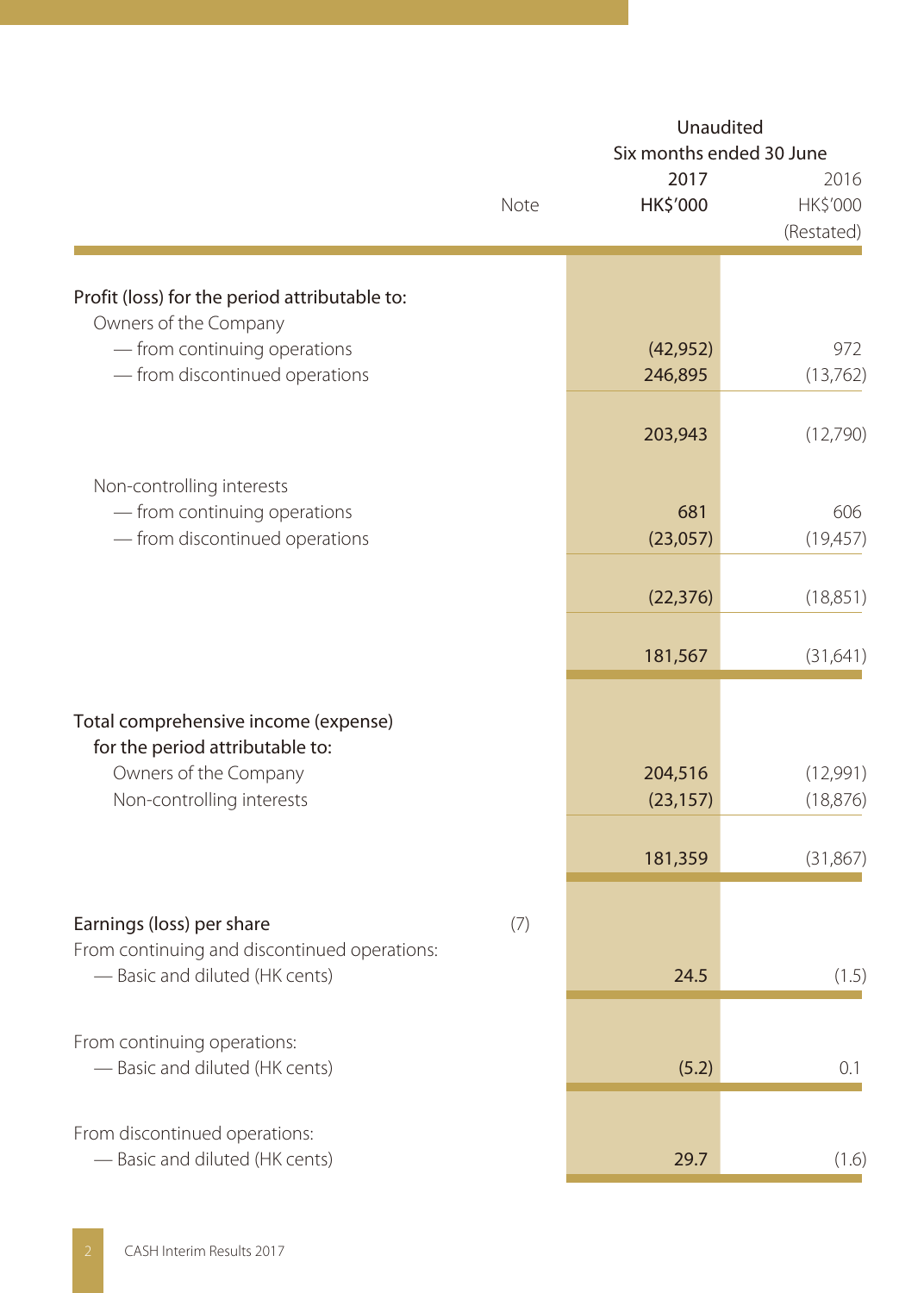# Condensed Consolidated Statement of Financial Position

|                                               | Note | 30 June<br>2017<br>(Unaudited)<br>HK\$'000 | 31 December<br>2016<br>(Audited)<br>HK\$'000 |
|-----------------------------------------------|------|--------------------------------------------|----------------------------------------------|
|                                               |      |                                            |                                              |
| Non-current assets<br>Property and equipment  |      | 41,796                                     | 63,911                                       |
| Investment properties                         |      |                                            | 16,508                                       |
| Goodwill                                      |      | 39,443                                     | 60,049                                       |
| Intangible assets                             |      | 43,460                                     | 53,212                                       |
| Available-for-sale financial assets           |      |                                            | 8,415                                        |
| Rental and utilities deposits                 |      | 48,466                                     | 43,138                                       |
| Other assets                                  |      |                                            | 5,039                                        |
| Interest in associate                         |      | 492,007                                    |                                              |
| Deferred tax assets                           |      | 5,550                                      | 5,550                                        |
|                                               |      |                                            |                                              |
|                                               |      | 670,722                                    | 255,822                                      |
| <b>Current assets</b>                         |      |                                            |                                              |
| Inventories - finished goods held for sale    |      | 66,601                                     | 56,605                                       |
| Accounts receivable                           | (8)  | 139,154                                    | 598,612                                      |
| Loans receivable                              |      | 7,647                                      | 7,881                                        |
| Other assets                                  |      |                                            | 3,528                                        |
| Prepayments, deposits and other receivables   |      | 51,483                                     | 46,496                                       |
| Tax recoverable                               |      | 7,362                                      | 1,948                                        |
| Investments held for trading                  |      | 12,408                                     | 33,317                                       |
| Amount due from associate companies           |      | 2,365                                      |                                              |
| Bank deposits subject to conditions           |      | 41,575                                     | 66,601                                       |
| Bank balances - trust and segregated accounts |      |                                            | 819,803                                      |
| Bank balances (general accounts) and cash     |      | 233,427                                    | 629,553                                      |
|                                               |      | 562,022                                    | 2,264,344                                    |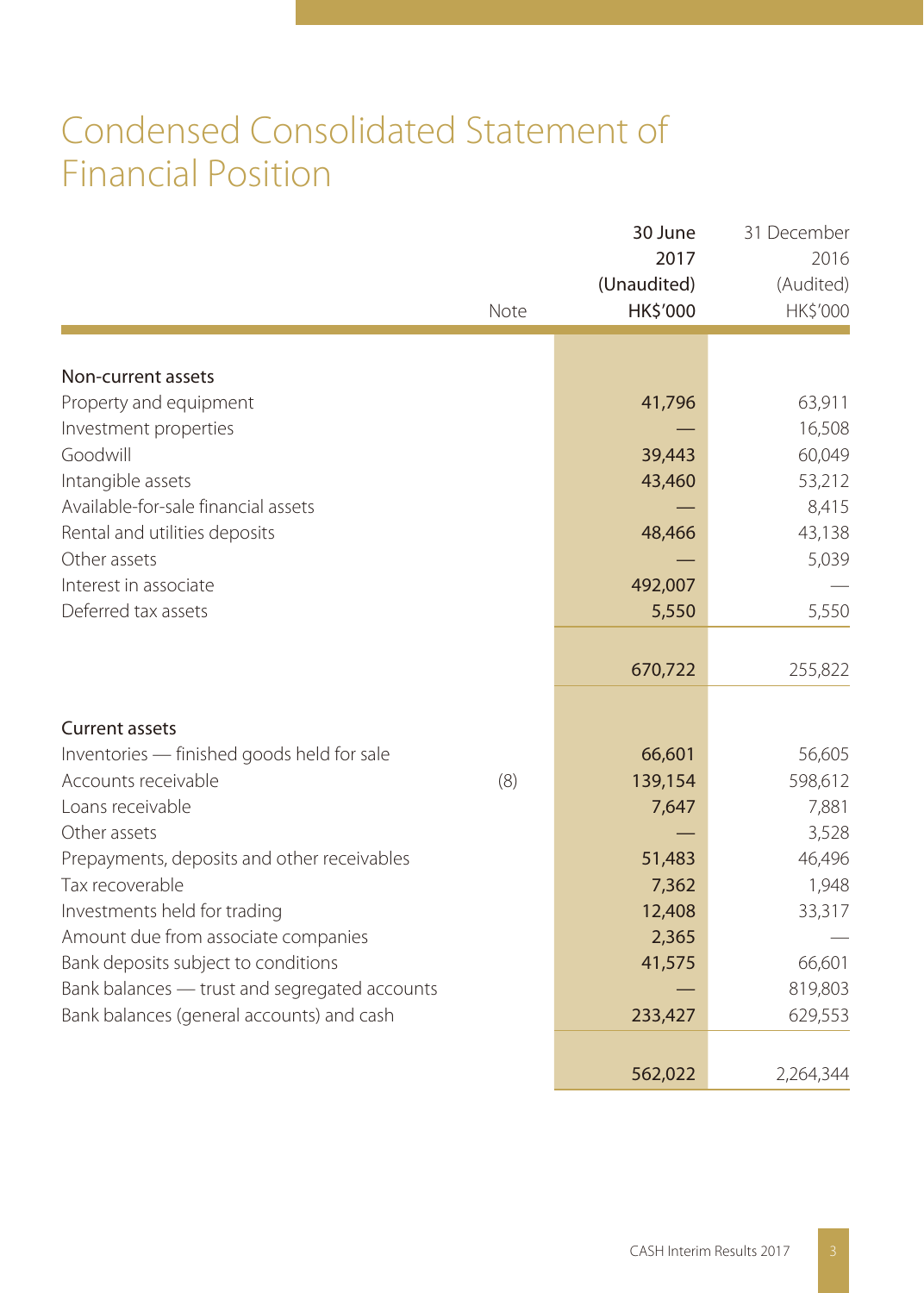|                                                                                                                                                                                                            | Notes | 30 June<br>2017<br>(Unaudited)<br>HK\$'000 | 31 December<br>2016<br>(Audited)<br>HK\$'000 |
|------------------------------------------------------------------------------------------------------------------------------------------------------------------------------------------------------------|-------|--------------------------------------------|----------------------------------------------|
|                                                                                                                                                                                                            |       |                                            |                                              |
| <b>Current liabilities</b><br>Accounts payable<br>Accrued liabilities and other payables<br>Taxation payable                                                                                               | (9)   | 183,948<br>100,602<br>18,668               | 1,168,913<br>168,064<br>14,968               |
| Obligations under finance leases<br>- amount due within one year<br>Borrowings - amount due within one year                                                                                                |       | 276<br>235,133                             | 407<br>395,055                               |
|                                                                                                                                                                                                            |       | 538,627                                    | 1,747,407                                    |
| Net current assets                                                                                                                                                                                         |       | 23,395                                     | 516,937                                      |
| Total assets less current liabilities                                                                                                                                                                      |       | 694,117                                    | 772,759                                      |
| Capital and reserves<br>Share capital<br>Reserves                                                                                                                                                          | (11)  | 83,122<br>582,533                          | 83,122<br>378,798                            |
| Equity attributable to owners of the Company<br>Non-controlling interests                                                                                                                                  |       | 665,655<br>(23, 177)                       | 461,920<br>293,270                           |
| <b>Total equity</b>                                                                                                                                                                                        |       | 642,478                                    | 755,190                                      |
| Non-current liabilities<br>Deferred tax liabilities<br>Accrued liabilities and other payables<br>Obligations under finance leases<br>- amount due after one year<br>Borrowings - amount due after one year |       | 7,757<br>38,919<br>163<br>4,800            | 6,689<br>235<br>10,645                       |
|                                                                                                                                                                                                            |       | 51,639                                     | 17,569                                       |
|                                                                                                                                                                                                            |       | 694,117                                    | 772,759                                      |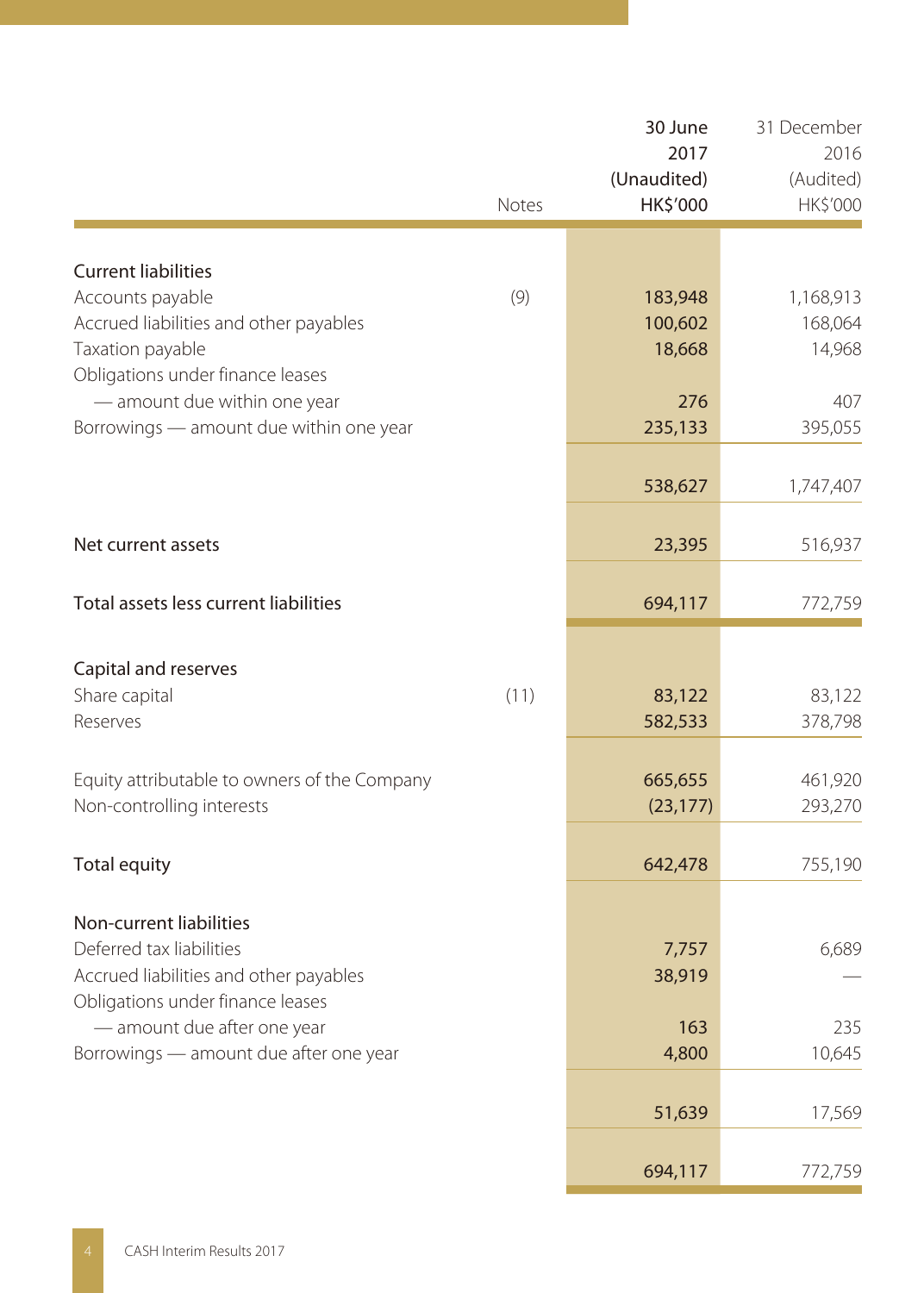# Condensed Consolidated Statement of Changes In Equity

|                                                                         | Unaudited<br>Six months ended 30 June 2017 |                              |                                    |                                |                              |                     |                                                 |                     |                                               |                   |                                              |                   |
|-------------------------------------------------------------------------|--------------------------------------------|------------------------------|------------------------------------|--------------------------------|------------------------------|---------------------|-------------------------------------------------|---------------------|-----------------------------------------------|-------------------|----------------------------------------------|-------------------|
|                                                                         | Attributable to owners of the Company      |                              |                                    |                                |                              |                     |                                                 |                     |                                               |                   |                                              |                   |
|                                                                         | Share<br>capital<br>HK\$'000               | Share<br>premium<br>HK\$'000 | Contributed<br>surplus<br>HK\$'000 | General<br>reserve<br>HK\$'000 | Other<br>reserve<br>HK\$'000 | reserve<br>HK\$'000 | Translation Share option<br>reserve<br>HK\$'000 | reserve<br>HK\$'000 | Revaluation Accumulated<br>losses<br>HK\$'000 | Total<br>HK\$'000 | Non-<br>controlling<br>interests<br>HK\$'000 | Total<br>HK\$'000 |
| At 1 January 2017                                                       | 83,122                                     | 591,437                      | 88,926                             | 1,160                          | 59,649                       | 11,712              | 5,032                                           | 11,164              | (390, 282)                                    | 461,920           | 293,270                                      | 755,190           |
| Loss for the period                                                     |                                            |                              |                                    |                                |                              |                     |                                                 |                     | (59,223)                                      | (59,223)          | (22, 376)                                    | (81, 599)         |
| Gain of deemed disposal of<br>CFSG Group                                |                                            |                              |                                    |                                |                              |                     |                                                 |                     | 263,166                                       | 263,166           | (294,071)                                    | (30,905)          |
| Exchange differences arising<br>on translation of foreign<br>operations |                                            |                              |                                    |                                |                              | (208)               |                                                 |                     |                                               | (208)             |                                              | (208)             |
| Total comprehensive income<br>(expense) for the period                  | 83,122                                     | 591,437                      | 88,926                             | 1,160                          | 59,649                       | 11,504              | 5,032                                           | 11,164              | (186, 339)                                    | 665,655           | (23, 177)                                    | 642,478           |
| At 30 June 2017                                                         | 83,122                                     | 591,437                      | 88,926                             | 1,160                          | 59,649                       | 11,504              | 5,032                                           | 11,164              | (186, 339)                                    | 665,655           | (23, 177)                                    | 642,478           |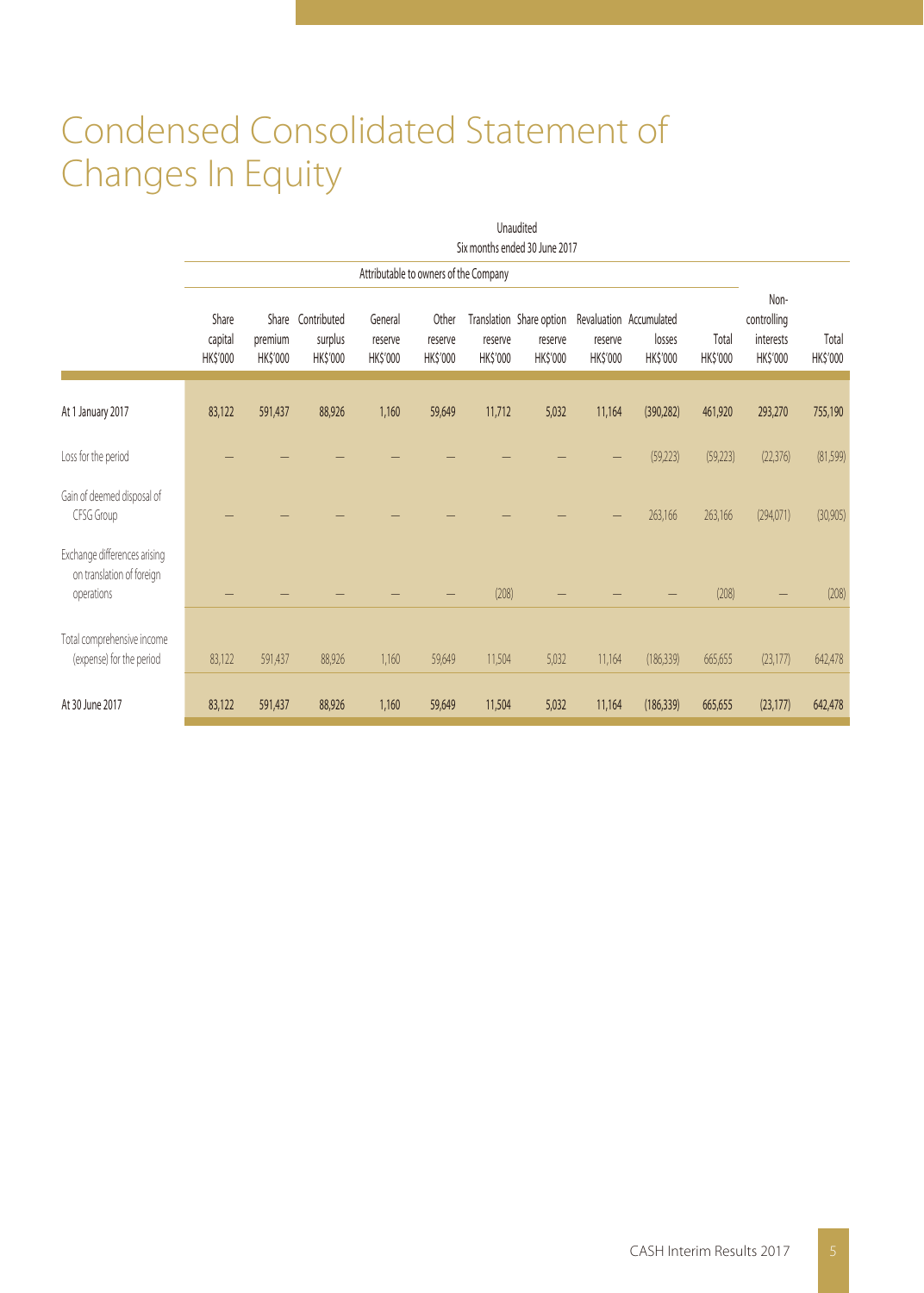|                                                                         | Six months ended 30 June 2016 |                                    |                                    |                                |                              |                                       |                                                 |                           |                                               |                   |                                              |                   |
|-------------------------------------------------------------------------|-------------------------------|------------------------------------|------------------------------------|--------------------------------|------------------------------|---------------------------------------|-------------------------------------------------|---------------------------|-----------------------------------------------|-------------------|----------------------------------------------|-------------------|
|                                                                         |                               |                                    |                                    |                                |                              | Attributable to owners of the Company |                                                 |                           |                                               |                   |                                              |                   |
|                                                                         | Share<br>capital<br>HK\$'000  | Share<br>premium<br><b>HKS'000</b> | Contributed<br>surplus<br>HK\$'000 | General<br>reserve<br>HK\$'000 | Other<br>reserve<br>HK\$'000 | reserve<br>HK\$'000                   | Translation Share option<br>reserve<br>HK\$'000 | reserve<br><b>HKS'000</b> | Revaluation Accumulated<br>losses<br>HK\$'000 | Total<br>HK\$'000 | Non-<br>controlling<br>interests<br>HK\$'000 | Total<br>HK\$'000 |
| At 1 January 2016                                                       | 83,122                        | 591,437                            | 88,926                             | 1,160                          | 59,649                       | 9,406                                 | 4,458                                           | 11,164                    | (359, 423)                                    | 489,899           | 322,013                                      | 811,912           |
| Loss for the period                                                     |                               |                                    |                                    |                                |                              |                                       |                                                 |                           | (12,790)                                      | (12,790)          | (18, 851)                                    | (31,641)          |
| Exchange differences arising<br>on translation of foreign<br>operations |                               |                                    |                                    |                                |                              | (201)                                 |                                                 |                           |                                               | (201)             | (25)                                         | (226)             |
| Total comprehensive income<br>(expense) for the period                  | 83,122                        | 591,437                            | 88,926                             | 1,160                          | 59,649                       | 9,205                                 | 4,458                                           | 11,164                    | (372, 213)                                    | 476,908           | 303,137                                      | 780,045           |
| At 30 June 2016                                                         | 83,122                        | 591,437                            | 88,926                             | 1,160                          | 59,649                       | 9,205                                 | 4,458                                           | 11,164                    | (372, 213)                                    | 476,908           | 303,137                                      | 780,045           |

Unaudited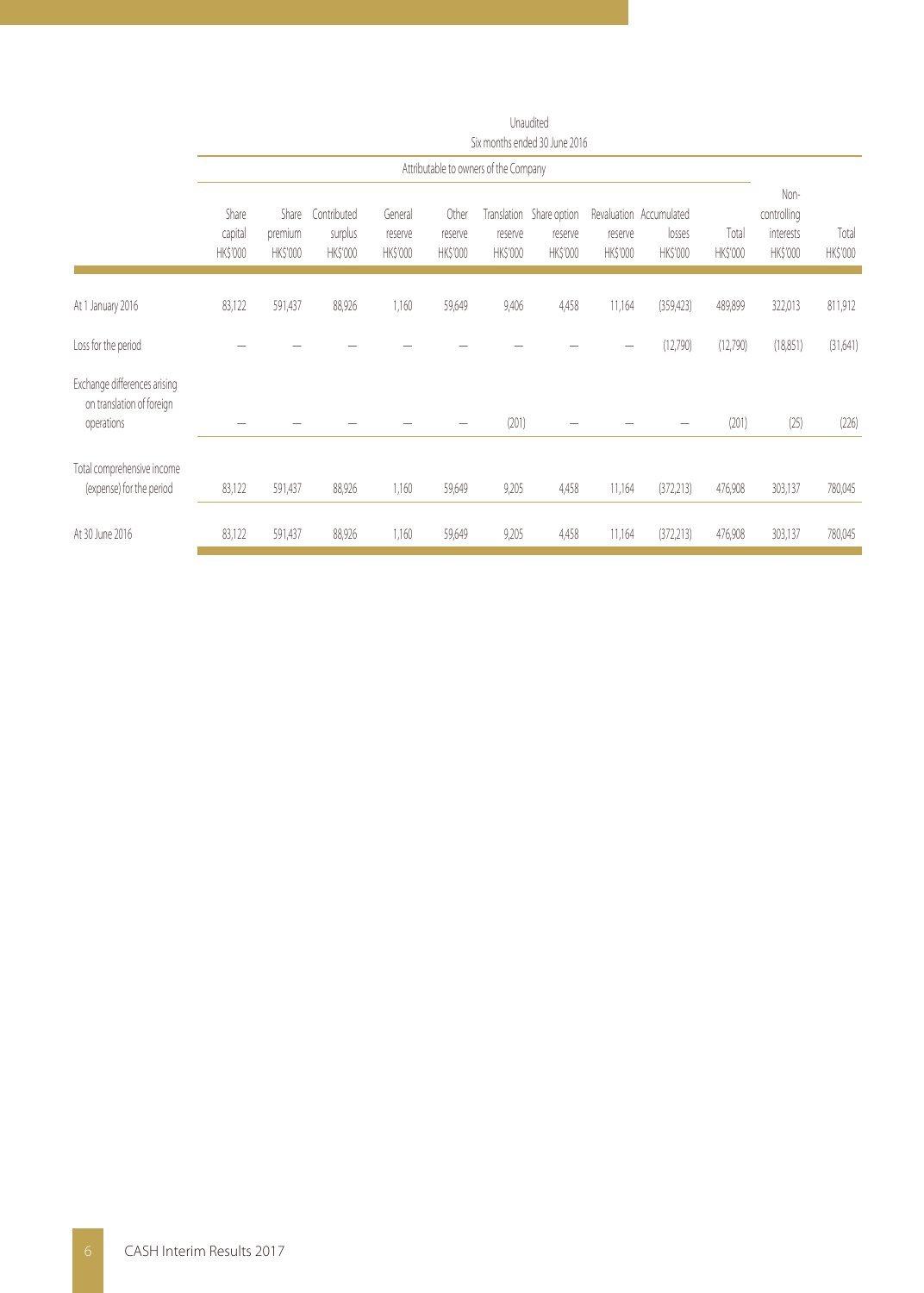# Condensed Consolidated Statement of Cash Flows

|                                                        | Unaudited<br>Six months ended 30 June |                  |  |
|--------------------------------------------------------|---------------------------------------|------------------|--|
|                                                        | 2017<br>HK\$'000                      | 2016<br>HK\$'000 |  |
| Net cash used in operating activities                  | (69, 942)                             | (321, 258)       |  |
| Net cash (used in) generated from investing activities | (264, 240)                            | 65,190           |  |
| Net cash (used in) generated from financing activities | (61, 944)                             | 39,819           |  |
| Net decrease in cash and cash equivalents              | (396, 126)                            | (216, 249)       |  |
| Cash and cash equivalents at beginning of period       | 629,553                               | 636,632          |  |
| Cash and cash equivalents at end of period             | 233,427                               | 420,383          |  |
| Bank balances and cash                                 | 233,427                               | 420,383          |  |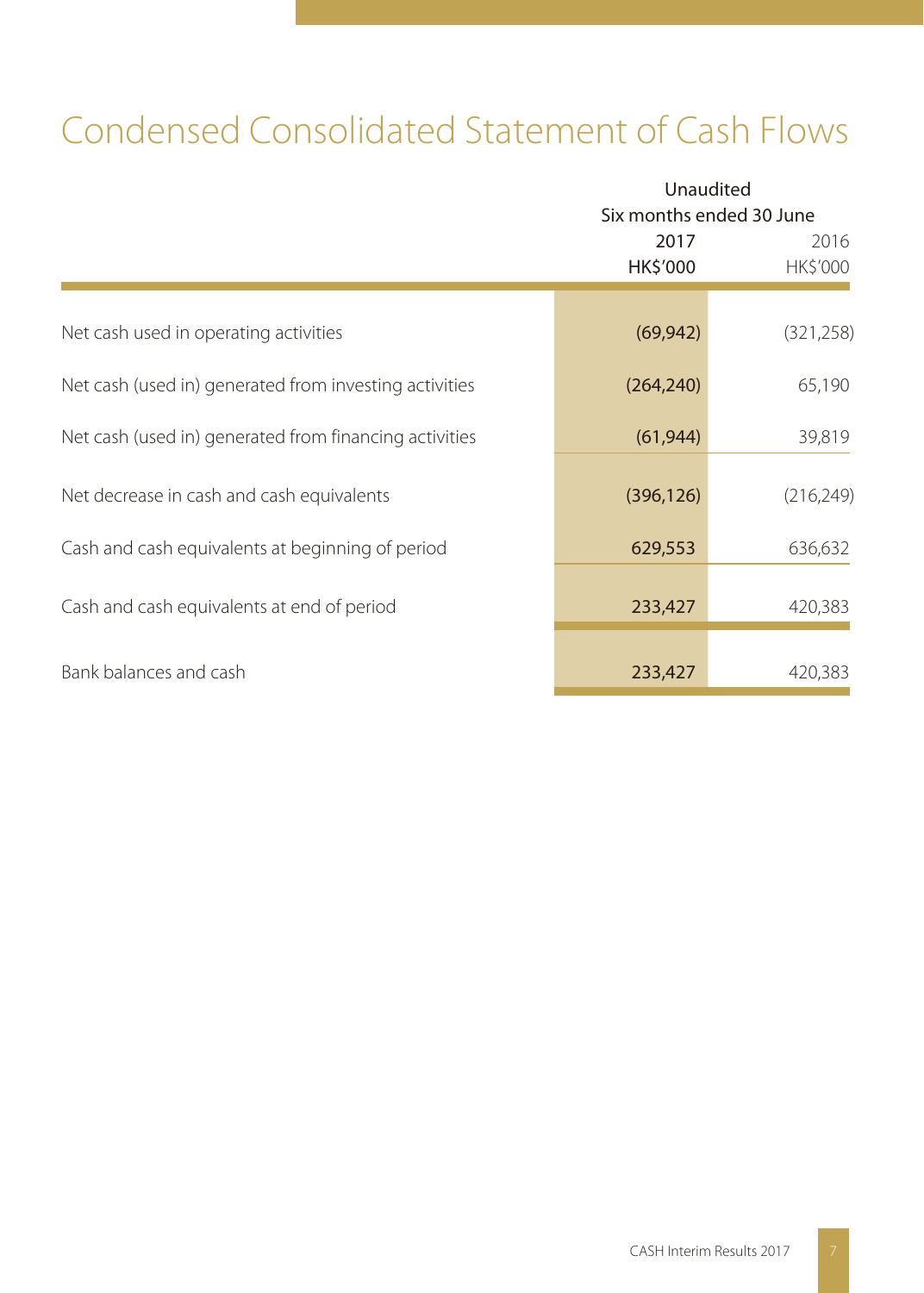Notes:

#### (1) Basis of preparation

The unaudited condensed consolidated results of the Group have been prepared in accordance with Hong Kong Financial Reporting Standards ("HKFRSs") and Hong Kong Accounting Standard ("HKAS") 34 "Interim Financial Reporting" issued by the Hong Kong Institute of Certified Public Accountants ("HKICPA"). In addition, the unaudited consolidated accounts include applicable disclosures required by the Rules Governing the Listing of Securities on The Stock Exchange of Hong Kong Limited ("Stock Exchange") ("Listing Rules") and by the Hong Kong Companies Ordinance.

#### (2) Significant accounting policies

Except for the Group has applied the following new and revised standards, amendments and interpretations ("new and revised HKFRSs") issued by HKICPA, which are mandatory for the accounting periods beginning on or after 1 January 2017, the accounting policies and methods of computation used in the preparation of these accounts are consistent with those used in the annual accounts for the year ended 31 December 2016.

| Amendments to HKAS 7  | Disclosure initiative                                    |
|-----------------------|----------------------------------------------------------|
| Amendments to HKAS 12 | Recognition of deferred tax assets for unrealised losses |

The directors of the Company consider that the adoption of these new and revised HKFRSs has had no material effect on the amounts reported and/or disclosures set out in the Group's unaudited consolidated financial statements.

The Group has not early applied the following new and amendments to HKFRSs that have been issued but are not yet effective:

| <b>HKFRS 9</b>                        | Financial instruments <sup>1</sup>                                                                     |
|---------------------------------------|--------------------------------------------------------------------------------------------------------|
| HKFRS 16                              | $1$ eases $2$                                                                                          |
| $HK(IFRIC)$ — Int 22                  | Foreign currency transactions and advance consideration <sup>1</sup>                                   |
| $HK(IFRIC)$ - Int 23                  | Uncertainty over income tax treatments <sup>2</sup>                                                    |
| Amendments to HKFRS 2                 | Classification and measurement of share-based payment transactions <sup>1</sup>                        |
| Amendments to HKFRS 4                 | Applying HKFRS 9 Financial instrument with HKFRS 4 Insurance contracts <sup>1</sup>                    |
| Amendments to HKFRS 10<br>and HKAS 28 | Sales or contribution of assets between an investor and its associate or joint<br>venture <sup>3</sup> |
| Amendments to HKAS 40                 | Transfer of investment property <sup>1</sup>                                                           |
| Amendments to HKFRSs                  | Annual improvements to HKFRSs 2014-2016 cycle except for amendments<br>to HKFRS 12 <sup>1</sup>        |

1 Effective for annual periods beginning on or after 1 January 2018.

- 2 Effective for annual periods beginning on or after 1 January 2019.
- 3 Effective for annual periods beginning on or after a date to be determined.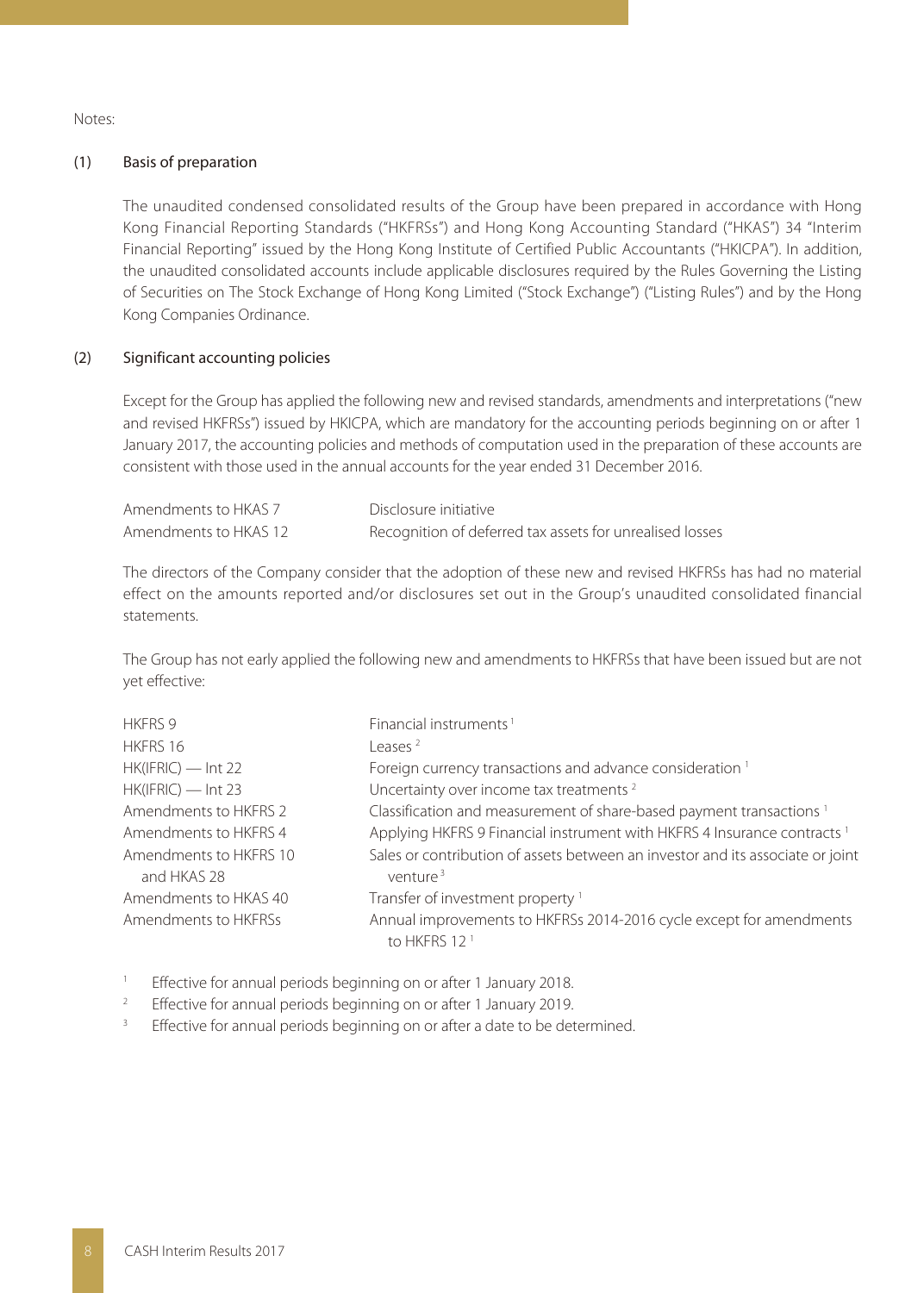#### (3) Revenue

An analysis of the Group's revenue for the period from continuing operations is as follows:

|                                                                                                                                                           |                         | Unaudited<br>Six months ended 30 June |
|-----------------------------------------------------------------------------------------------------------------------------------------------------------|-------------------------|---------------------------------------|
|                                                                                                                                                           | 2017<br><b>HK\$'000</b> | 2016<br><b>HK\$'000</b>               |
| Sales of furniture and household goods and electrical appliances,<br>net of discounts and returns<br>Online game subscription income and licensing income | 633,959<br>9<br>633,968 | 686,776<br>438<br>687,214             |

#### (4) Business and geographical segments

#### Business segments

Information reported to the Executive Directors of the Company, being the chief operating decision makers, for the purposes of resource allocation and assessment of segment performance focuses on types of goods or services delivered or provided.

Upon the completion of issue of 826 million new subscription shares in CASH Financial Services Group Limited ("CFSG", the holding company of the Group's financial services business) to the subscriber on 20 June 2017, CFSG ceased to be a subsidiary of the Group and became an associate of the Group with effect from 20 June 2017. As a result, the operating results of the Group's financial services business for the six months ended 30 June 2017 was considered as discontinued operations which was disclosed in note 6 below. Accordingly, the comparatives of segment information for the corresponding period last year have been restated.

Specifically, the Group's operating and reportable segments are as follows:

Retailing Sales of furniture and household goods and electrical appliances Online game services **Provision of online game services**, sales of online game auxiliary products and licensing services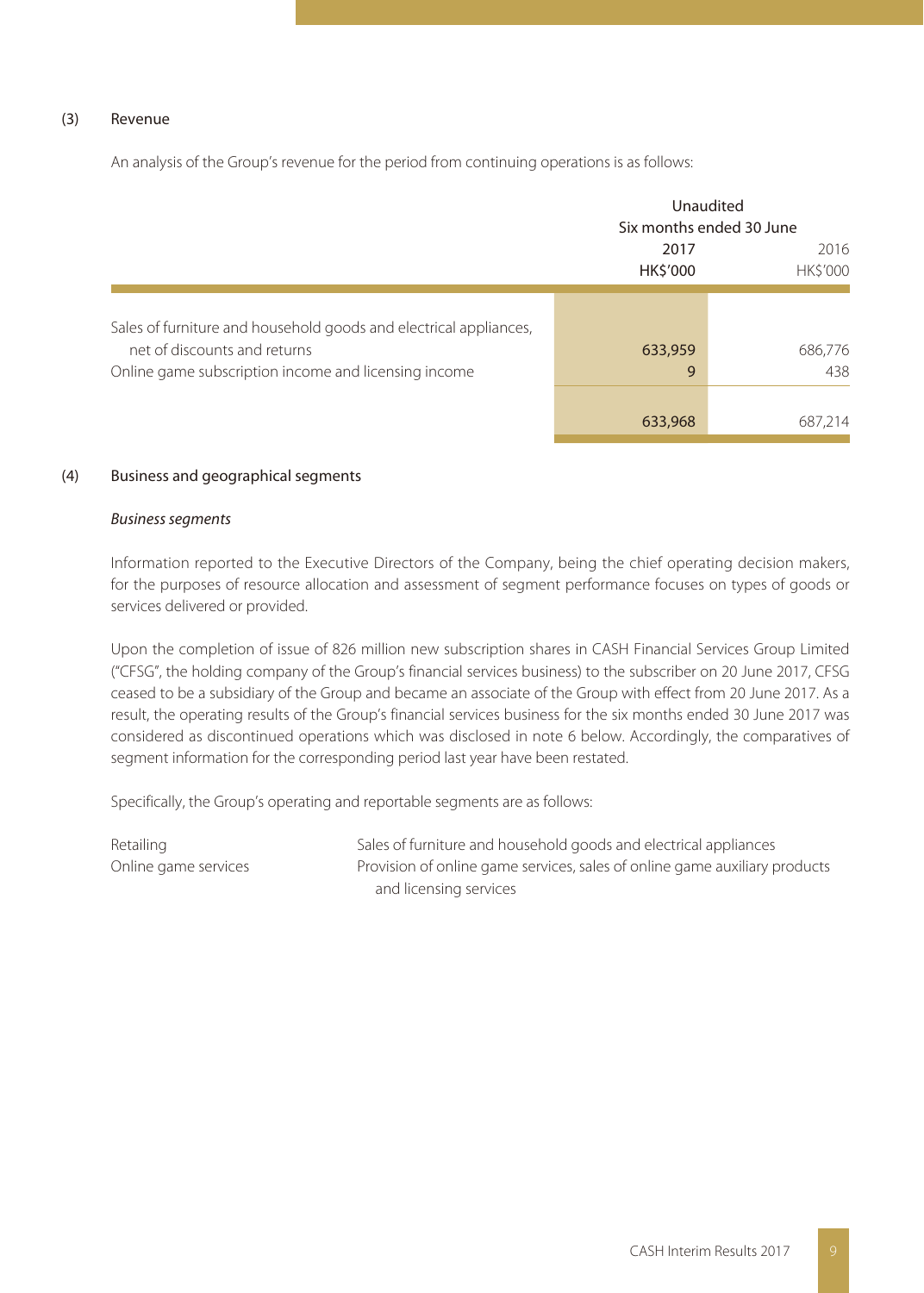#### Segment revenue and results

For the six months ended 30 June 2017

|                                                                                             | Continuing operations |                                     |                                 |
|---------------------------------------------------------------------------------------------|-----------------------|-------------------------------------|---------------------------------|
|                                                                                             | Retailing<br>HK\$'000 | Online game<br>services<br>HK\$'000 | Consolidated<br><b>HK\$'000</b> |
| Revenue                                                                                     | 633,959               | 9                                   | 633,968                         |
| Segment profit (loss)                                                                       | 7,551                 | (1,255)                             | 6,296                           |
| Net gain on investments held for trading<br>Unallocated corporate expenses<br>Finance costs |                       |                                     | 1,308<br>(45, 220)<br>(4, 136)  |
| Loss before taxation from continuing operations                                             |                       |                                     | (41,752)                        |

For the six months ended 30 June 2016 (Restated)

|                                                                                             | Continuing operations |                                            |                                 |
|---------------------------------------------------------------------------------------------|-----------------------|--------------------------------------------|---------------------------------|
|                                                                                             | Retailing<br>HK\$'000 | Online game<br>services<br><b>HK\$'000</b> | Consolidated<br><b>HK\$'000</b> |
| Revenue                                                                                     | 686,776               | 438                                        | 687,214                         |
| Segment profit (loss)                                                                       | 7,708                 | (1, 314)                                   | 6,394                           |
| Net gain on investments held for trading<br>Unallocated corporate expenses<br>Finance costs |                       |                                            | 30,481<br>(32, 332)<br>(3,571)  |
| Profit before taxation from continuing operations                                           |                       |                                            | 972                             |

Segment result represents the profit before taxation earned or loss incurred by each segment without allocation of share of results of an associate. This is the measure reported to the Executive Directors for the purposes of resource allocation and performance assessment.

#### Geographical segments

The Group's operations are located in Hong Kong and the People's Republic of China ("PRC"). No analysis of the Group's revenue by geographical locations is disclosed because no significant portion of the revenue from external customers are derived outside Hong Kong.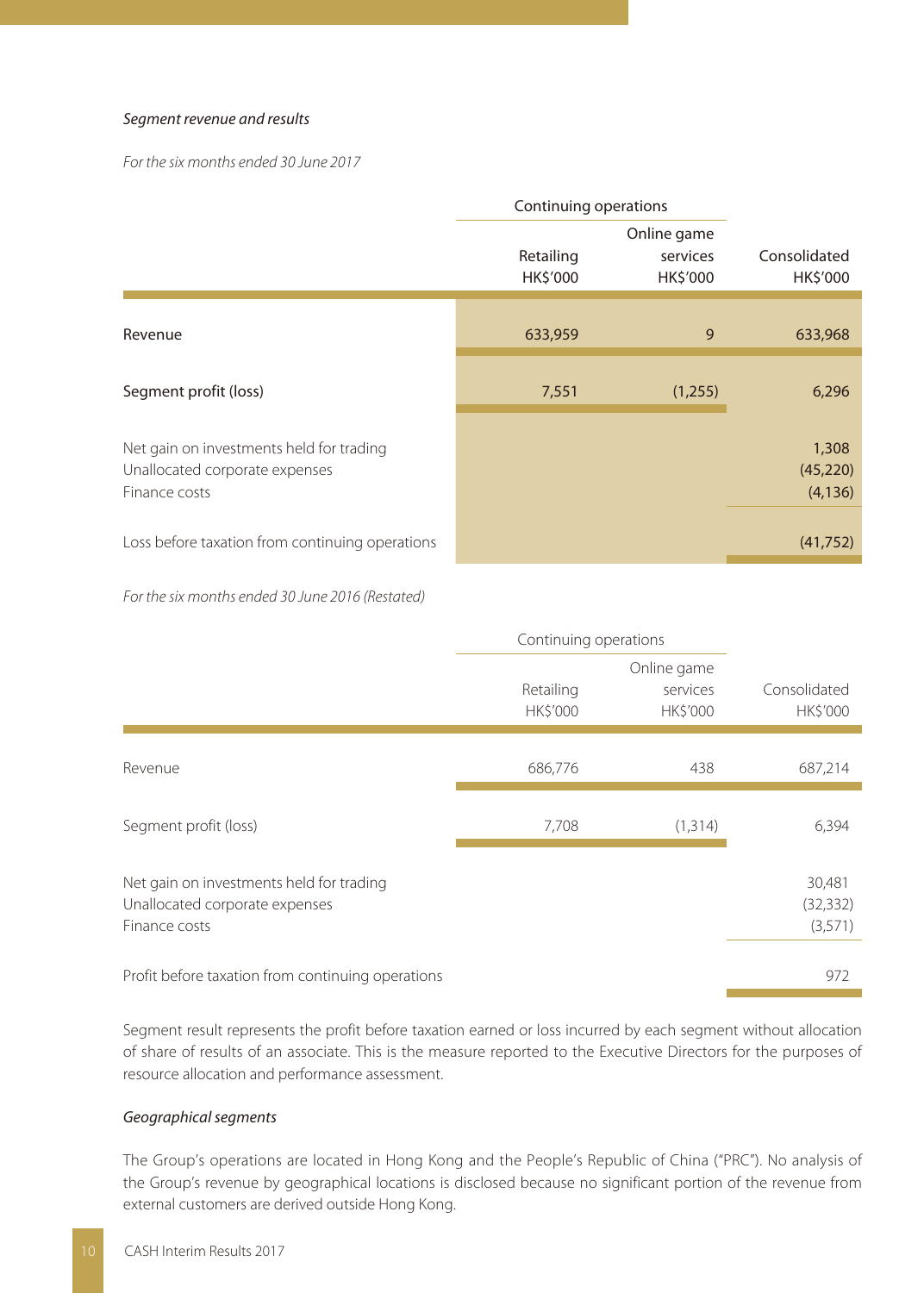|                       |          | Unaudited                |  |  |
|-----------------------|----------|--------------------------|--|--|
|                       |          | Six months ended 30 June |  |  |
|                       | 2017     | 2016                     |  |  |
|                       | HK\$'000 | HK\$'000                 |  |  |
|                       |          |                          |  |  |
|                       |          |                          |  |  |
| Continuing operations |          |                          |  |  |
| Income tax expense    | (1,200)  | __                       |  |  |

Hong Kong Profits Tax is calculated at 16.5% of the estimated assessable profit or adjusted losses for both periods.

Taxation arising in other jurisdiction is calculated at the rates prevailing in the relevant jurisdiction.

Under the Law of People's Republic of China on Enterprise Income Tax ("EIT Law") and Implementation Regulation of the EIT Law, the tax rate of the PRC subsidiaries is 25% from 1 January 2008 onwards.

No deferred tax asset arising from tax losses brought forward has been recognised in the financial statements due to the uncertainty of future profit streams against which the asset can be utilised.

#### (6) Discontinued operations

In March 2017, CFSG (as issuer) signed a share subscription agreement with a subscriber relating to the subscription of 826 million new shares of CFSG at a subscription price of HK\$0.28 per share of CFSG. The transaction was approved by the shareholders at a special general meeting of the Company held on 16 June 2017 and the new shares were duly issued to the subscriber on 20 June 2017. Upon completion of the aforesaid share subscription on 20 June 2017, the shareholding interest of the Company in CFSG was diluted from approximately 40.34% to 33.62%. Therefore, CFSG ceased to be a subsidiary of the Company and became an associate of the Company with effect from 20 June 2017. As a result, the operating results of the Group's financial services business for the six months ended 30 June 2017 was classified as discontinued operations.

The profit for the period from the discontinued operations is analysed as follows:

|                                                                                                    | Unaudited<br>Six months ended 30 June |                        |
|----------------------------------------------------------------------------------------------------|---------------------------------------|------------------------|
|                                                                                                    |                                       |                        |
|                                                                                                    | 2017<br><b>HKS'000</b>                | 2016<br><b>HKS'000</b> |
| Loss of financial services business for the period<br>Gain on deemed disposal of CFSG Group (Note) | (38, 647)<br>263,166                  | (32,613)               |
| Profit (loss) for the period from discontinued operations                                          | 224,519                               | (32,613)               |

Note: The Company recorded a gain on deemed disposal of CFSG Group of approximately HK\$263,166,000, which was calculated by the fair value of the Company's shareholding interest in CFSG of approximately HK\$492,007,000 (based on the closing price of shares in CFSG on 20 June 2017), less the carrying value of such shareholding interest and goodwill of CFSG as at 20 June 2017.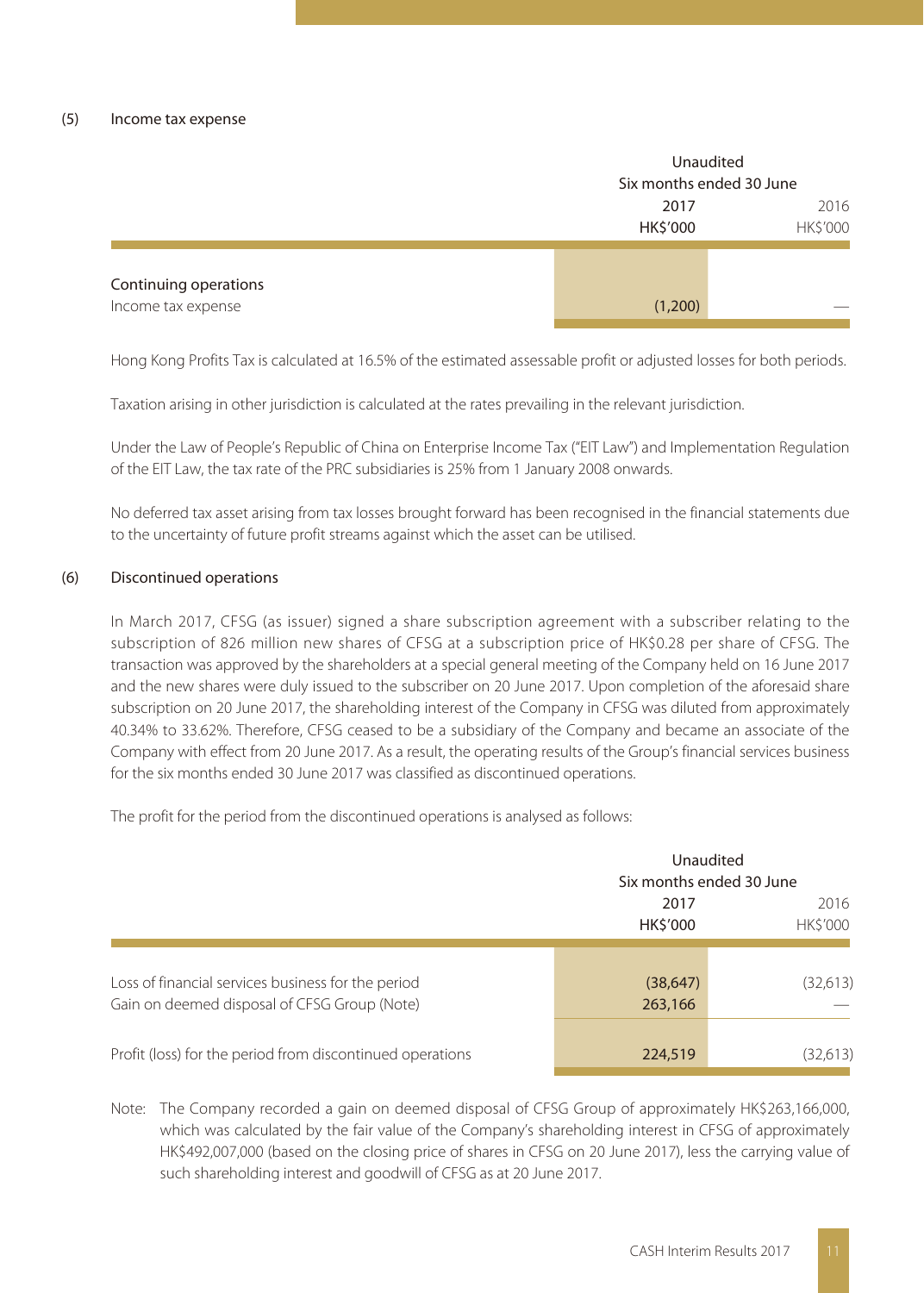The results of the financial services business for the six months ended 30 June 2017 and the corresponding six months ended 30 June 2016 were as follows:

|                                                  | Unaudited<br>Six months ended 30 June |                         |
|--------------------------------------------------|---------------------------------------|-------------------------|
|                                                  | 2017<br><b>HK\$'000</b>               | 2016<br><b>HK\$'000</b> |
|                                                  |                                       |                         |
| Revenue                                          | 62,863                                | 90,202                  |
| Other income                                     | 582                                   | 937                     |
| Salaries, allowances and commission              | (54, 491)                             | (59,260)                |
| Depreciation of property and equipment           | (3,275)                               | (5,017)                 |
| Finance costs                                    | (2,626)                               | (2,481)                 |
| Other operating and administrative expenses      | (29,612)                              | (44, 792)               |
| Change in fair value of investment properties    |                                       | (14,600)                |
| Net gains (loss) on investments held for trading | 3,284                                 | (11)                    |
| Provision of bad debt                            | (15, 372)                             |                         |
|                                                  |                                       |                         |
| Loss before taxation                             | (38, 647)                             | (35,022)                |
| Income tax credit                                |                                       | 2,409                   |
| Loss for the period                              | (38, 647)                             | (32,613)                |

#### (7) Earnings (loss) per share

#### For continuing and discontinued operations

The calculation of the basic and diluted earnings (loss) per share attributable to the owners of the Company for the six months ended 30 June 2017 together with the comparative figures for the prior period are based on the following data:

|                                                                                   | Unaudited<br>Six months ended 30 June |                                |
|-----------------------------------------------------------------------------------|---------------------------------------|--------------------------------|
|                                                                                   | 2017<br><b>HK\$'000</b>               | 2016<br>HK\$'000<br>(Restated) |
| Earnings (loss) for the purpose of basic and<br>diluted earnings (loss) per share | 203,943                               | (12,790)                       |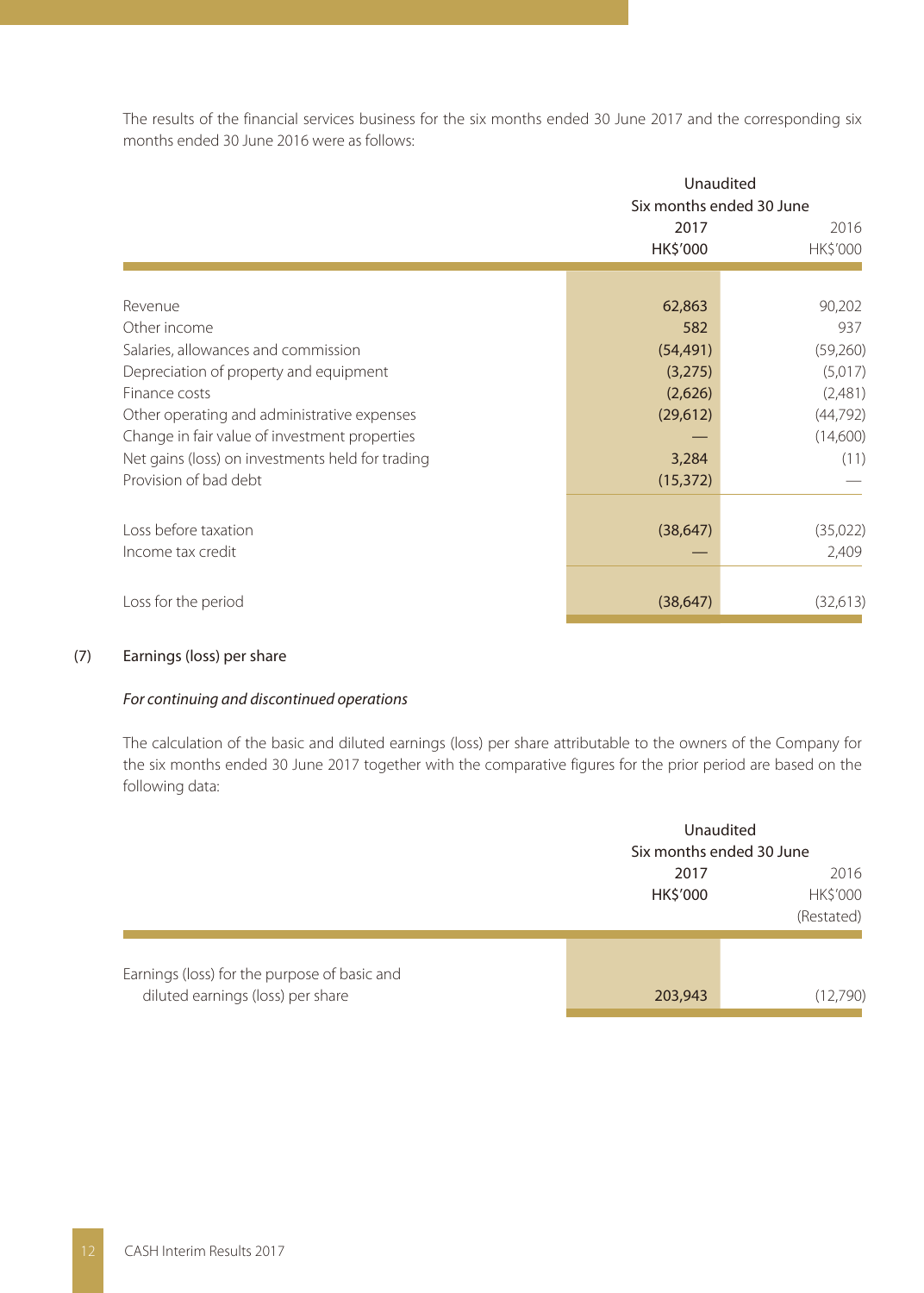#### For continuing operations

|                                              | Unaudited<br>Six months ended 30 June |                  |
|----------------------------------------------|---------------------------------------|------------------|
|                                              |                                       |                  |
|                                              | 2017<br><b>HK\$'000</b>               | 2016<br>HK\$'000 |
|                                              |                                       | (Restated)       |
| (Loss) earnings for the purpose of basic and |                                       |                  |
| diluted (loss) earnings per share            | (42, 952)                             | 972              |

#### For discontinued operations

|                                                                                   |          | Unaudited<br>Six months ended 30 June |  |
|-----------------------------------------------------------------------------------|----------|---------------------------------------|--|
|                                                                                   |          |                                       |  |
|                                                                                   | 2017     | 2016                                  |  |
|                                                                                   | HK\$'000 | <b>HK\$'000</b>                       |  |
|                                                                                   |          | (Restated)                            |  |
|                                                                                   |          |                                       |  |
| Earnings (loss) for the purpose of basic and<br>diluted earnings (loss) per share | 246,895  | (13,762)                              |  |

The denominators used for the calculation of various basic and diluted earnings (loss) per share from continuing and discontinued operations respectively are the same as those detailed below.

|                                                                                                              | Unaudited<br>Six months ended 30 June |         |
|--------------------------------------------------------------------------------------------------------------|---------------------------------------|---------|
|                                                                                                              | 2017                                  | 2016    |
|                                                                                                              | '000                                  | '000'   |
| Number of shares                                                                                             |                                       |         |
| Weighted average number of ordinary shares for the<br>purpose of basic and diluted earnings (loss) per share | 831,222                               | 831,222 |
|                                                                                                              |                                       |         |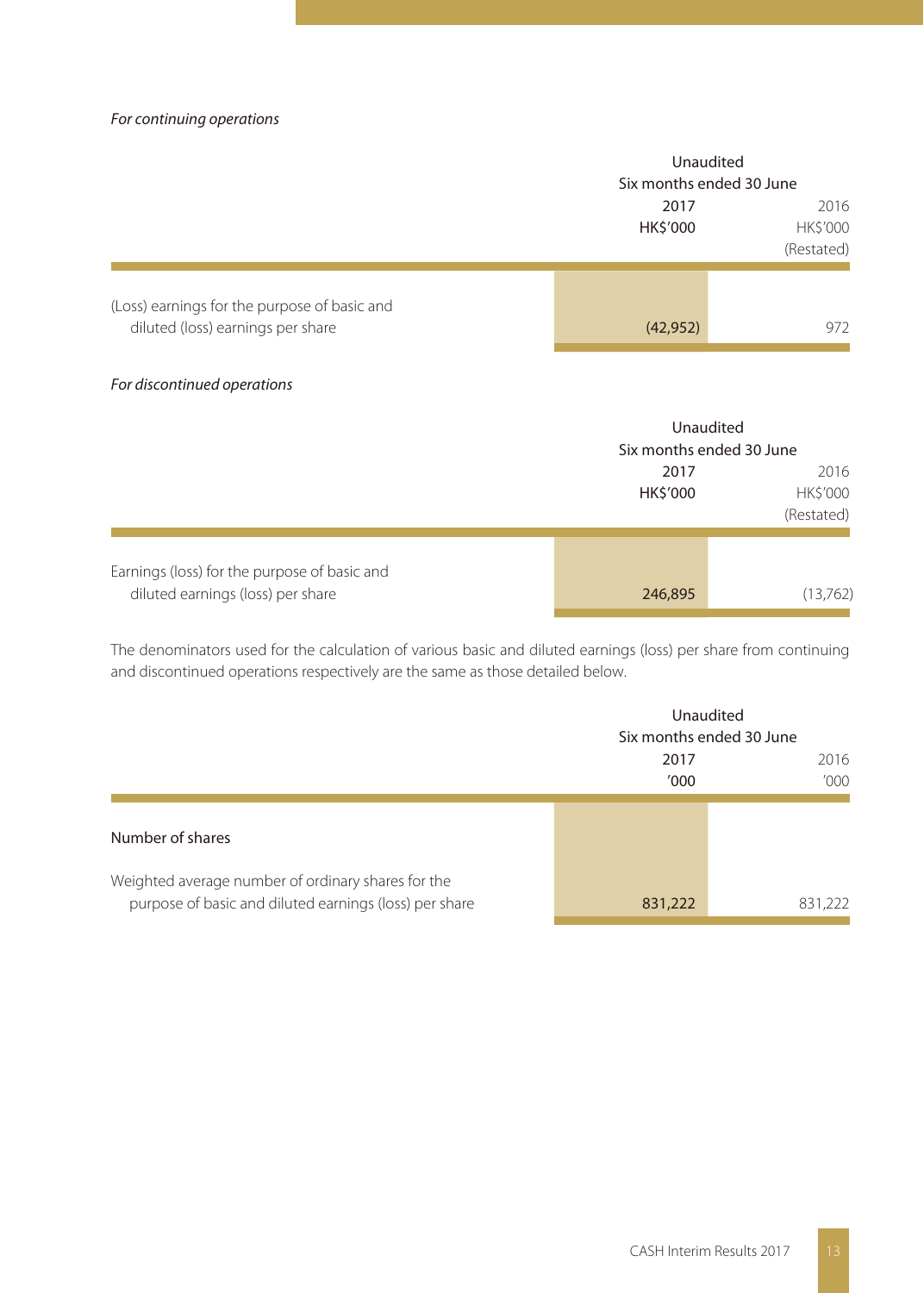|                                                                                                  | 30 June<br>2017<br>(Unaudited)<br>HK\$'000 | 31 December<br>2016<br>(Audited)<br>HK\$'000 |
|--------------------------------------------------------------------------------------------------|--------------------------------------------|----------------------------------------------|
|                                                                                                  |                                            |                                              |
| Accounts receivable arising from the business of                                                 |                                            |                                              |
| dealing in securities:<br>Clearing houses, brokers and dealers                                   |                                            | 59,469                                       |
| Cash clients                                                                                     |                                            | 42,336                                       |
| Margin clients                                                                                   |                                            | 233,271                                      |
| Accounts receivable arising from the business of<br>dealing in futures and options:              |                                            |                                              |
| Clients                                                                                          |                                            | 150                                          |
| Clearing houses, brokers and dealers                                                             | 136,307                                    | 258,330                                      |
| Commission receivable from brokerage of mutual funds and<br>insurance-linked investment products |                                            | 1,521                                        |
| Accounts receivable arising from the business of provision of<br>corporate finance services      |                                            | 540                                          |
| Accounts receivable arising from the business of provision of<br>online game services            | 99                                         |                                              |
| Accounts receivable arising from the business of retailing                                       | 2,748                                      | 2,995                                        |
|                                                                                                  |                                            |                                              |
|                                                                                                  | 139,154                                    | 598,612                                      |

The normal settlement terms of accounts receivable arising from the business of dealing in securities are two days after trade date and accounts receivable arising from the business of dealing in futures and options are one day after trade date.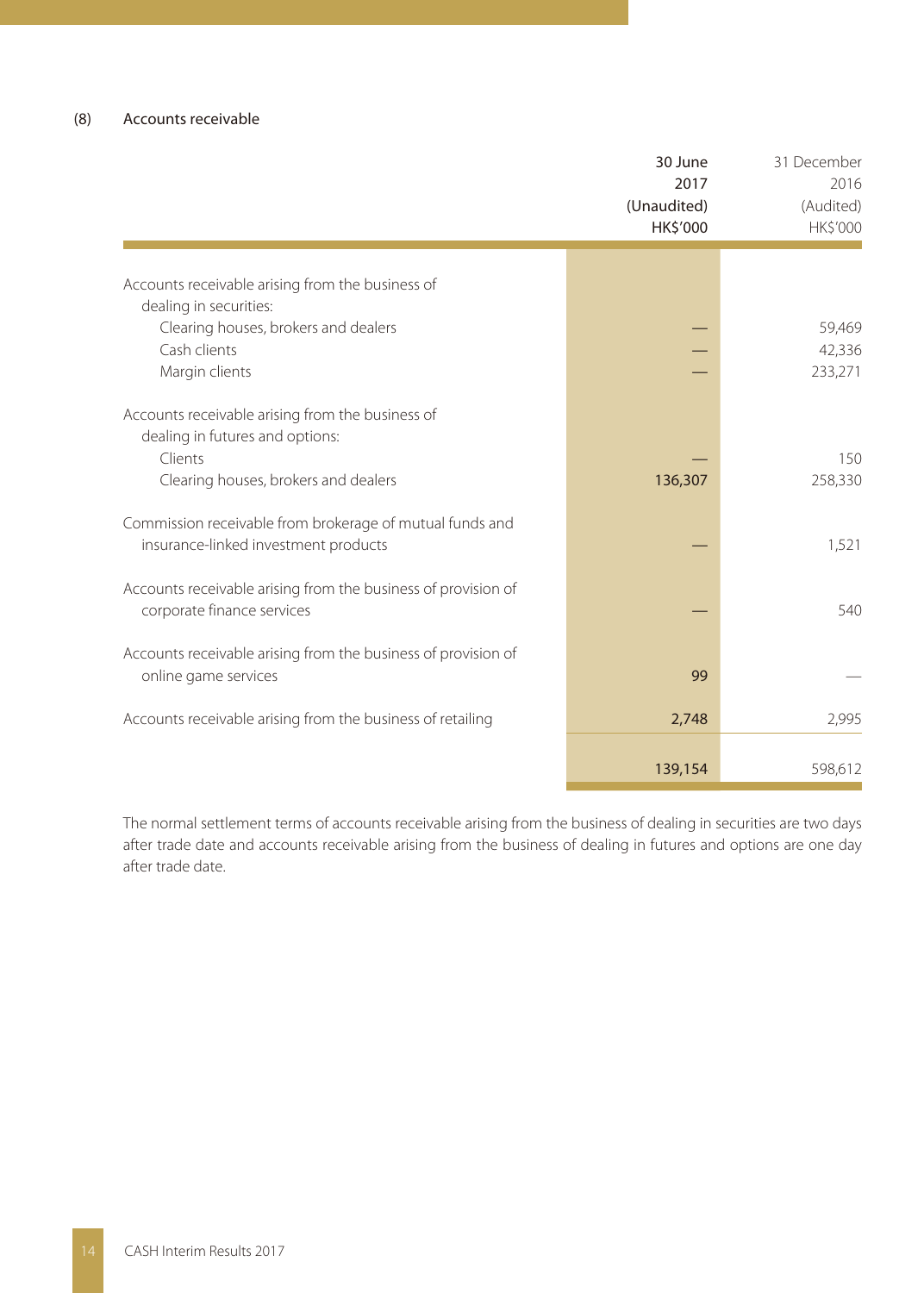Accounts receivable from margin and cash clients arising from the business of dealing in securities are repayable on demand subsequent to settlement date. No ageing analysis is disclosed as in the opinion of directors of the Company, the ageing analysis does not give additional value in view of the nature of broking business.

The Group offsets certain accounts receivable and accounts payable when the Group currently has a legally enforceable right to set off the balances and intends either to settle on a net basis, or to realise the balances simultaneously.

The Group allows a credit period of 30 days for commission receivable from brokerage of mutual funds and insurance-linked investment products as well as accounts receivable arising from the business of corporate finance services. The ageing analysis (from the completion date of the services) of such receivables is as follows:

|                | 30 June<br>2017<br>(Unaudited)<br>HK\$'000 | 31 December<br>2016<br>(Audited)<br>HK\$'000 |
|----------------|--------------------------------------------|----------------------------------------------|
| $0 - 30$ days  | 1,749                                      | 1,885                                        |
| 31-60 days     | 164                                        | 226                                          |
| $61 - 90$ days | –                                          | 74                                           |
| Over 90 days   | 934                                        | 810                                          |
|                | 2,847                                      | 2,995                                        |

The clients' listed securities can be sold at the Group's discretion to settle any margin call requirements imposed by their respective securities transactions. The Group is able to use client's securities up to the amount of 140% of the accounts receivable from margin clients as collateral of the Group's borrowing (with client's consent). The accounts receivable from margin clients are repayable on demand and bear interest at commercial rates. No ageing analysis is disclosed as in the opinion of directors of the Company, the ageing analysis does not give additional value in view of the nature of business of share margin financing.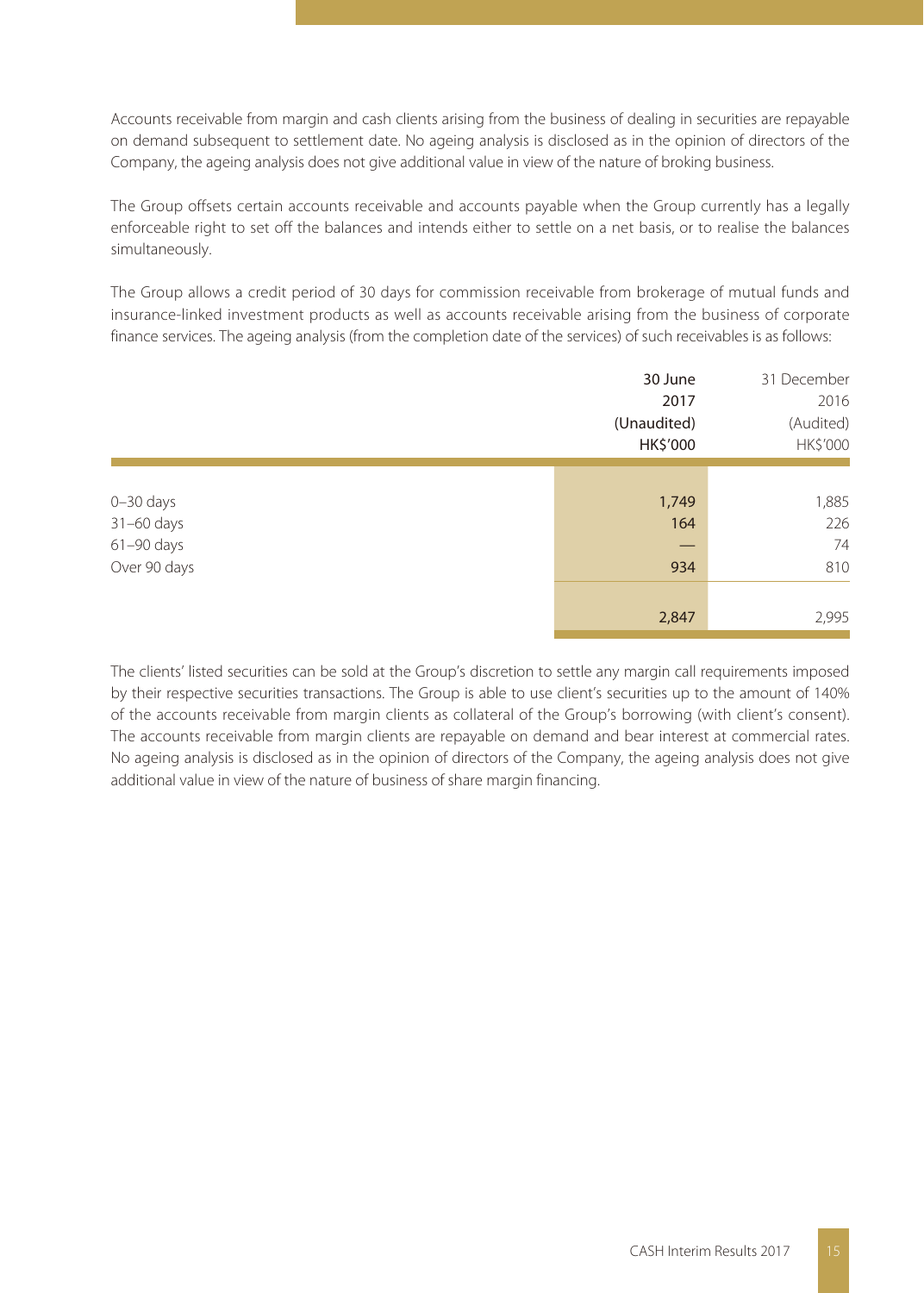Included in accounts receivable from margin clients arising from the business of dealing in securities are amounts due from certain related parties and connected parties, the details of which are as follows:

| Name                                                  | <b>Balance</b> at<br>1 January<br>2017<br>HK\$'000 | Balance at<br>30 June<br>2017<br>HK\$'000 | Maximum<br>amount<br>outstanding<br>during<br>the period<br>HK\$'000 | Market value<br>of pledged<br>securities<br>at fair value at<br>30 June<br>2017<br><b>HK\$'000</b> |
|-------------------------------------------------------|----------------------------------------------------|-------------------------------------------|----------------------------------------------------------------------|----------------------------------------------------------------------------------------------------|
| Directors of the Company                              |                                                    |                                           |                                                                      |                                                                                                    |
| Mr Law Ping Wah Bernard and<br>associates (Note (b))  |                                                    |                                           | 1,082                                                                |                                                                                                    |
| Directors of CFSG                                     |                                                    |                                           |                                                                      |                                                                                                    |
| Mr Ho Tsz Cheung Jack and<br>associates (Note (c))    |                                                    |                                           | 44                                                                   |                                                                                                    |
| Ms Cheng Pui Lai Majone and<br>associates             |                                                    |                                           | 17,353                                                               |                                                                                                    |
| Mr Ng Kung Chit Raymond and<br>associates (Note (d))  |                                                    |                                           | 14,699                                                               |                                                                                                    |
| Other connected clients                               |                                                    |                                           |                                                                      |                                                                                                    |
| Mr Kwan Pak Leung Horace and<br>associates (Note (e)) |                                                    |                                           | 5,019                                                                |                                                                                                    |
| Ms Chan Siu Fei Susanna and<br>associates (Note (e))  |                                                    |                                           | 7,964                                                                |                                                                                                    |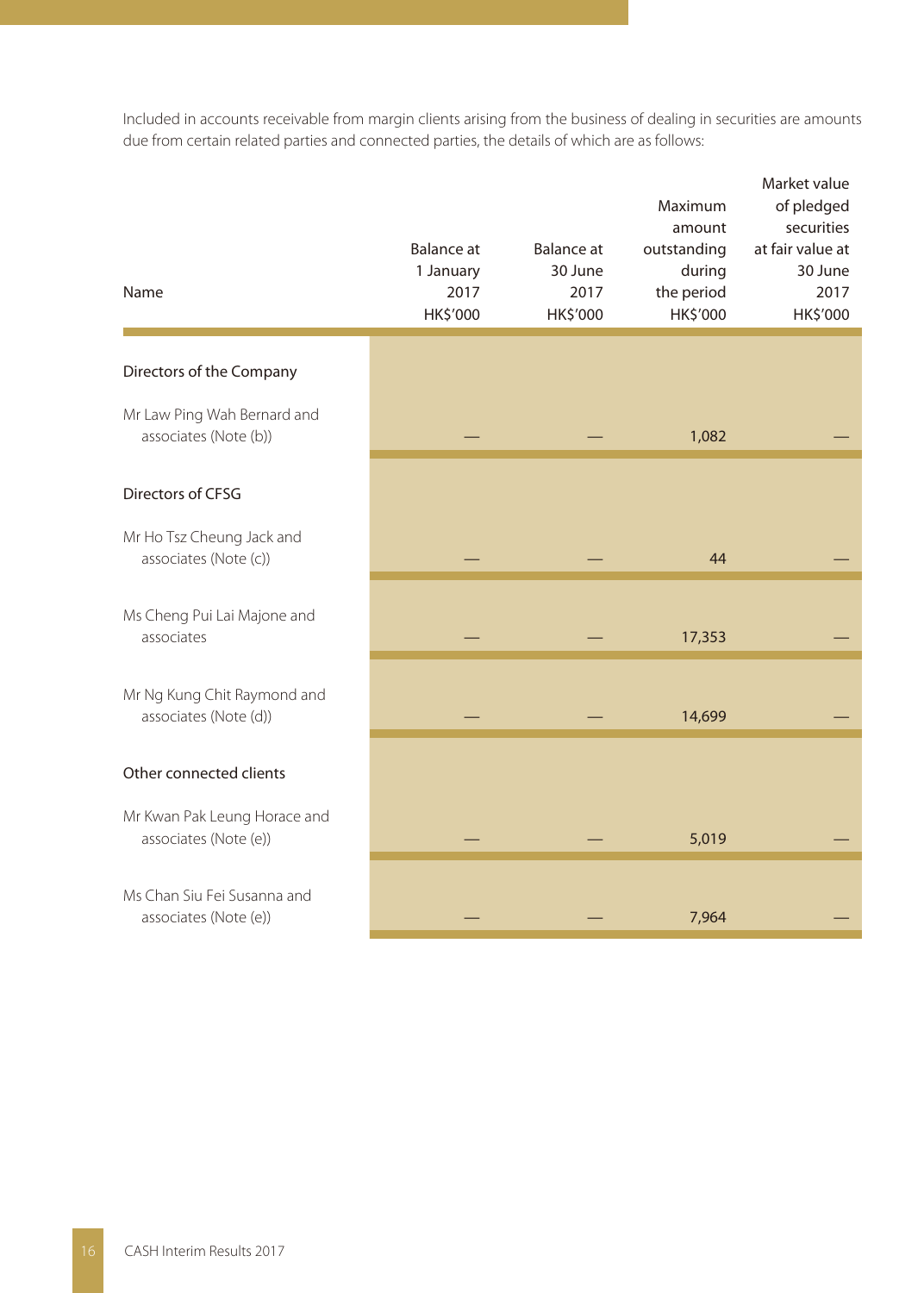Notes:

- (a) Associates are defined in accordance with the Listing Rules.
- (b) Mr Law Ping Wah Bernard is also the executive director of CFSG.
- (c) Mr Ho Tsz Cheung Jack was appointed as executive director of CFSG during the period.
- (d) Mr Ng Kung Chit Raymond resigned as executive director of CFSG during the year 2016.
- (e) Mr Kwan Pak Leung Horace and Ms Chan Siu Fei Susanna are associates of Mr Kwan Pak Hoo Bankee.

The above balances are repayable on demand and bear interest at commercial rates which are similar to the rates offered to other margin clients.

#### (9) Accounts payable

|                                                                                            | 30 June<br>2017<br>(Unaudited)<br><b>HK\$'000</b> | 31 December<br>2016<br>(Audited)<br>HK\$'000 |
|--------------------------------------------------------------------------------------------|---------------------------------------------------|----------------------------------------------|
| Accounts payable arising from the business of<br>dealing in securities:                    |                                                   |                                              |
| Clearing houses and brokers<br>Cash clients<br>Margin clients                              |                                                   | 7,370<br>582,997<br>117,043                  |
| Accounts payable to clients arising from the business of<br>dealing in futures and options |                                                   | 251,147                                      |
| Trade creditors arising from retailing business                                            | 183,656                                           | 210,064                                      |
| Accounts payable arising from the online game services                                     | 292                                               | 292                                          |
|                                                                                            | 183,948                                           | 1,168,913                                    |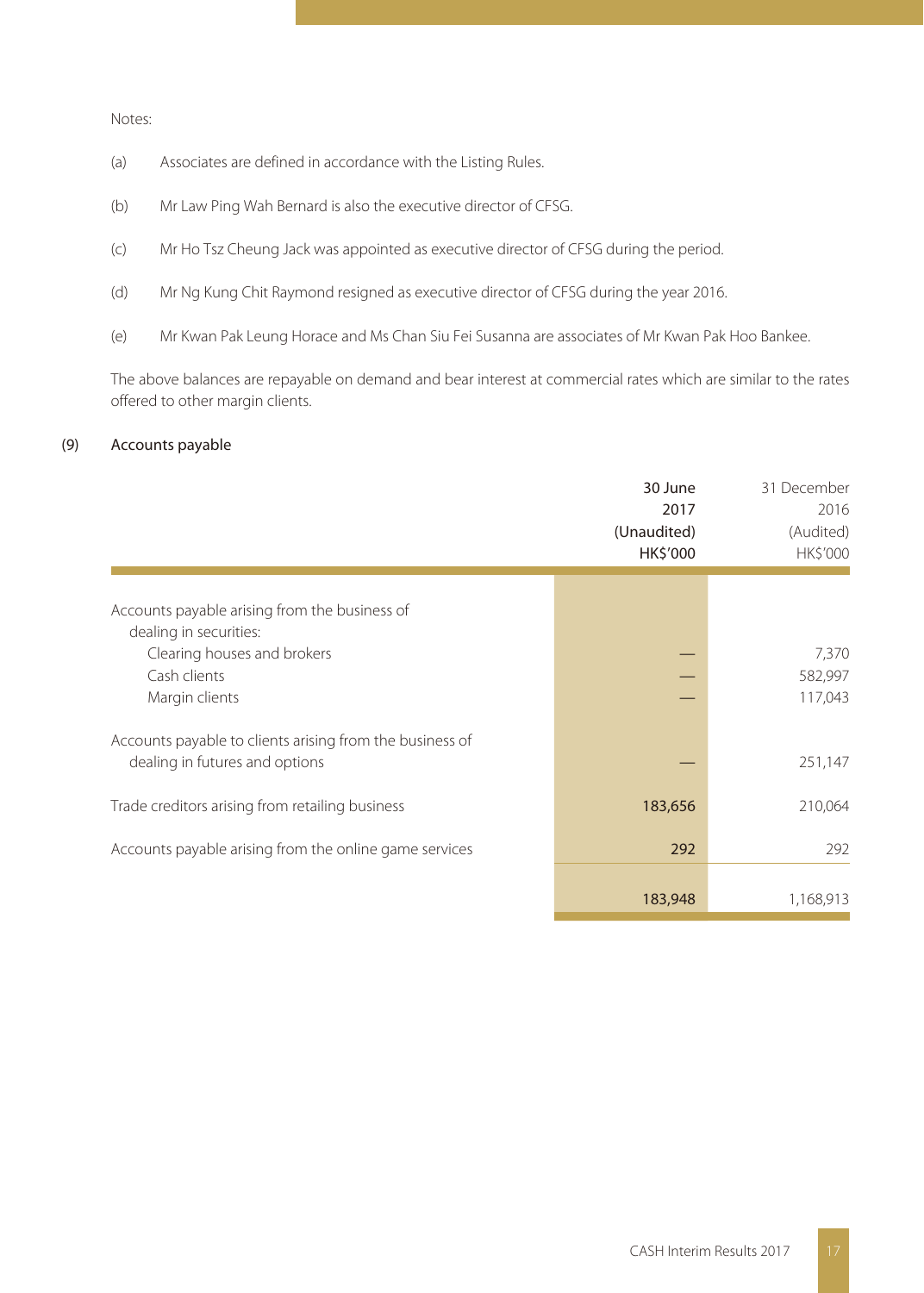The settlement terms of accounts payable, except for margin clients, arising from the business of dealing in securities are two days after trade date and accounts payable arising from the business of dealing in futures contracts are one day after trade date. Accounts payable to cash clients are repayable on demand subsequent to settlement date. Accounts payable to margin clients are repayable on demand. No ageing analysis is disclosed as in the opinion of directors of the Company, the ageing analysis does not give additional value in view of the nature of this business.

Accounts payable to clients arising from the business of dealing in futures and options are margin deposits received from clients for their trading of these contracts. The required margin deposits are repayable upon the closure of the corresponding futures and options position. The excess of the outstanding amounts over the required margin deposits stipulated are repayable to clients on demand. No ageing analysis is disclosed as in the opinion of directors of the Company, the ageing analysis does not give additional value in view of the nature of these businesses.

At 30 June 2017, the accounts payable that were payable to external clients and other institutions in respect of the trust and segregated bank balances received and held for clients and other institutions in the course of the conduct of regulated activities had no outstanding balance (31 December 2016: HK\$819,803,000). However, the Group does not have a currently enforceable right to offset these payables with the deposits placed.

Trade creditors arising from retailing business principally comprise amount outstanding for trade purpose and ongoing cost. The credit period taken for trade purchase ranges from 30 to 90 days.

The following is an ageing analysis (from trade date) of trade creditors arising from retailing business at reporting date:

|                | 30 June<br>2017<br>(Unaudited)<br>HK\$'000 | 31 December<br>2016<br>(Audited)<br>HK\$'000 |
|----------------|--------------------------------------------|----------------------------------------------|
|                |                                            |                                              |
| $0 - 30$ days  | 50,533                                     | 74,679                                       |
| $31-60$ days   | 51,134                                     | 57,146                                       |
| $61 - 90$ days | 48,680                                     | 50,588                                       |
| Over 90 days   | 33,309                                     | 27,651                                       |
|                |                                            |                                              |
|                | 183,656                                    | 210,064                                      |
|                |                                            |                                              |

The accounts payable arising from online game services are aged (from the invoice date) over 90 days.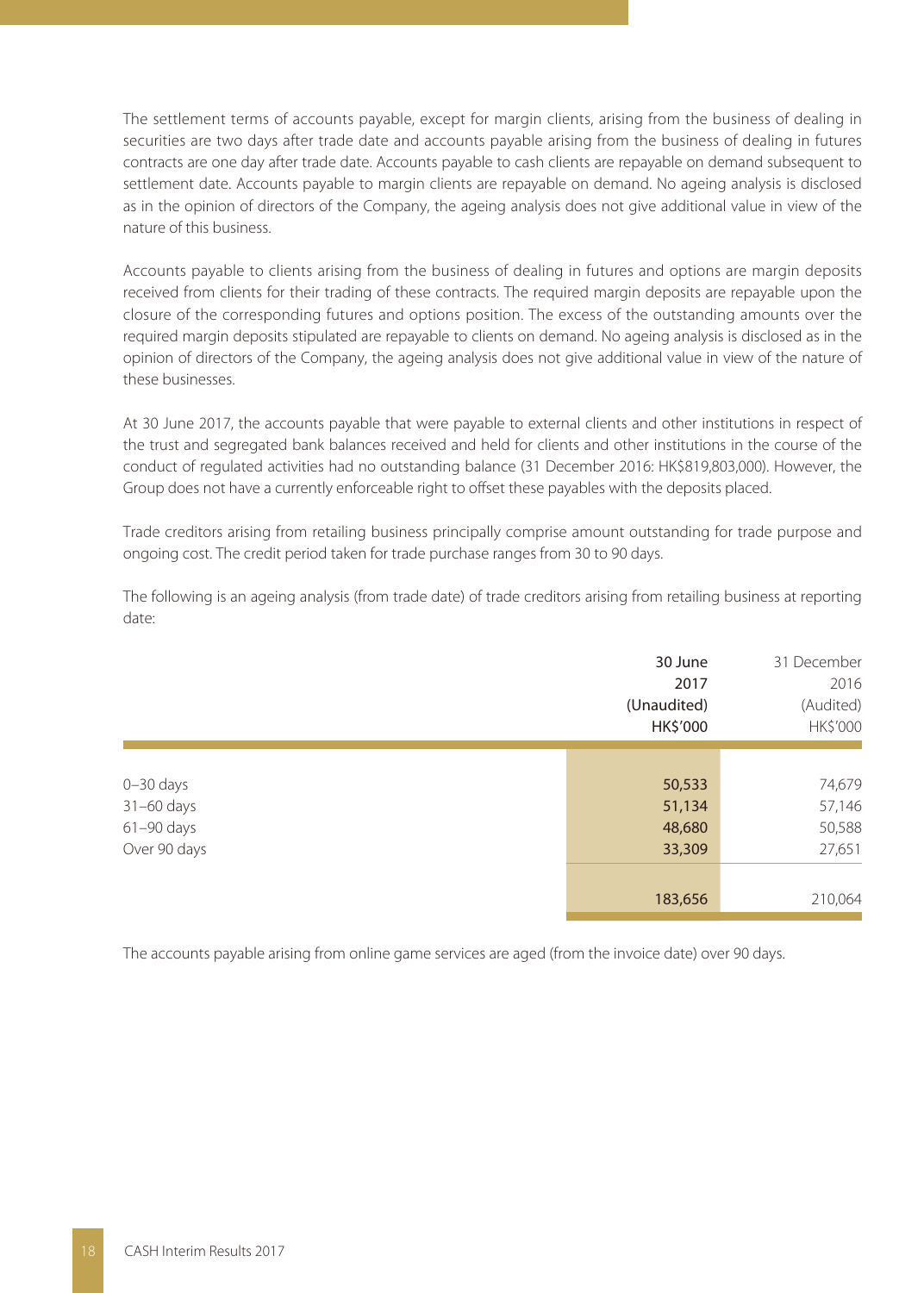#### (10) Capital risk management

The Group manages its capital to ensure that entities in the Group will be able to continue as a going concern while maximising the return to shareholders through the optimisation of the debt and equity balance. The capital structure of the Group consists of debt, which includes the borrowings and equity attributable to owners of the Company, comprising issued share capital, reserves and accumulated losses as disclosed in consolidated statement of changes in equity. The management of the Group reviews the capital structure by considering the cost of capital and the risks associated with each class of capital. In view of this, the Group will balance its overall capital structure through the issue of new shares as well as the issue of new debt or the redemption of existing debt. The Group's overall strategy remains unchanged throughout the period.

Certain group entities are regulated by the Hong Kong Securities and Futures Commission ("SFC") and are required to comply with the financial resources requirements according to the Hong Kong Securities and Futures (Financial Resources) Rules ("SF(FR)R"). The Group's regulated entities are subject to minimum paid-up share capital requirements and liquid capital requirements under the SF(FR)R. Management of the Group closely monitors, on a daily basis, the liquid capital level of these entities to ensure compliance with the minimum liquid capital requirements under the SF(FR)R. The Group's regulated entities have complied with the capital requirements imposed by the SF(FR)R throughout both periods.

#### Financial risk management objectives and policies

The Group's major financial instruments include accounts receivable and payable, deposits and other receivables, financial assets/liabilities at FVTPL, available-for-sale financial assets, bank balances, bank deposits, loans receivable, other payables, obligations under finance leases and borrowings. The risks associated with these financial instruments and the policies on how to mitigate these risks are set out below. The management of the Group manages and monitors these exposures to ensure appropriate measures are implemented on a timely and effective manner.

#### Market risk

#### Equity price risk

The Group has a portfolio of held-for-trading investments which are carried at fair value and expose the Group to price risk. The directors of the Company manage the exposure by closely monitoring the portfolio of investments and imposing trading limits on individual trades.

In addition, the Group is exposed to equity price risk as a result of changes in fair value of its unlisted equity investments classified as available-for-sale financial assets. No sensitivity analysis on equity price risk has been presented in relation to unlisted equity investment classified as available-for-sale financial assets because the range of reasonable fair value estimates is so significant that the directors of the Company are of the opinion that fair value cannot be measured reliably.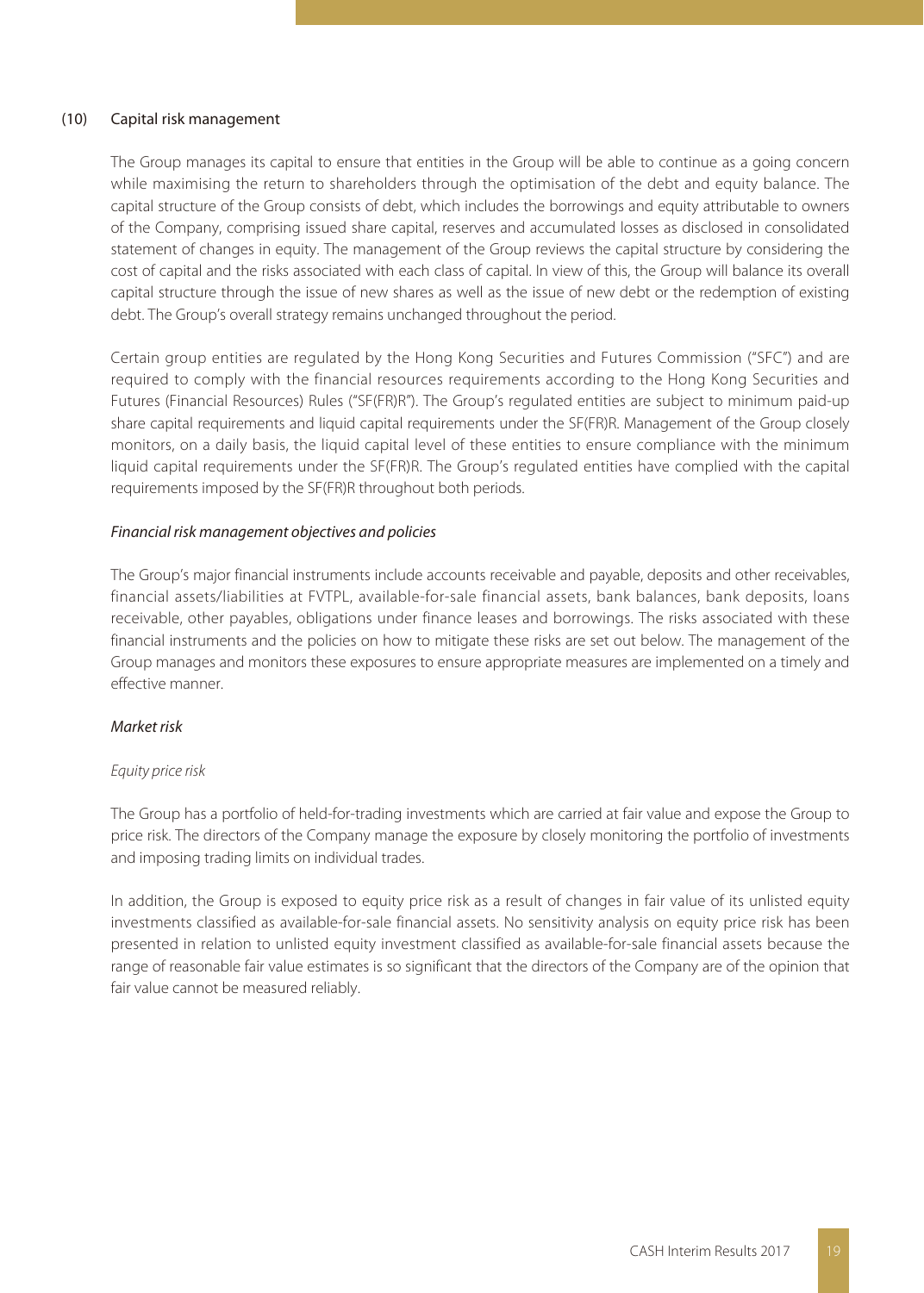#### Interest rate risk

#### Cash flow interest rate risk

The Group is exposed to cash flow interest rate risk in relation to variable-rate bank borrowings, loans receivable, loans to margin clients, accounts payable to cash and margin clients and bank balances. The Group currently does not have a cash flow interest rate hedging policy. However, management of the Group closely monitors its exposure arising from margin financing and other lending activities undertaken by allowing an appropriate margin on the interest received and paid by the Group.

The Group's exposures to interest rates on financial liabilities are detailed in the liquidity risk management section of this note. The Group's cash flow interest rate risk is mainly concentrated on the fluctuation of Hong Kong Prime Rate and HIBOR arising from the Group's variable interest rate instruments. The Group's interest rate exposure on financial assets is considered insignificant.

#### Foreign currency risk

The Group entities have financial assets and liabilities denominated in currencies other than their respective functional currencies. Consequently, the Group is exposed to risks that the exchange rate of functional currencies relative to other currencies may change in a manner that has an adverse effect on the value of the position of the Group's assets and liabilities denominated in foreign currencies.

The exposure primarily arises from the receivables from foreign brokers, foreign currency deposits with banks, equity securities listed outside Hong Kong and accounts payable to clients denominated in United States dollars ("USD") and Renminbi ("RMB"). The management of the Group monitors foreign exchange exposure and will consider hedging significant foreign exposure should the need arises. The directors of the Company do not expect significant foreign exchange risk arising from USD denominated monetary items in view of the Hong Kong dollar pegged system to the USD.

#### Credit risk

The Group's maximum exposure to credit risk which will cause a financial loss to the Group due to failure to discharge an obligation by the counterparties provided by the Group is arising from the carrying amount of the respective recognised financial assets as stated in the consolidated statement of financial position.

The Group has delegated a team responsible for determination of credit limits and other monitoring procedures to ensure that follow-up action is taken to recover overdue debts. In addition, the Group reviews the recoverable amount of each individual trade debt at each reporting date to ensure that adequate impairment losses are made for irrecoverable amounts. In this regard, the directors of the Company consider that the Group's credit risk is significantly reduced.

In order to minimise the credit risk on brokerage, financing and corporate finance operations, the Credit and Risk Management Committee is set up by CFSG to compile the credit and risk management policies, to approve credit limits and to determine any debt recovery action on those delinquent receivables. In addition, the Credit and Risk Management Committee reviews the recoverable amount of accounts receivable and loans receivable on an individual and collective basis at each reporting date to ensure that adequate impairment losses are made for irrecoverable amounts. In this regard, the directors of the Company consider that the Group's credit risk is significantly reduced.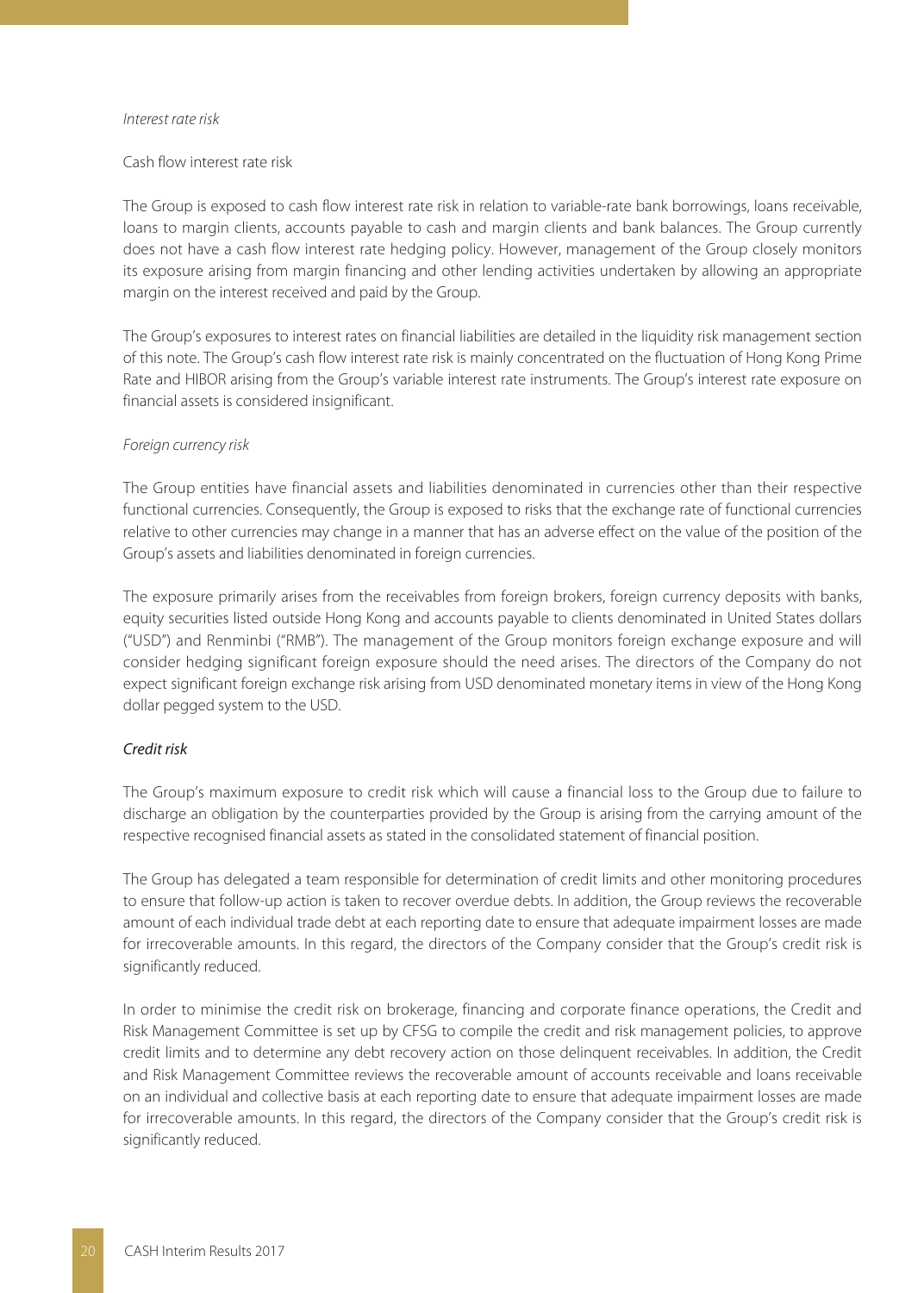The Group has no significant concentration of credit risk as the exposure spread over a number of counterparties and customers, except for the loans receivable.

Bank balances and deposits are placed in various authorised institutions with good reputation and the directors of the Company consider the credit risk of such authorised institutions is low.

#### Liquidity risk

The Group monitors and maintains a level of cash and cash equivalents deemed adequate by the management to finance the operations and mitigate the effects of fluctuations in cash flows. The management of the Group monitors the utilisation of borrowings and ensures compliance with all the loan covenants.

As part of ordinary broking activities, the Group is exposed to liquidity risk arising from timing difference between settlement with clearing houses or brokers and customers. To address the risk, treasury team works closely with the settlement division on monitoring the liquidity gap, for contingency purposes, clean loan facilities are put in place.

#### Fair values

The directors of the Company consider that the carrying amounts of financial assets and financial liabilities recorded at amortised cost in the consolidated financial statements approximate their fair values. Such fair values have been determined in accordance with generally accepted pricing models based on discounted cash flow analysis.

#### (11) Share capital

|                                                              | Par value of each<br>ordinary share<br>HK\$ | Number<br>of shares<br>'000' | Amount<br><b>HK\$'000</b> |
|--------------------------------------------------------------|---------------------------------------------|------------------------------|---------------------------|
| Ordinary shares                                              |                                             |                              |                           |
| Authorised:<br>At 1 January 2017 and 30 June 2017            | 0.10                                        | 3,000,000                    | 300,000                   |
| Issued and fully paid:<br>At 1 January 2017 and 30 June 2017 | 0.10                                        | 831,222                      | 83,122                    |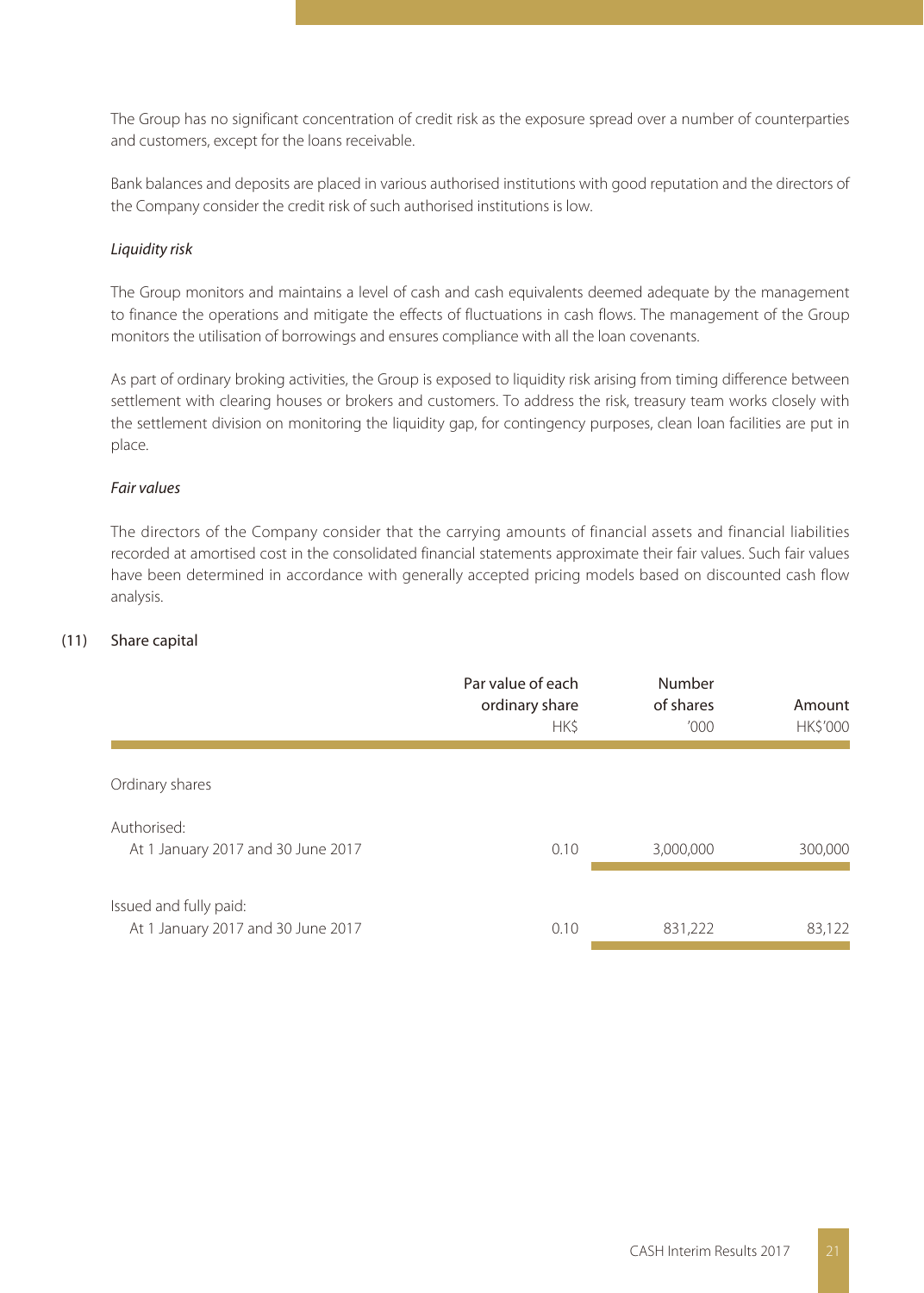#### (12) Related party transactions

The Group had the following transactions with related parties during the period:

|                                                                                                                                  | Unaudited<br>Six months ended 30 June |                            |                         |  |
|----------------------------------------------------------------------------------------------------------------------------------|---------------------------------------|----------------------------|-------------------------|--|
|                                                                                                                                  | Notes                                 | 2017<br><b>HK\$'000</b>    | 2016<br><b>HKS'000</b>  |  |
|                                                                                                                                  |                                       |                            |                         |  |
| Commission and interest income received from<br>the following subsidiary of the Company<br>Libra Capital Management (HK) Limited |                                       | 6                          |                         |  |
| Commission and interest income received from<br>the following directors of the Company                                           |                                       |                            |                         |  |
| Mr Kwan Pak Hoo Bankee and associates<br>Mr Law Ping Wah Bernard and associates<br>Mr Ng Hin Sing Derek and associates           | (a)<br>(a)                            | $\overline{2}$<br>6        | 17<br>6<br>$\mathbf{1}$ |  |
|                                                                                                                                  |                                       | 8                          | 24                      |  |
| Commission and interest income received from<br>the following directors of CFSG                                                  |                                       |                            |                         |  |
| Mr Kwan Teng Hin Jeffrey and associates<br>Ms Cheng Pui Lai Majone and associates<br>Mr Ng Kung Chit Raymond and associates      | $(b)$ & $(d)$<br>(c)                  | $\overline{4}$<br>18<br>14 | 12<br>10                |  |
|                                                                                                                                  |                                       | 36                         | 22                      |  |
| Commission and interest income received from other<br>connected clients                                                          | (d)                                   |                            |                         |  |
| Mr Kwan Pak Leung Horace and associates<br>Ms Chan Siu Fei Susanna and associates                                                |                                       | 6<br>15                    | 8<br>9                  |  |
|                                                                                                                                  |                                       | 21                         | 17                      |  |
| Handling fee and commission received from Confident Profits                                                                      |                                       |                            |                         |  |
| Limited and its subsidiaries ("Confident Profits Group")                                                                         | (e)                                   | 1,600                      | 5,408                   |  |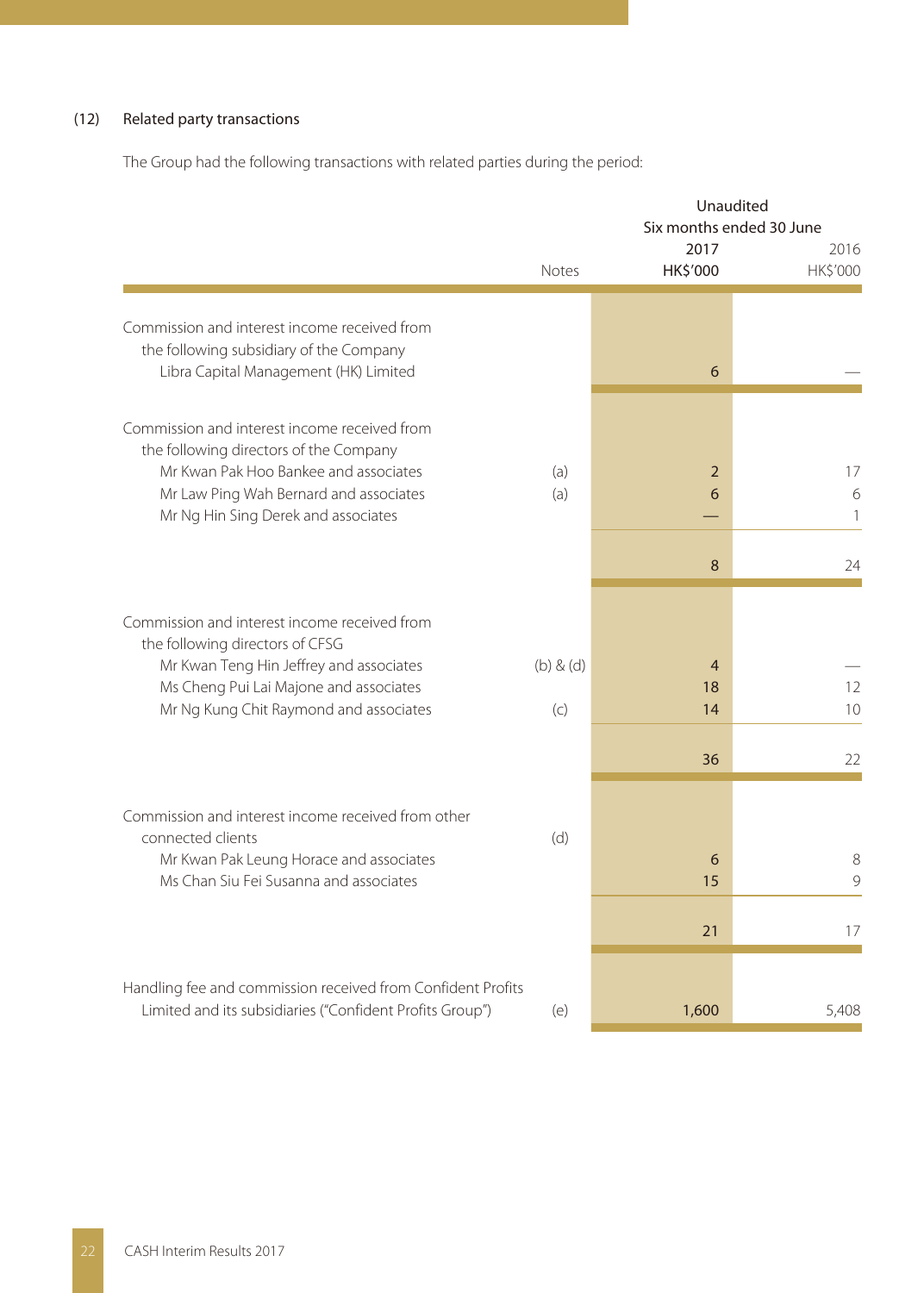Notes:

- (a) Mr Kwan Pak Hoo Bankee and Mr Law Ping Wah Bernard are also the executive directors of CFSG.
- (b) Mr Kwan Teng Hin Jeffrey was appointed as executive director of CFSG during the period.
- (c) Mr Ng Kung Chit Raymond resigned as executive director of CFSG during the year 2016.
- (d) Mr Kwan Teng Hin Jeffrey, Mr Kwan Pak Leung Horace and Ms Chan Siu Fei Susanna are associates of Mr Kwan Pak Hoo Bankee.
- (e) Confident Profits Group is an indirect wholly-owned subsidiary of the Company.

#### (13) Events after the reporting period

In July 2017, subsequent to the reporting period, the convertible bonds of CFSG with an aggregate principal amount of HK\$620 million were fully placed to placees and the certificates in respect of the convertible bonds of CFSG were duly issued to the placees. Details are more particularly described in the paragraph headed "Material Acquisitions and Disposals" in the section "Review and Outlook" below.

#### (14) Interim dividend

No interim dividend in respect of the six months ended 30 June 2017 and 30 June 2016 was declared by the Board.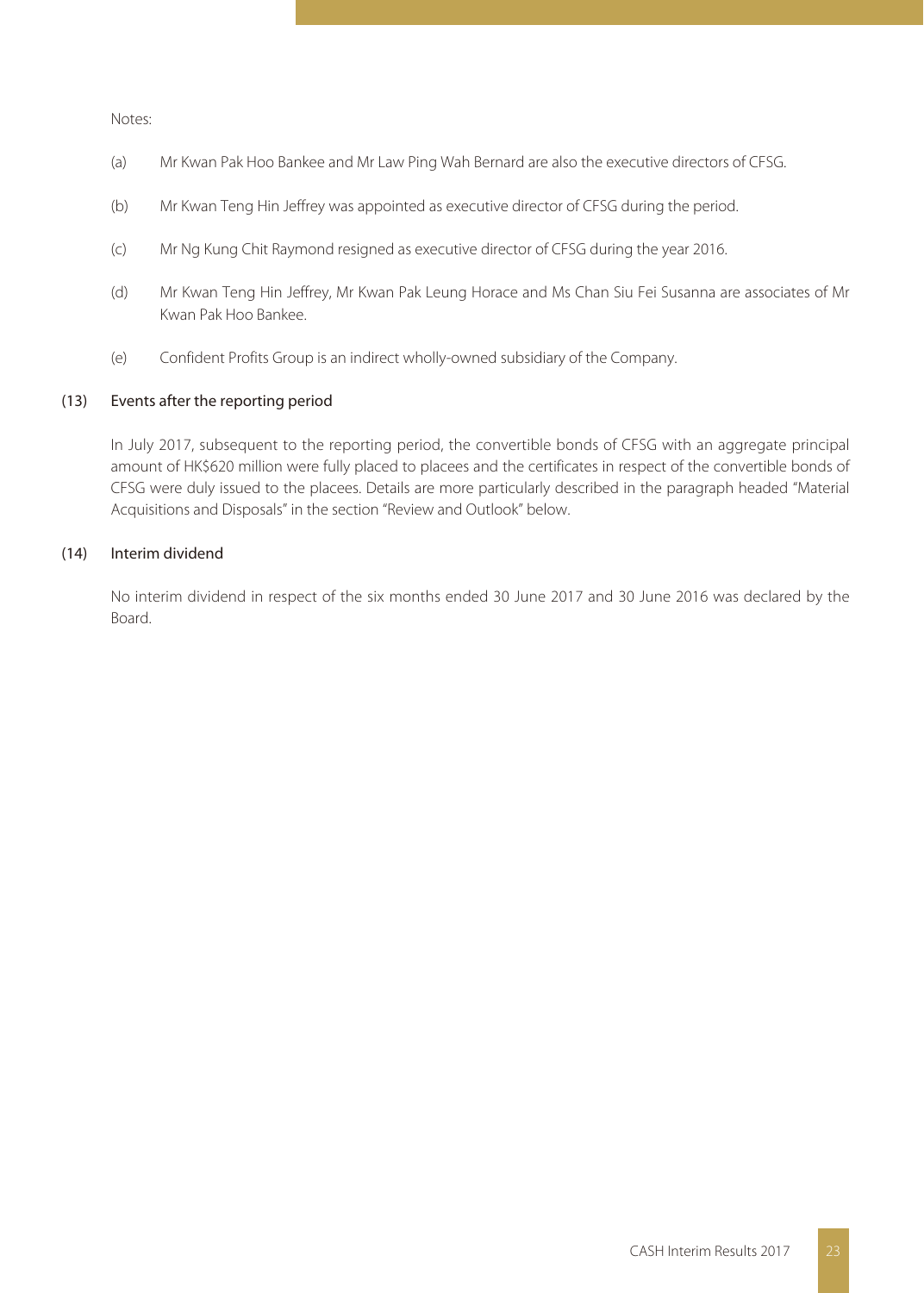# Dividend

The Board does not recommend the payment of any dividend for the six months ended 30 June 2017 (2016: nil).

# Review and Outlook

# Financial Review

# Financial Performance

For the six months ended 30 June 2017, the Group recorded revenue of HK\$634.0 million as compared to HK\$687.2 million for the same period last year.

The Group recorded a gain on deemed disposal of CFSG Group of approximately HK\$263.2 million upon the completion of the issue of 826 million new shares in CFSG to an investor in June 2017 and reported a net profit of HK\$181.6 million (comprising the operating losses of HK\$43.0 million and HK\$38.6 million from the continuing and discontinued operations respectively and the aforesaid gain on deemed disposal of CFSG Group) for the period under review as compared to the net loss of HK\$31.6 million for the same period last year.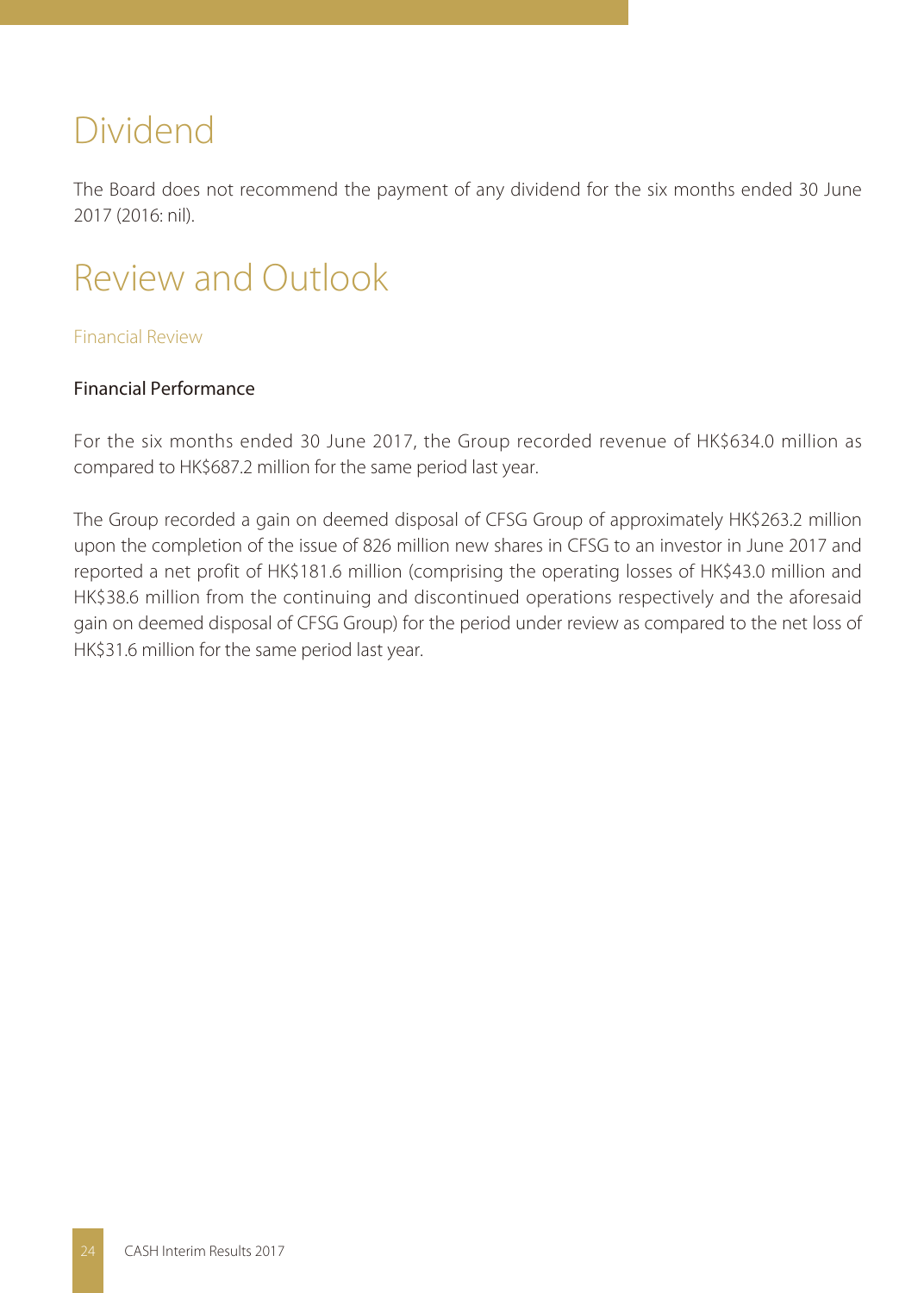#### Retail Management Business — CRMG

The economic conditions of Hong Kong had shown gradual improvement during the period under review. The prevailing favourable employment and income conditions rendered a solid support to both domestic demand and local consumption sentiment. The strong demand in the residential property market, especially those from investors and young couples looking for small flats, showed no sign of shrinking. These factors had both positive and negative impacts on our retailing business. Thanks to the unabated strong demand in the property market, we could still achieve a 13.9% same-store-growth for our furniture sales in our flagship stores. The low unemployment rate which remained steady at between 3.1% and 3.2% during the first six months of the year had continuously been pushing up the staff costs to a new high, whilst the positive consumption sentiment and promising retailing business outlook helped further inflate the rental costs of our outlets, most of which are located in shopping malls and streets selling goods for daily consumption to the local population. Facing the ever rising staff and rental costs, we had embarked on network optimization of our retail stores by closing down 2 underperforming stores over the past few months, which contributed to the overall fall in revenue by 7.7% as compared with the last corresponding period. On the other hand, the rental costs, accounting for approximately 35.1% of the total operating costs, had been down by 13.1% as compared with the same period last year. After the recent network optimization of our retail stores, we still could have our hero products prominently displayed in a chic and spacious shopping environment in our flagship stores by pulling off their shelves some bulky electrical appliances and household products with low margins and shifting them to our online store. Together with our full range furniture and household products, we were still able to offer the most comprehensive product range to our customers for their shopping and buying online and have persistently enhanced e-shopping experience for our customers by deploying the most advanced information technology and the latest e-marketing solutions to our online store. To keep our leading position in the retailing business amid the rapidly changing business environments, we had adopted a multi-brand business strategy to cater for the ever-increasing demands of our customers in different segments. As such, we had recruited a team of specialists with experiences in various aspects of retailing business to pursue our multi-brand business strategy, which had inevitably led to an increase in staff costs for the period under review. Even though the Group recorded a drop in revenue as mentioned above as a result of the closure of the 2 shops in the first half of the year, it had successfully implemented effective company-wide cost conscious measures and therefore been able to keep the net profit almost the same as the last corresponding period.

For the six months ended 30 June 2017, CRMG recorded revenue of HK\$634.0 million, representing a drop of 7.7% or HK\$52.8 million year-on-year, while keeping a net profit of HK\$7.6 million, almost the same as the last corresponding period.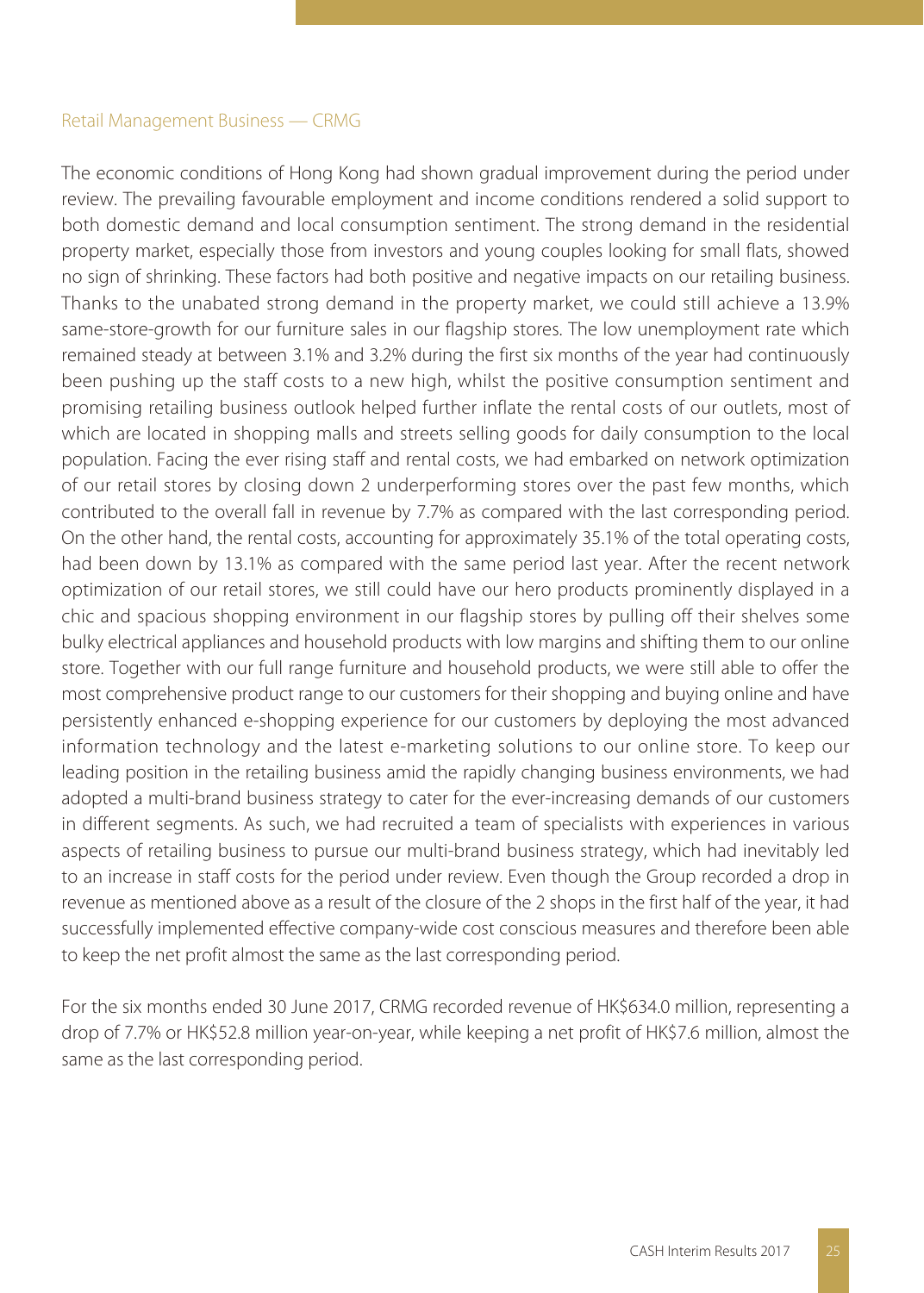#### Mobile Internet Services Business — Net2Gather

For the six months ended 30 June 2017, the Group's Mobile Internet Services business recorded revenue of HK\$9,000 and a net loss of HK\$1.3 million as compared to the revenue of HK\$0.4 million and a net loss of HK\$1.3 million for the same period last year.

# CFSG (Associate)

#### Financial Services Business — CFSG

For the six months ended 30 June 2017, CFSG recorded revenue of HK\$62.9 million, represented a decrease of 30.3% as compared with HK\$90.2 million for the same corresponding period last year.

The local brokerage industry has come across tremendous landscape changes and been faced with challenging environments in recent years. More and more compliance requirements have been introduced and enforced by the relevant regulatory authorities to wipe out all sorts of improper practices in dealing and trading in securities and futures, including but not limited to insider dealings, to ensure all public investors are well protected when making their investments and daily trading activities in this highly regulated securities market. As such, most securities firms need to incur large amounts of compliance and legal costs to meet these requirements and their operating results have inevitably been adversely affected. The stringent compliance requirements such as financial resources rules have made CFSG, being a Hong Kong based securities house with limited capital, more difficult to achieve impressive growth for its margin financing-driven broking business even though the investment sentiment in the local stock market had been gradually improving since the end of last year. Having exercised restraint in making excessive margin loans to our clients for their trading and investment activities due to our limited working capital had caused a drop of approximately 9% in securities brokerage incomes for the first half of the year. Some of our clients who are mostly retail investors had incurred huge losses these days when making their investment strategies and trading activities in complex securities, especially commodity futures and options which had exhibited extremely high volatility over the first half of the year. As more and more leading financial institutions, corporate investors and hedge-fund managers have been using the most advanced technologies to formulate their sophisticated strategies and models to execute their trading activities, our client investors find it more difficult to take profit from trading commodity futures and options and therefore had adopted more risk-averse attitude in these securities dealings and reduced the trading volume drastically during the six months ended 30 June 2017. CFSG's commodity broking business recorded a drop of 58% in revenue for the first half of 2017 as compared with the same corresponding period last year.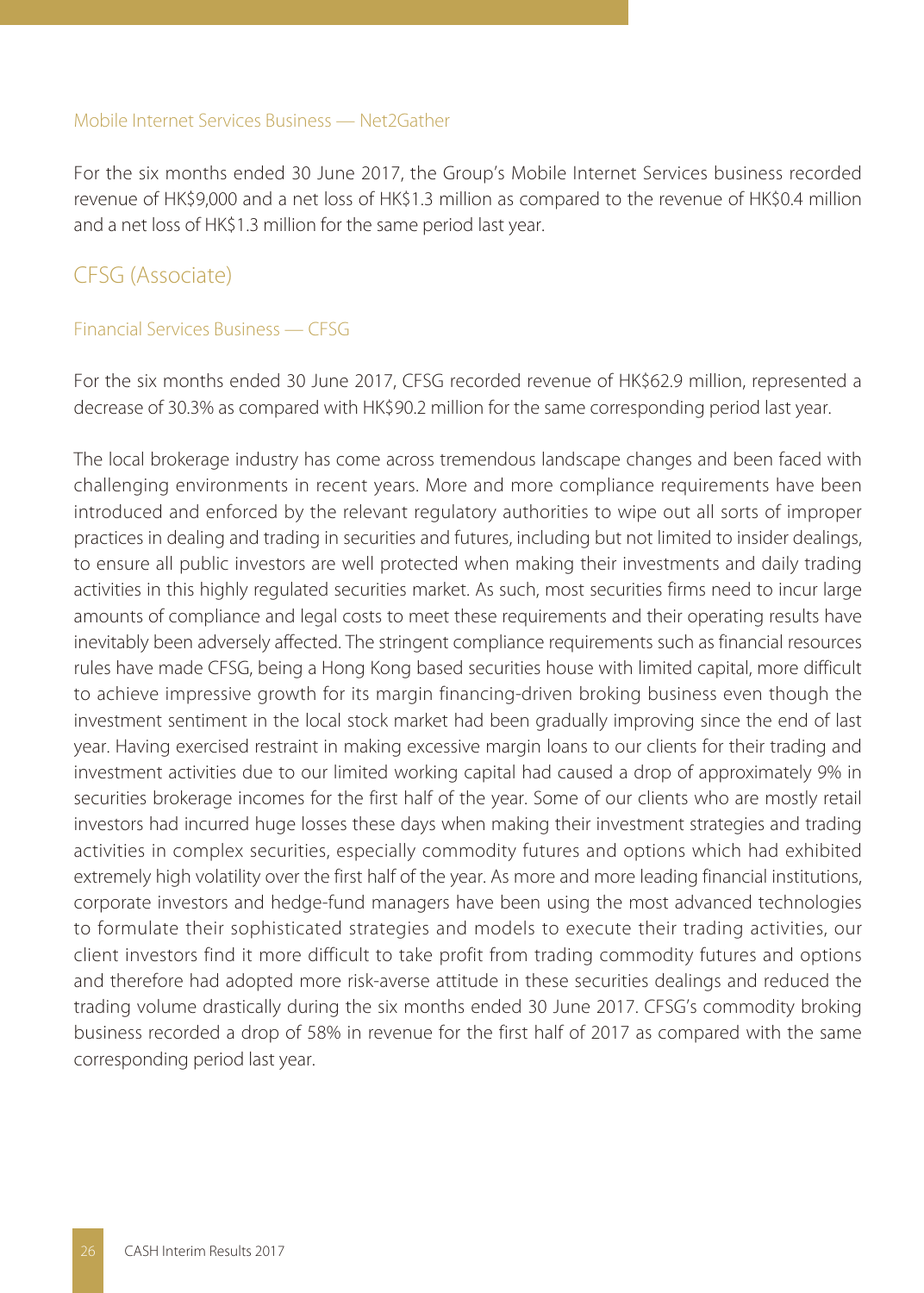During the period under review, CFSG made a provision for bad debts of HK\$15.4 million in respect of the over losses incurred by a few margin clients in late June during which several small-cap stocks in Hong Kong suffered a price crash. In order to avoid incurring the similar losses for these doubtful and bad debts, a thorough review on the existing credit risk management had been undertaken immediately after the crisis and much more stringent control measures had been put in place since then. Taking into account the aforesaid provision for bad debts and the six-month operating results, CFSG recorded a net loss attributable to the owners of the Company of HK\$38.6 million for the six months ended 30 June 2017 as compared to a net loss of HK\$32.6 million in the same corresponding period last year.

To strengthen its financial services business by providing more funding for its margin financing and underwriting businesses, CFSG had completed two fund raising activities. In June, 826 million new shares at a subscription price of HK\$0.28 per share were issued and allotted to an investor, raising approximately HK\$231.3 million. In July, convertible bonds with an aggregate principal amount of HK\$620 million at the initial conversion price of HK\$0.31 per share were issued and placed to several investors, raising HK\$620 million.

# Liquidity and Financial Resources

Upon CFSG becoming an associated company of the Group, its assets and liabilities would no longer be consolidated in the Group's financial statements. The Group's interest in CFSG had been accounted as investments in associate in its statement of financial position as at 30 June 2017 accordingly.

The equity attributable to owners of the Company amounted to HK\$665.7 million as at 30 June 2017 as compared to HK\$461.9 million at the end of last year. The increase in the equity was mainly due to the reported profit for the period under review.

As at 30 June 2017, the Group had total outstanding borrowings of approximately HK\$239.9 million as compared to HK\$405.7 million as at 31 December 2016. The decrease in bank borrowings was mainly due to the fact that CFSG's bank borrowings which had been included in the Group's total borrowings at the end of the last year were no longer consolidated in its total borrowings as at 30 June 2017. The bank borrowings were mostly denominated in Hong Kong dollars comprising unsecured loans of approximately of HK\$138.5 million payable to certain independent third parties and secured loans of approximately of HK\$101.4 million. The above bank loans of approximately HK\$101.4 million were secured by the Group's pledged deposits of HK\$41.6 million and corporate guarantees.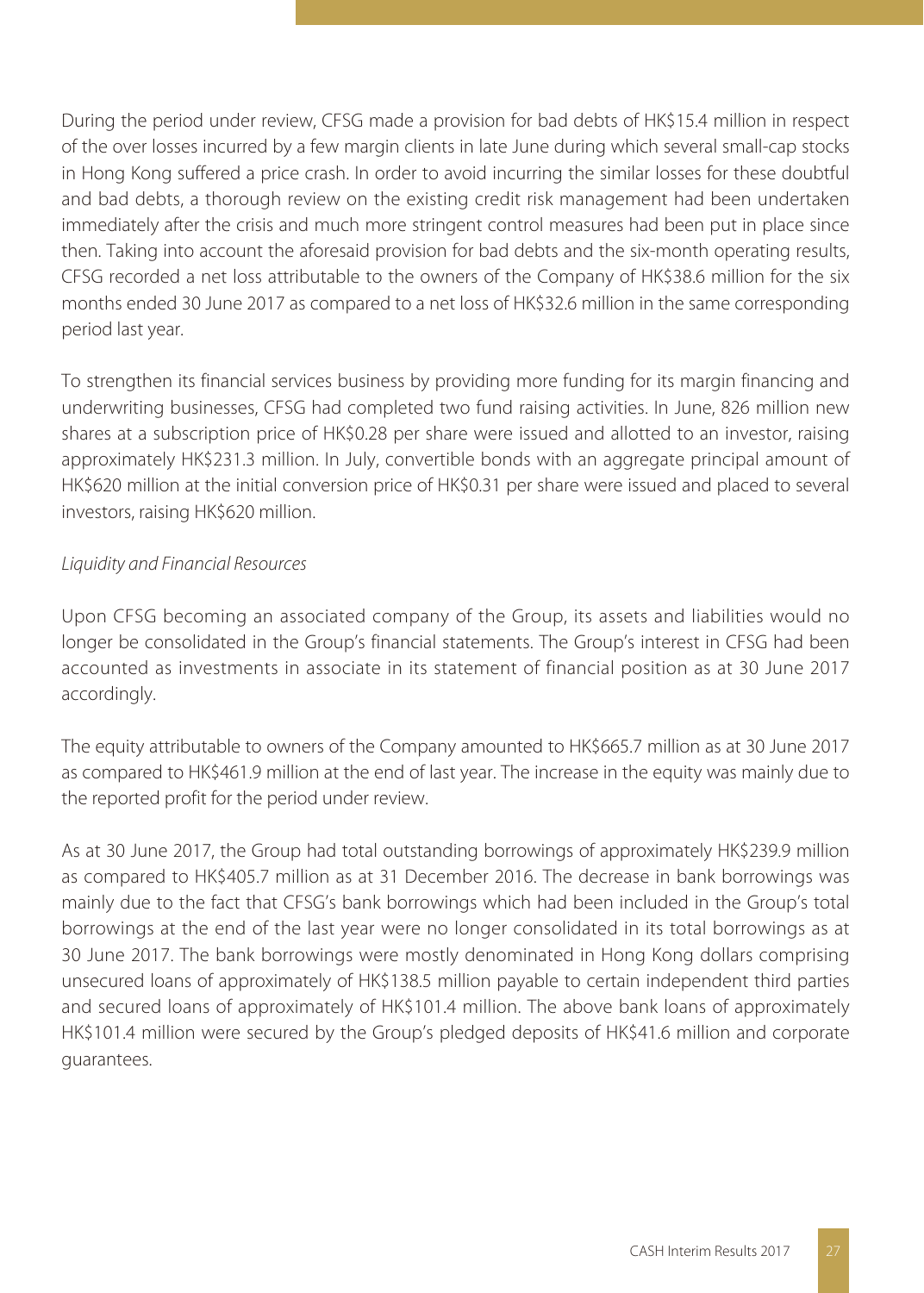As at 30 June 2017, our cash and bank balances totalled HK\$275.0 million as compared to HK\$1,516.0 million at the end of the previous year. The decrease in cash and bank balances was mainly due to the fact that CFSG's cash and bank balances which had been included in the Group's total bank balances at the end of the last year were no longer consolidated in its total bank balances as at 30 June 2017. The Group derives its revenue mainly in Hong Kong dollars and maintains its cash and bank balances mainly in Hong Kong dollars.

The liquidity ratio as at 30 June 2017 remained healthy at 1.0 time, as compared with 1.3 times as at 31 December 2016.

The gearing ratio, which represents the ratio of interest bearing borrowings of the Group divided by the total equity, was 37.4% as at 30 June 2017 as compared to 53.8% as at 31 December 2016. The decrease in the gearing ratio was mainly due to the fact that CFSG's bank borrowings which had been included in the Group's total borrowings at the end of the last year were no longer consolidated in its total borrowings as at 30 June 2017. On the other hand, we have no material contingent liabilities at the period-end.

The Group's treasury policies are to secure healthy liquidity for running its operations smoothly and to maintain a sound financial position at all time throughout the period. Besides meeting its working capital requirements, cash balances and bank borrowings are maintained at healthy levels to meet its customers' investments needs while making sure all relevant financial regulations have been duly complied.

# Foreign Exchange Risks

At the end of the period, the Group did not have any material un-hedged foreign exchange exposure or interest rate mismatches.

# Material Acquisitions and Disposals

In September 2016, the Group signed a sale and purchase agreement with Ever Billion Group Limited ("Ever Billion", an independent third party) relating to the proposed disposal of approximately 36.28% shareholding interest in CFSG (a non-wholly-owned subsidiary of the Company on the date of the sale and purchase agreement) at a consideration of HK\$765 million (representing a purchase price of HK\$0.51 per share of CFSG). The transaction constituted a possible very substantial disposal of the Company under the Listing Rules, which was approved by shareholders of the Company at a special general meeting of the Company held on 28 October 2016, and triggered a possible mandatory general offer for shares in CFSG. The long stop date of the sale and purchase agreement has been extended to 31 March 2017. The condition relating to approval of the SFC for substantial shareholder of CFSG and its licensed corporation and the conditions which were to be satisfied on the completion date had not been fulfilled, and the transaction had been terminated on 29 March 2017. Details of the transaction were disclosed in the various announcements of the Company and CFSG relating to the transaction from September 2016 to March 2017.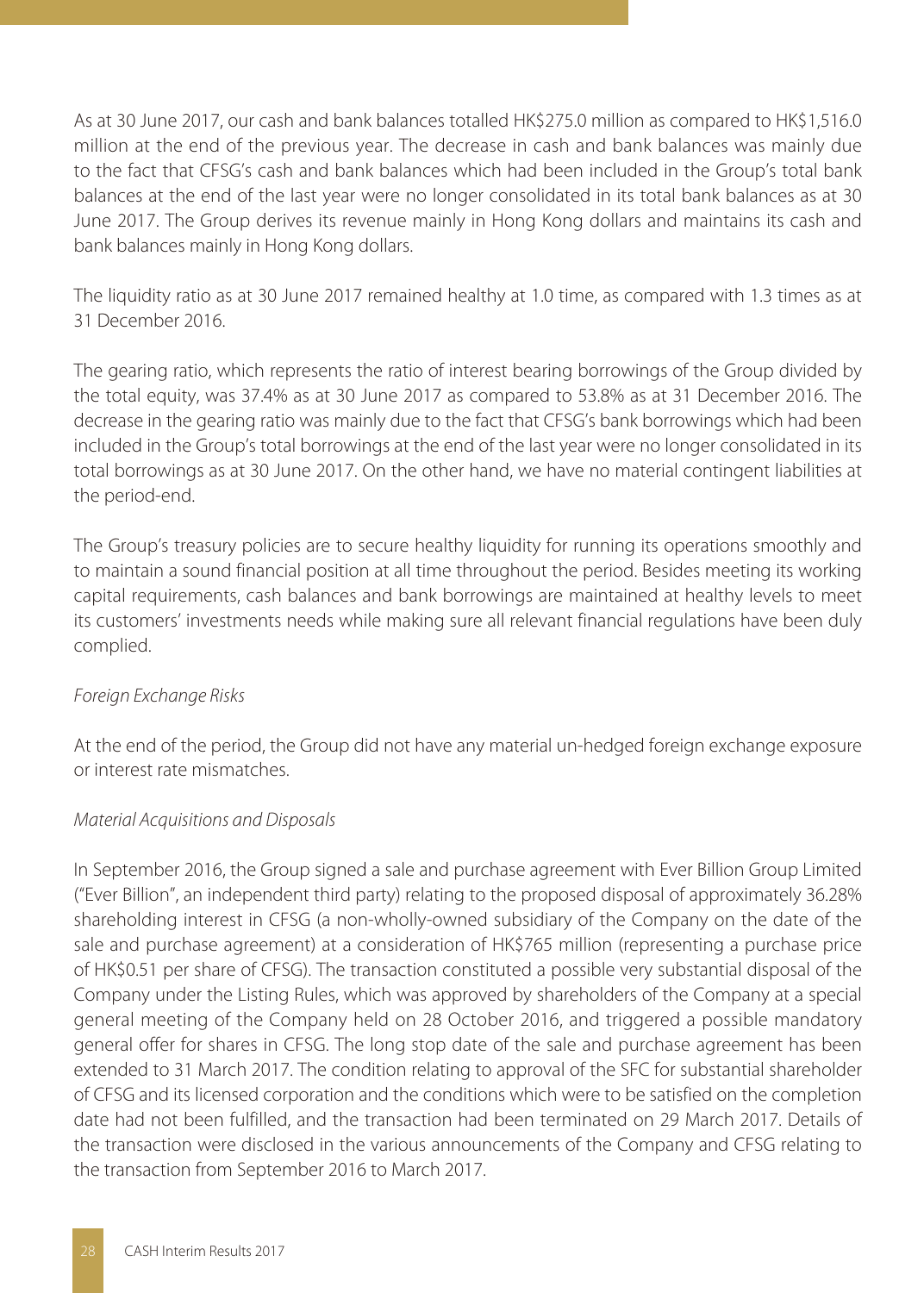In March 2017, CFSG (as issuer) signed a share subscription agreement with Ever Billion (as subscriber) relating to the subscription of 826 million new shares of CFSG at a subscription price of HK\$0.28 per share of CFSG. The transaction constituted a major transaction of the Company in relation to deemed disposal of shareholding interest in CFSG under the Listing Rules, which was approved by shareholders of the Company at a special general meeting of the Company held on 16 June 2017 and the new shares of CFSG were duly issued to the subscriber on 20 June 2017. Upon completion of the aforesaid share subscription on 20 June 2017, the shareholding interest of the Company in CFSG was diluted from 40.34% to 33.62% and CFSG has ceased to be a subsidiary of the Company and became an associate of the Company. Details of the transaction were disclosed in the joint announcement of the Company and CFSG dated 6 April 2017, circular dated 16 May 2017 and supplemental circular dated 29 May 2017.

In May 2017, CFSG (as issuer) signed a placing agreement with China Everbright Securities (HK) Limited (as placing agent) relating to the placing of convertible bonds with an aggregate principal amount of up to HK\$620 million to placees at initial conversion price of HK\$0.31 per share of CFSG. The transaction constituted a very substantial disposal of the Company in relation to deemed disposal of shareholding interest in CFSG under the Listing Rules, which was approved by shareholders of the Company at a special general meeting of the Company held on 10 July 2017 and the convertible bonds were fully placed on 27 July 2017 (subsequent to the period-end date). The gross and net proceeds raised from the placing were HK\$620 million and approximately HK\$614.6 million respectively. Details of the transaction were disclosed in the joint announcement of the Company and CFSG dated 26 May 2017, and the circular issued by the Company dated 21 June 2017.

Save as aforesaid, the Group did not make any material acquisition and disposal during the period.

# Capital Commitments

The Group did not have any material outstanding capital commitment at the end of the period.

# Material Investments

As at 30 June 2017, the Group was holding a portfolio of investments held for trading with market values of approximately HK\$12.4 million. The net gain derived from investments held for trading of HK\$1.3 million was recorded for the period.

We do not have any future plans for material investments, nor addition of capital assets.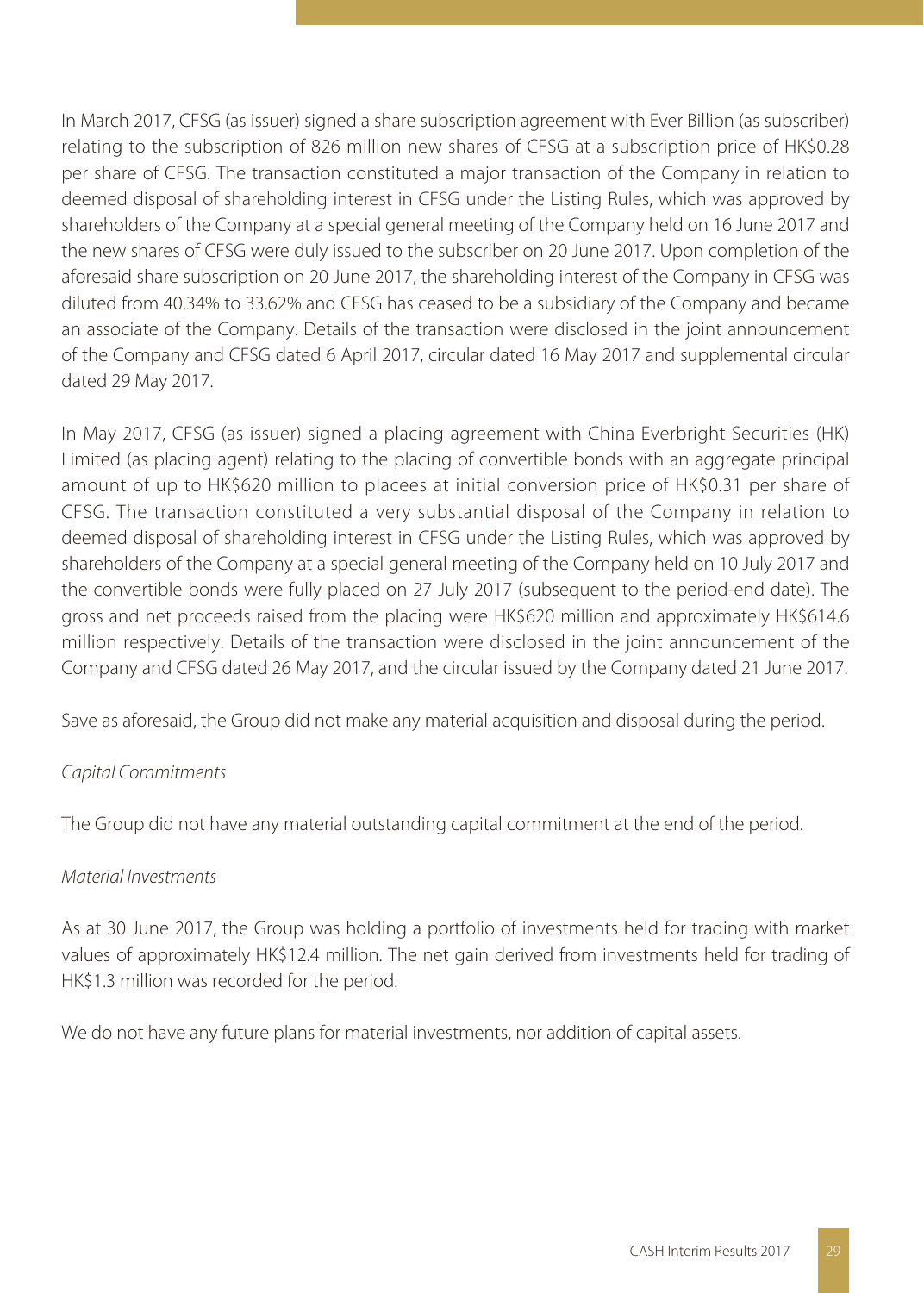# Financial and Operational highlights

# Revenue

|                                                                  | Unaudited      | Six months ended 30 June |                               |
|------------------------------------------------------------------|----------------|--------------------------|-------------------------------|
| (HK\$'m)                                                         | 2017           | 2016                     | % change                      |
| Continuing operations<br>Retailing<br>Online game<br>Group total | 634.0<br>634.0 | 686.8<br>0.4<br>687.2    | $(7.7\%)$<br>N/A<br>$(7.7\%)$ |
| Discontinued operations<br>Financial services                    | 62.9           | 90.2                     | $(30.3\%)$                    |

# Key Financial Metrics

|                                                                 | Unaudited<br>Six months ended 30 June |         |            |  |  |
|-----------------------------------------------------------------|---------------------------------------|---------|------------|--|--|
|                                                                 | 2017                                  | 2016    | % change   |  |  |
|                                                                 |                                       |         |            |  |  |
| The Group                                                       |                                       |         |            |  |  |
| Net profit (loss) attributable to                               |                                       |         |            |  |  |
| shareholders (HK\$'m)                                           | 203.9                                 | (12.8)  | 1693.0%    |  |  |
| Earnings (loss) per share (HK cents)                            | 24.5                                  | (1.5)   | 1733.3%    |  |  |
| Total assets (HK\$'m)                                           | 1,232.7                               | 2,832.6 | (56.5%)    |  |  |
| Cash on hand (HK\$'m)                                           | 275.0                                 | 1,351.2 | $(79.6\%)$ |  |  |
| Bank borrowings (HK\$'m)                                        | 239.9                                 | 410.3   | (41.5%)    |  |  |
| Retailing                                                       |                                       |         |            |  |  |
| Revenue per sq. ft. (HK\$)                                      | 358                                   | 329     | 8.8%       |  |  |
| Growth for same stores (vs last year)                           | 5.6%                                  | 9.5%    | N/A        |  |  |
| Inventory turnover days                                         | 64.5                                  | 57.1    | 13.0%      |  |  |
| <b>Financial services</b><br>Annualised average fee income from |                                       |         |            |  |  |
| broking per active client (HK\$'000)                            | 7.0                                   | 10.4    | (32.7%)    |  |  |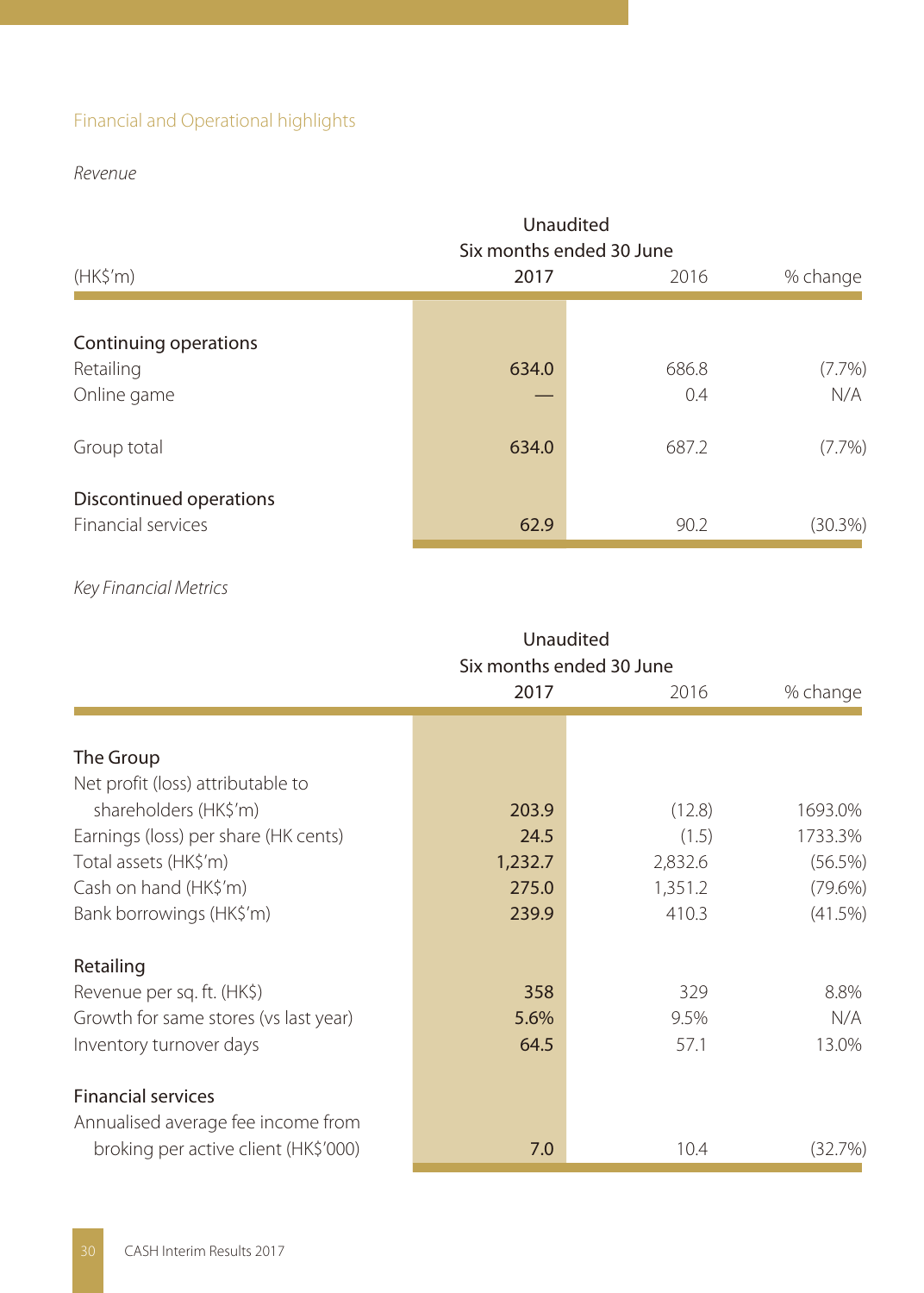# Management Discussion and Analysis

### Retail Management Business — CRMG

### Industry Review

While the Hong Kong economy saw notable growth in the first half of 2017, due to improved external demand, favorable employment conditions and more positive business sentiment, Hong Kong's retail sector continued to be beset by declines in visitor arrivals and local demand, as well as high rental and wage costs. Total retail sales in the reporting period dropped by 0.6%, with the volume of furniture and fixtures decreasing by 1.5% in the same period. Despite the difficult retail operating environment, we attained satisfactory growth in both same store sales and profit.

### Business Review

With modest signs of economic recovery since the fourth quarter of 2016, we have taken a cautiously optimistic approach in formulating CRMG's long-term sustainable growth strategy. To meet customers' increasingly diverse needs and preferences, the Board decided to adopt a multi-brand strategy to deliver home furnishing and lifestyle products and services. During the period, we started to consolidate Pricerite's store network, actively sought suitable sites for new brands, and restructured internal resources to establish a more versatile and solid foundation for multi-brand development. In view of our aggressive business expansion plan, we broadened our management team by adding expertise from various fields, including retail management, merchandising, branding and marketing, information technology and e-commerce, to spearhead different business initiatives.

#### Pricerite

During the period under review, we continued our store network optimisation plan. The total number of stores was adjusted to 25, while we also secured a new flagship site in a strategic location. Overall, there was a slight drop in overall sales. At the same time, we enhanced store productivity and rental saving.

We continued to strengthen our positioning as a leading home furnishing retailer that offers smart home solutions and takes care of local customers and their homes and families. In addition to smart furniture solutions that focus on optimising home living space, product development for household items aimed to provide core values for smart living, such as being "neat and tidy", health, home safety and the environment. As such, during the period under review, we introduced more international and award-winning brands with unique aesthetic and smart features to serve the more diverse needs of modern families.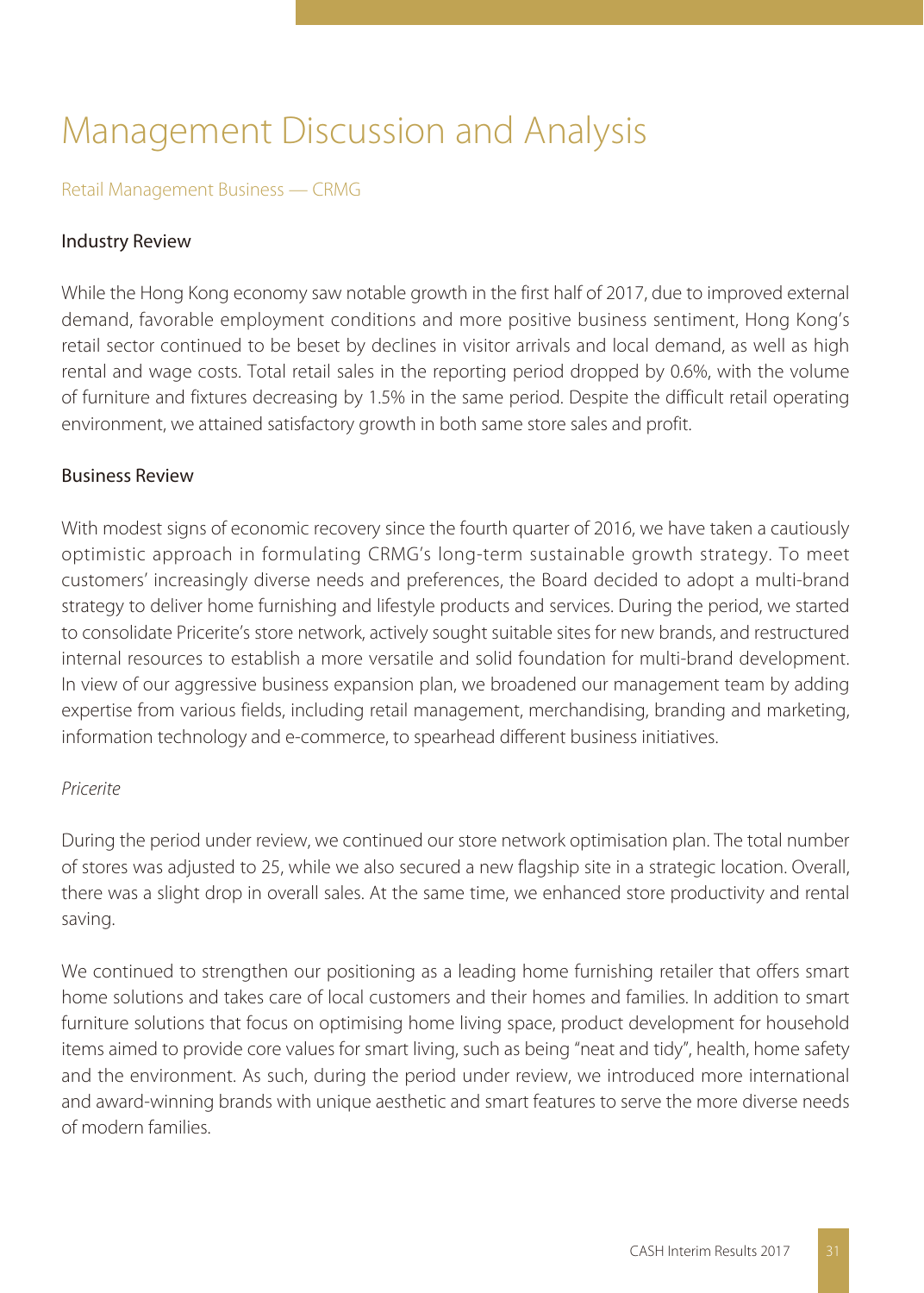We also redesigned our store zoning to deliver a delightful and interactive shopping experience. This included categorising our household and home product ranges into four distinctive zones and offering richer product information through digital displays.

# 家匠 TMF

In view of the rapid and continuous growth of our tailor-made furniture business, the Board decided to accelerate the development of 家匠 TMF and position it as an individual business unit. Following the first successful standalone flagship in North Point, we will open a second flagship store in HomeSquare, Shatin during the third quarter.

In on-going enhancement of our product and service offerings, we introduced more smart tailormade solutions and items to optimise living space in small apartments with different floor plans, and provided more selections of material boards and metallic components to suit different customer preferences. To add to customer confidence, we also introduced several unparalleled service pledges, including online order status checking, post-delivery courtesy call, and follow-up services.

To cope with rapid business growth and support market development, we partnered with Hong Kong Design Institute to help develop more talents for the industry. During the period, we actively collaborated with the Institute by sponsoring a part-time course in interior design, sharing industry prospects and business operations with students, and recruiting Institute graduates. In addition, we made a considerable investment in interior design software as well as electronic client management to facilitate more professional services.

# E-Commerce

As the first omni-channel home-furnishing retailer in Hong Kong, we continued to offer more valueadded services that utilise our online and offline presence, including "Buy online, pick up in store", single customer account, and member privileges across all channels. Sustained efforts will be made to provide a seamless shopping experience for customers so that they can start and continue their shopping journey with us anytime, anywhere.

We constantly evaluate and adopt the latest technologies to provide a unique shopping experience and delight our customers. Following our first mobile application using augmented reality (AR), deployed about four years ago to better illustrate our products, we recently launched "Pricerite X TMF", another mobile application utilising both AR and virtual reality (VR) technologies. While AR offers computer-generated 3D Pricerite furniture images overlaid on the live environment, VR computer-generated interactive environments support step-by-step views of an apartment furnished by 家匠 TMF solutions. The immersive experience also enables customers to "stand and walk inside" an apartment to enjoy a more realistic experience. This mobile application reinforces our innovative brand image and facilitates customers in selecting products that best fit their needs.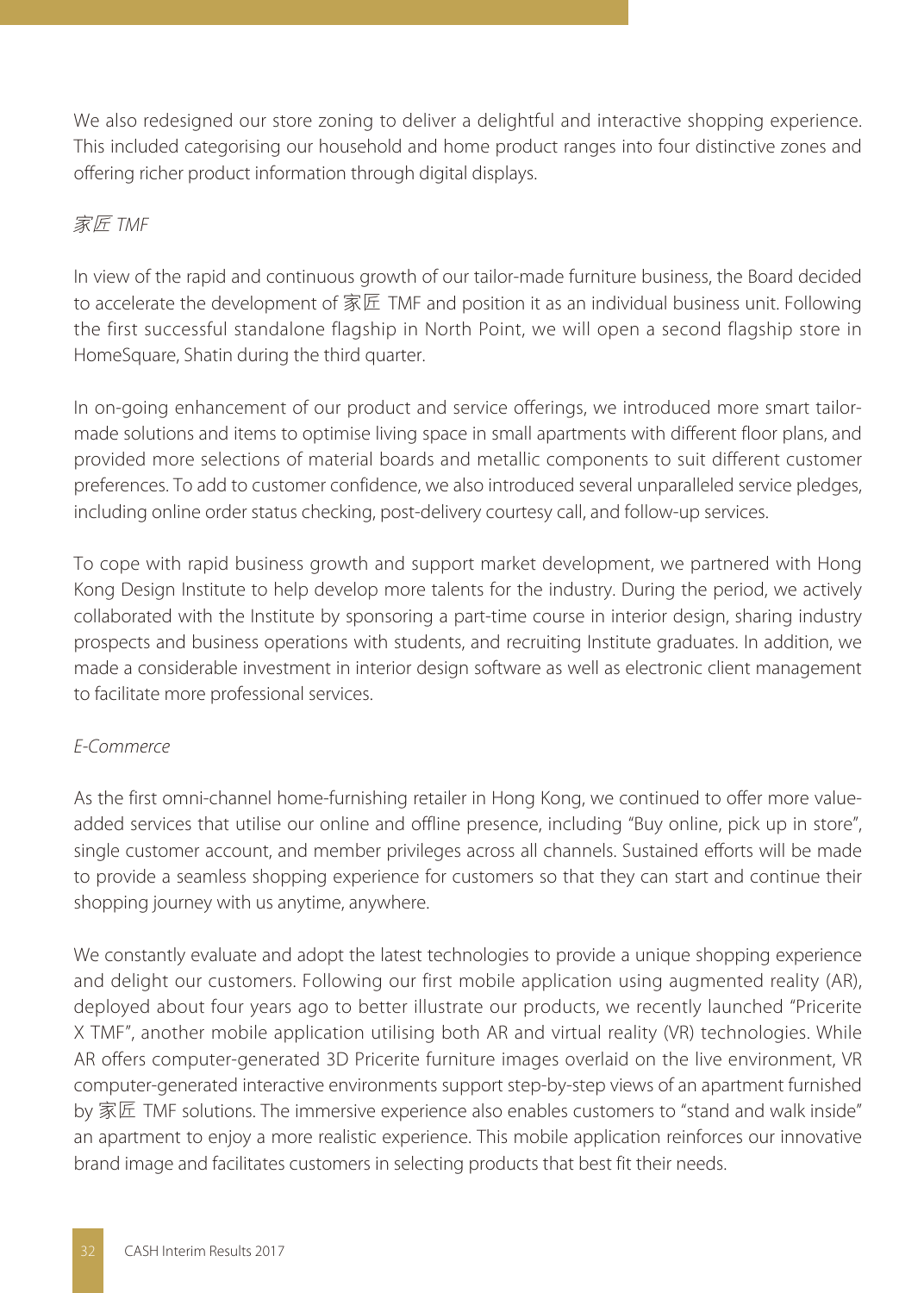During the period under review, Pricerite's online shop (www.pricerite.com.hk) and the 家匠 TMF website (www.tmf.hk) were among the first batch to gain accreditation in the Hong Kong Retail Management Association's Quality E-Shop Recognition Scheme, demonstrating our commitment to delivering ultimate omni-channel shopping experiences to customers.

Pricerite also received a award in the Hong Kong Awards for Environmental Excellence 2016 and was invited to share our experience on the subject of Green Companies — Sustainability. On the environmental protection side, Pricerite was awarded the "Charter on External Lighting". We also participated in Earth Hour 2017, organised by WWF; joined Hong Kong Environmental Protection Association (HKEPA) in organising a Book & Apparel Recycle program; arranged a Red Pocket Recycle program with Greeners Action; and hosted a Blood Donation Day to support the Red Cross. All these activities showed that we have invested in numerous Corporate Social Responsibility areas, supported green and charity organisations, and at the same time reinforced the associated messages within our Company.

# Outlook and corporate strategy

Given the low interest rate environment and stabilisation of the global and Hong Kong economies, we are cautiously optimistic about CRMG's development.

With our mission to deliver value-for-money solutions that help our customers care for their families and themselves, CRMG will continue to develop our multi-brand strategy to offer more innovative smart home solutions and a delightful shopping experience that satisfies the increasingly diverse needs of our customers.

# Mobile Internet Services Business — Net2Gather

# Industry Review

An online game industry report jointly released by China Game Publishers Association Publications Committee (GPC)、China New Games (CNG) and International Data Corporation (IDC) indicated that, in the first half of 2017, Chinese mobile game users reached 435 million, an increase of 7.5%, showing a declining growth trend mainly due to the high base effect.

# Business Review

During the period under review, we continued to solicit strategic partnerships in mobile game publishing. The Group is actively considering other business strategy to cope with the development of the mobile internet market.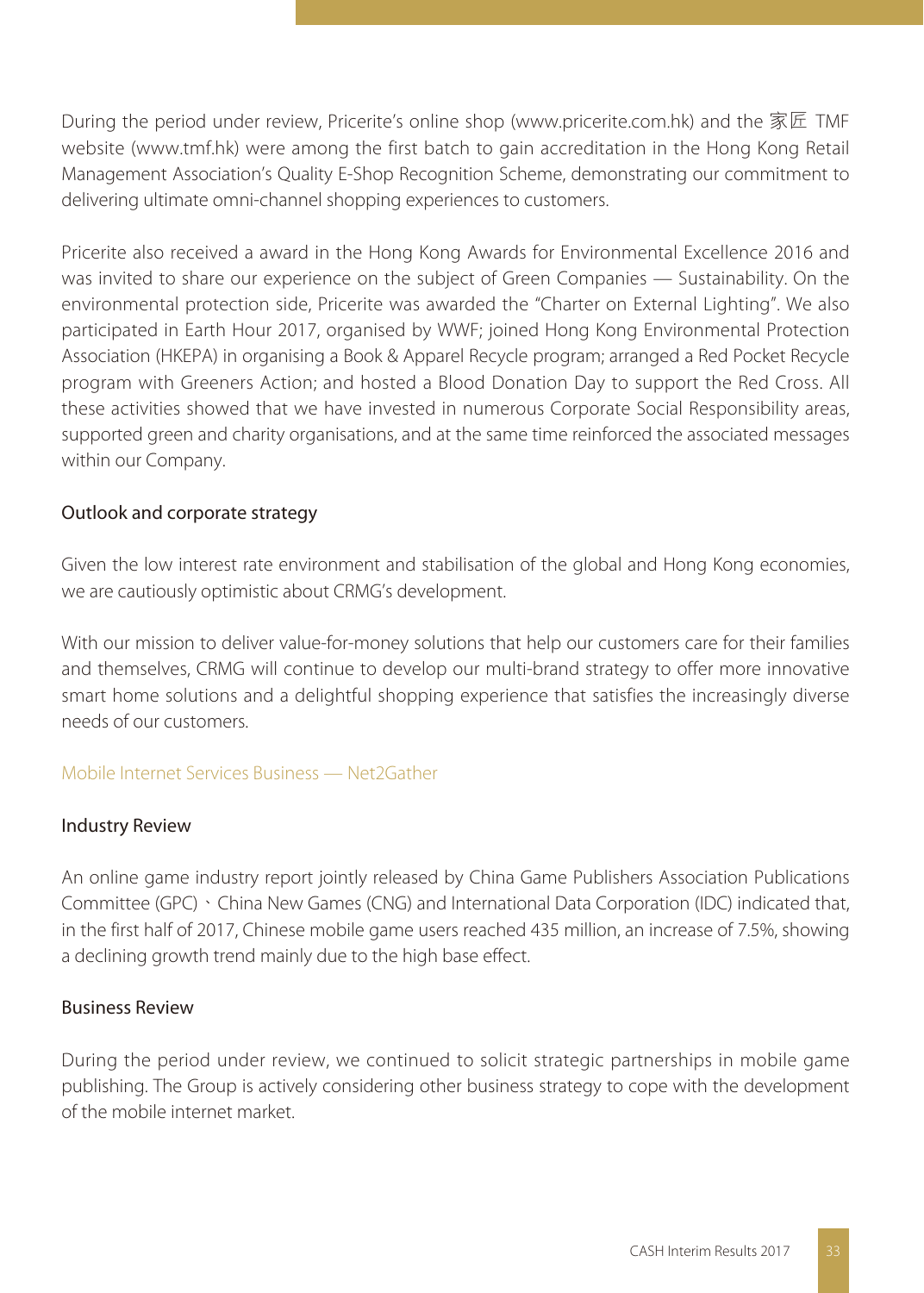# CFSG — The Group's Associate

### Financial Services Business — CFSG

#### Industry Review

The Hong Kong economy has improved since the end of 2016, with the HSI gaining 17.11% to close at 25,764 for the six months ended 30 June 2017. Nonetheless, the Hong Kong financial market has reached a stalemate. Hong Kong, which in past years topped the world IPO league table, accounted for less than 9% of global IPOs and funds raised during the period. Despite record high prices for blue chip stocks and a 13% increase in average market daily turnover, prices and turnover for secondtier stocks and beyond remained subdued, making retail investors wary about the sustainability and prospects of the market frenzy.

#### Business Review

#### Broking

In the first half of 2017, commission income decreased by 37.8% to HK\$51.1 million, mainly due to a slowdown in commodities trading. Macro political and economic events, such as BREXIT, the US presidential election, the Italian referendum and a downturn in oil and gold prices collectively resulted in market uncertainties and led to cautious investment sentiment. With the enlarged margin loan size, interest income recorded a 47.5% gain from HK\$8.0 million to HK\$11.8 million. We are preparing to roll out new business strategies in anticipation of more margin financing business as well as improved commission income in the second half of 2017.

#### Investment Banking

During the review period, we advised a number of listed companies on a range of corporate finance transactions, including issuance of securities, acquisitions and disposals, general offers and proposed connected transactions. We also acted as sole bookrunner for our IPO clients.

By leveraging our fund-raising capabilities as well as financial advisory expertise, we will continue to provide fully-fledged investment banking services and maintain our balanced focus on IPOs and corporate finance transactions to assist clients in capturing different capital markets and corporate finance opportunities. We also plan to further widen the scope of our services to enhance our market position and better fulfill clients' needs.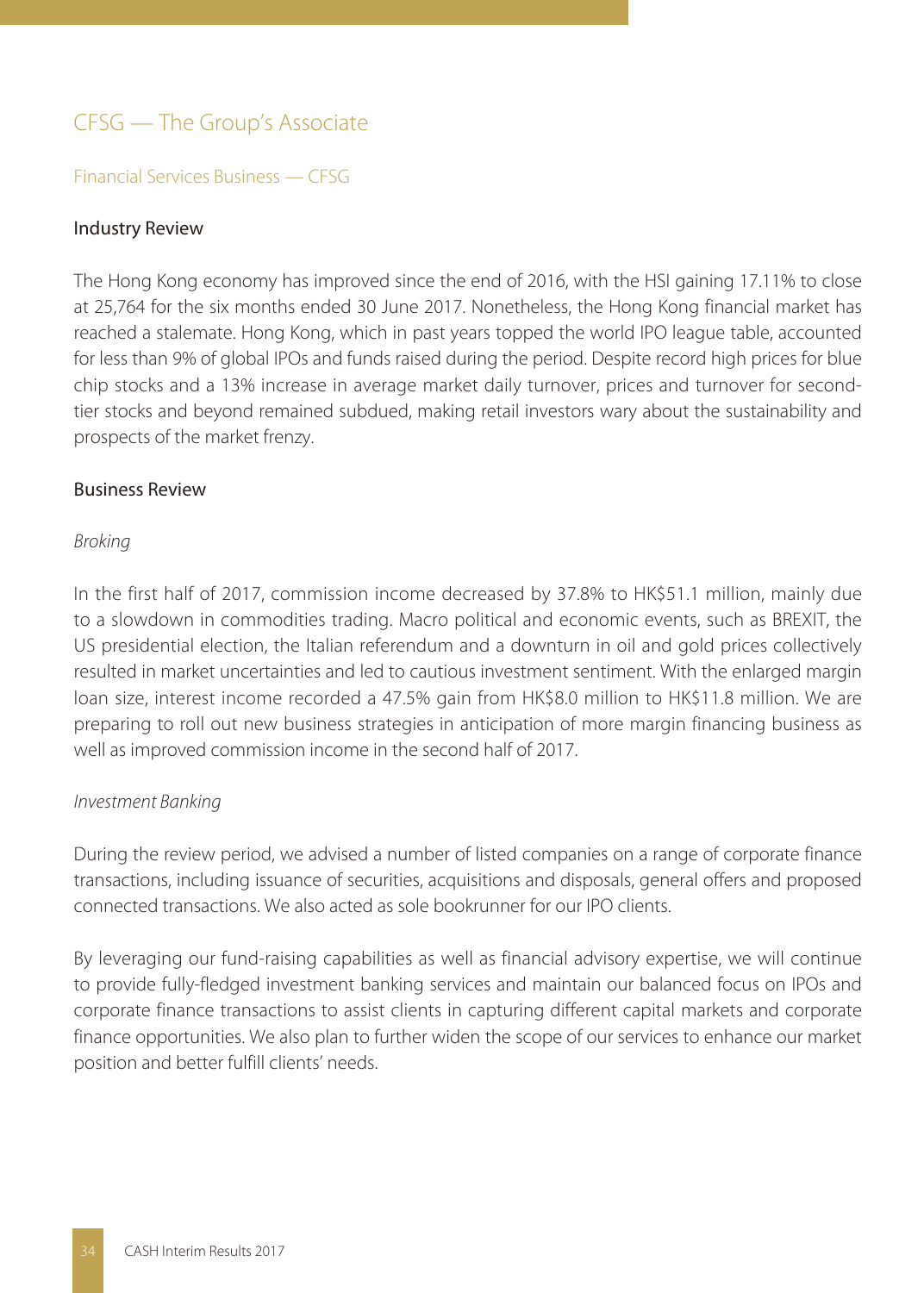# Asset Management

The weaker-than-expected inflation rate and slower-than-expected economic growth in the US reduced investor concerns about an interest rate hike. On the other hand, a weaker US dollar encouraged investors to park their capital in emerging markets, including the Hong Kong stock market. The subsequent capital inflow into Hong Kong gave support to the Hong Kong stock market, pushing the benchmark index to a 52-week high.

Assets under Management (AUM) rose around 21% by the end of June 2017 compared with the end of December 2016, outperforming the benchmark index. Our focus was sectors with fast corporate earnings growth, for example, technology shares, and industries that have bottomed out, such as Macau gaming.

With the better-than-expected Q2 GDP in China, investors may re-evaluate Mainland-related shares. Together with the strengthening of the Renminbi, this should add positive sentiment to local stocks, especially shares related to the Mainland. Currently, the HSI is trading at around 14.6 times price/ earnings ratio, 1.35 times price-to-book ratio and 3.2% dividend yield. This valuation is not demanding compared with other global stock markets. The inclusion of A-shares in the MSCI index in 2018 and southbound capital from the Mainland should improve market sentiment in the second half of 2017. In the absence of unexpected circumstances, we anticipate continuous growth in our revenue over the rest of 2017.

# Wealth Management

With the global market rebound during the period, we focused more on fund-related business and achieved satisfactory results. We will continue to strengthen our discretionary portfolio management service to assist clients in capturing market opportunities and accumulate AUM by referring existing clients to join this service.

We maintained good relationships with Mainland business partners and clients and expanded brand exposure to more industries to assist business development. We also saw an increase in offshore asset allocations from high-net-worth individuals, offering a great business opportunity. With our new overall strategic direction, we will strengthen business connections with professional affiliated bodies in Mainland China to enhance development.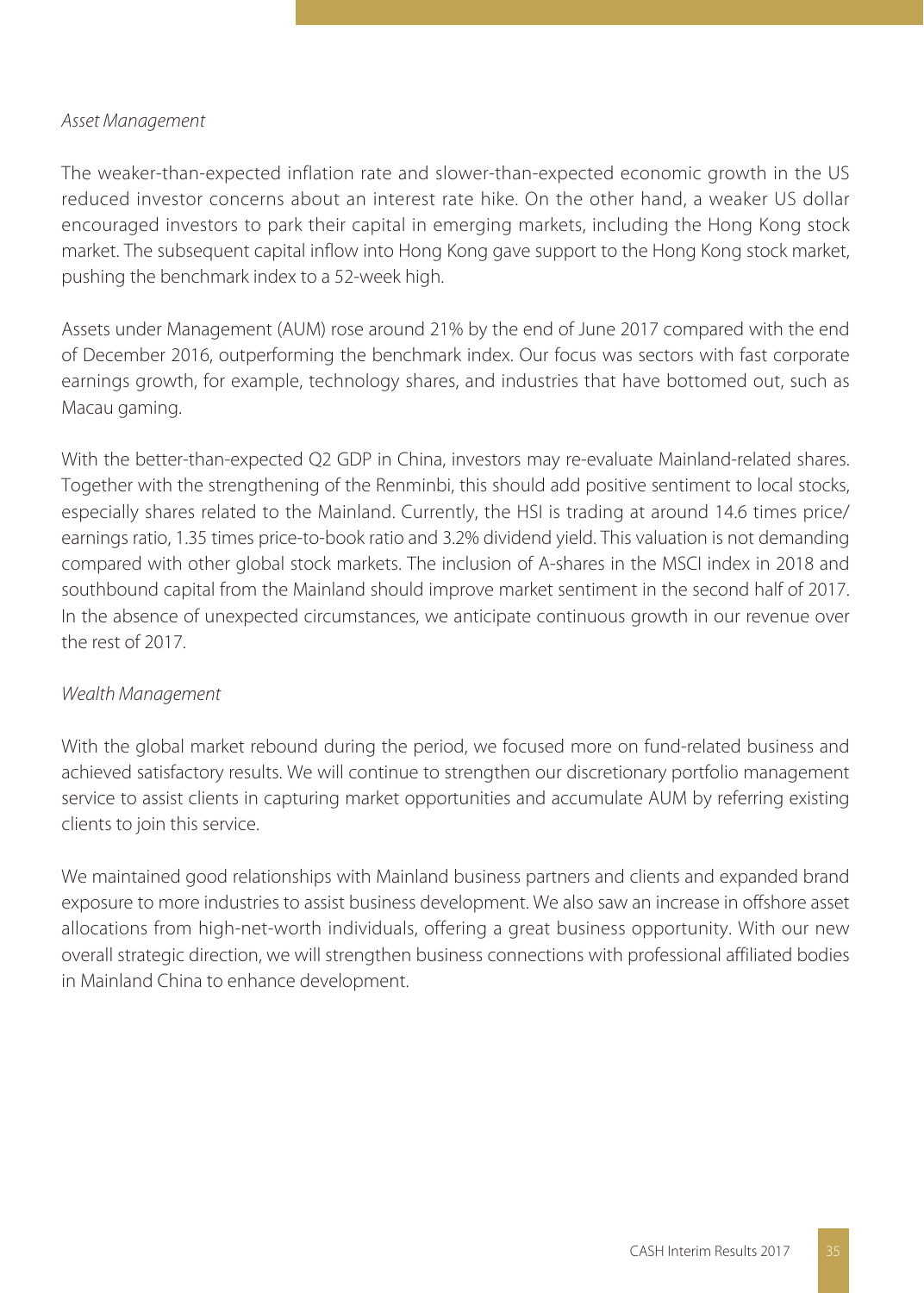# Financial Technology (FinTech)

CFSG's mission is to deliver best-in-class advisory services powered by the latest technology. In recent years, we have reinforced our role as a technology leader in the financial services industry and continued to upgrade our web and mobile trading services together with our FinTech platform. To facilitate a seamless trading experience, we are now developing an all-in-one trading solution with proprietary technology. This will provide multifaceted investment solutions, including an intelligent stock screening tool and automated investment strategies. Cyber-security remains our top priority and we relentlessly seek to perfect security measures of our FinTech platforms to ensure trading safety and security for clients.

# Outlook and corporate strategy

Despite global uncertainties caused by geopolitical tensions, the implementation of US President Donald Trump's economic stimulus policy, Brexit negotiations, and rising trading protectionism, among others, the economic outlook for Hong Kong remained positive. With the new HKSAR administration's commitment to increase government expenditure to support the economy and a focus on diversifying the Hong Kong economy into high value-added industries, such as innovation and technology, we are cautiously optimistic about our strategy of developing a technology-driven financial services business.

Given the improving US and Euro economies and stabilising Mainland economic development, we believe that Hong Kong will further leverage growth momentum. The implementation of the Beltand-Road initiative, development of the Guangdong-Hong Kong-Macau Bay Area, and close ties between the Mainland and Hong Kong markets all present tremendous opportunities for Hong Kong financial markets.

With our solid business foundation and stronger financial strength, CFSG is dedicated to developing technology-based financial services in Hong Kong and Mainland China. To leverage Hong Kong's vision to become the largest offshore RMB centre and a premier asset management centre, CFSG will be transformed into a leading Hong Kong-based investment advisory group in China, balanced between our four pillar investment and wealth management businesses: brokerage, investment banking, asset management and FinTech.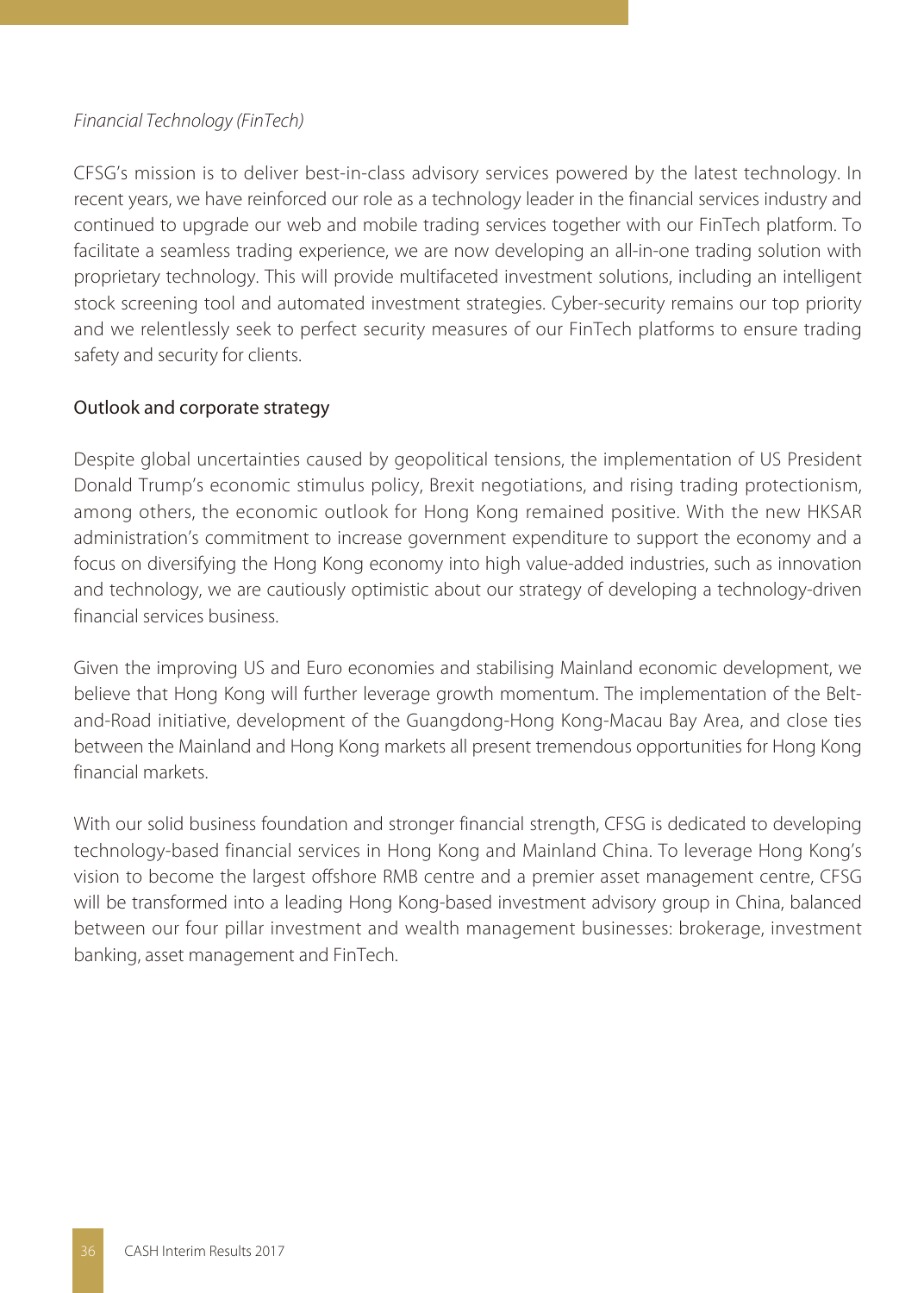# Employee Information

At 30 June 2017, the Group had 937 employees. Our employees were remunerated according to their performance, working experience and market conditions. The total amount of remuneration cost of employees of the Group for the period under review was approximately HK\$131.5 million.

# Benefits

The Company and some of its subsidiaries provide employee benefits including mandatory provident fund scheme, medical insurance scheme, discretionary share options, performance bonus and sales commission for their staff. The Company also provides its employees in the PRC with medical and other subsidies, and contributes to the retirement benefit plans.

# **Training**

The Group has implemented various training policies and organised a number of training programs aimed specifically at improving the skills of its employees and generally to increase the competitiveness, productivity and efficiency of the Group including training in areas such as product knowledge, customer service, selling techniques, team building, communication, languages, presentation, coaching, quality management, listing rules and also professional regulatory training programs as required by regulatory bodies. The Group also arranges for relevant staff, who are licensed persons under the Securities and Futures Ordinance ("SFO"), to attend the requisite training courses to fulfill/comply with the continuous professional training as prescribed in the SFO.

The Group conducts an initial staff orientation for new employees in order to familiarise them with the Group's history and strategy, corporate culture, quality management measures and rules and regulations. This orientation aims to prepare the new employees for the positions by establishing a sense of belongingness and cooperation; by supplying necessary information that resolves an employee's concerns; and by removing any potential barriers for job effectiveness and continuous learning.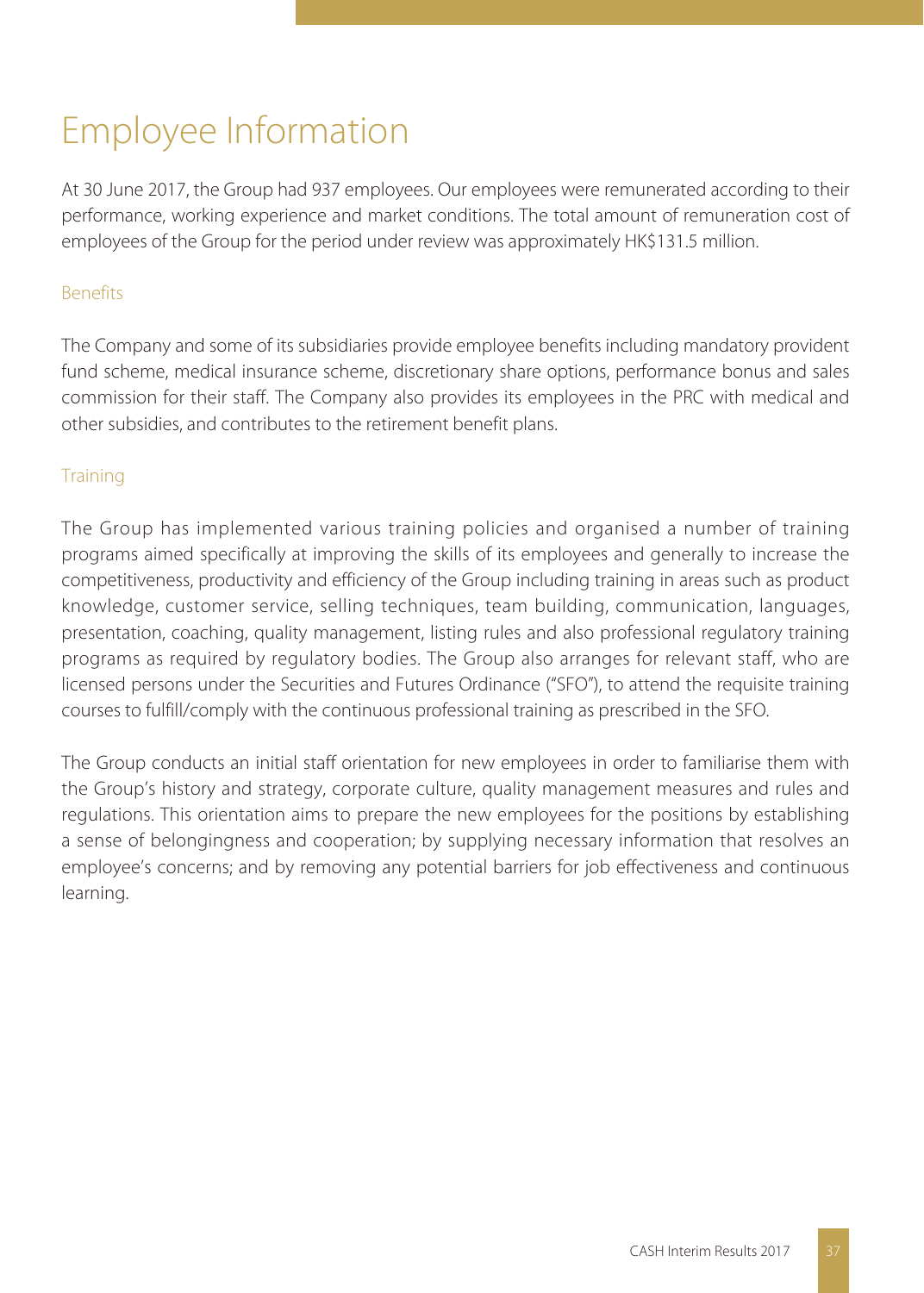# Directors' Interests in Securities

As at 30 June 2017, the interests and short positions of each director and chief executive of the Company in the shares, underlying shares and debentures of the Company or its associated corporations (within the meaning of Part XV of the SFO) which (a) were recorded in the register required to be kept under section 352 of the SFO; or (b) as otherwise notified to the Company and the Stock Exchange pursuant to the Model Code for Securities Transactions by Directors of Listed Companies ("Model Code") were as follows:

# A. The Company

|                      |                                                              | Number of shares |                       |                      |  |
|----------------------|--------------------------------------------------------------|------------------|-----------------------|----------------------|--|
| Name                 | Capacity                                                     | Personal         | Corporate<br>interest | Shareholding<br>(% ) |  |
| Kwan Pak Hoo Bankee  | Beneficial owner and interest in<br>a controlled corporation | 4,260,000        | 281,767,807*          | 34.41                |  |
| Law Ping Wah Bernard | Beneficial owner                                             | 27,345,312       |                       | 3.29                 |  |
|                      |                                                              | 31,605,312       | 281,767,807           | 37.70                |  |

# (a) Long positions in the ordinary shares of HK\$0.10 each

The shares were held by Cash Guardian Limited ("Cash Guardian") (which was 100% beneficially owned by Mr Kwan Pak Hoo Bankee ("Mr Kwan")). Mr Kwan was deemed to be interested in all these shares as a result of his interests in Cash Guardian as disclosed in the "Substantial Shareholders" below.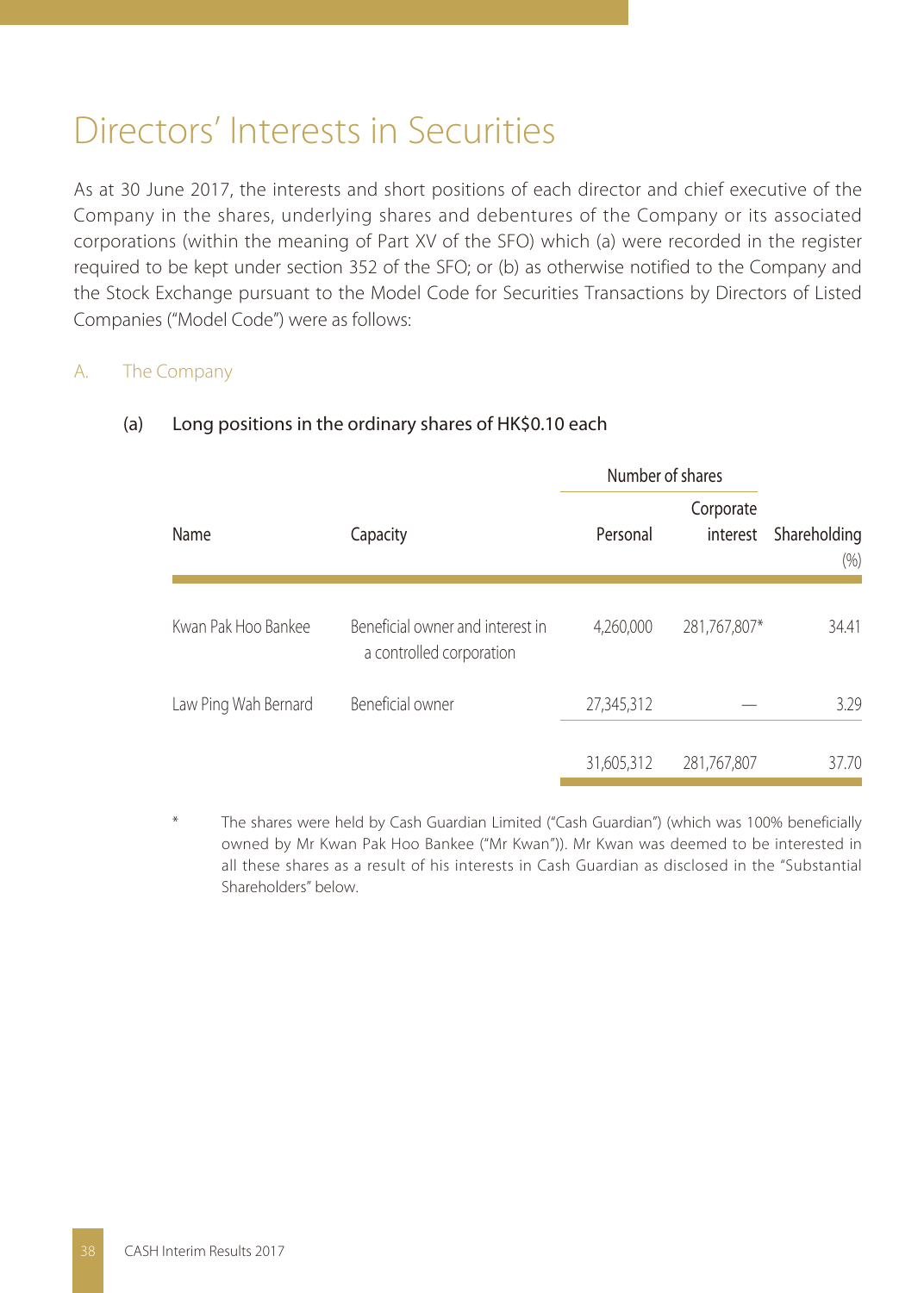### (b) Long positions in the underlying shares

|                      |                        |                                             |                                         |                                    |                                           | Number of options                       | Percentage                                           |
|----------------------|------------------------|---------------------------------------------|-----------------------------------------|------------------------------------|-------------------------------------------|-----------------------------------------|------------------------------------------------------|
| Name                 | Date of grant          | Option period                               | Exercise<br>price<br>per share<br>(HKS) | <b>Notes</b>                       | outstanding<br>as at<br>1 January<br>2017 | outstanding<br>as at<br>30 June<br>2017 | to issued<br>shares as at<br>30 June<br>2017<br>(% ) |
| Kwan Pak Hoo Bankee  | 2/9/2014<br>18/12/2015 | 2/9/2014-31/8/2018<br>18/12/2015-31/12/2019 | 0.478<br>0.460                          | $(1)$ & $(3)$<br>$(1),(2)$ & $(3)$ | 6.480.000<br>8,000,000                    | 6,480,000<br>8,000,000                  | 0.77<br>0.96                                         |
| Law Ping Wah Bernard | 2/9/2014<br>18/12/2015 | 2/9/2014-31/8/2018<br>18/12/2015-31/12/2019 | 0.478<br>0.460                          | (3)<br>(2)8(3)                     | 6.480.000<br>4.800.000                    | 6,480,000<br>4,800,000                  | 0.77<br>0.57                                         |
| Law Ka Kin Eugene    | 18/12/2015             | 18/12/2015-31/12/2019                       | 0.460                                   | (2)8(3)                            | 4,800,000                                 | 4,800,000                               | 0.57                                                 |
| Ng Hin Sing Derek    | 2/9/2014<br>18/12/2015 | 2/9/2014-31/8/2018<br>18/12/2015-31/12/2019 | 0.478<br>0.460                          | (3)<br>(2)8(3)                     | 5,184,000<br>4.800.000                    | 5,184,000<br>4,800,000                  | 0.62<br>0.57                                         |
|                      |                        |                                             |                                         |                                    | 40.544.000                                | 40.544.000                              | 4.83                                                 |

#### Options under share option schemes

Notes:

- (1) Mr Kwan is also the substantial shareholder of the Company.
- (2) The options are vested in 4 tranches as to 25% each exercisable from 18 December 2015 (the date of grant), 1 January 2017, 1 January 2018 and 1 January 2019 respectively and is subject to the vesting conditions as set out in (3) below.
- (3) The vesting of the options is subject to the achievement of agreed milestones/performance indicators as determined at the sole discretion of the Board. The options must be exercised within one month from the date on which the Board's approval of the vesting of the options.
- (4) No option was granted, exercised, lapsed or cancelled during the period.
- (5) The options were held by the directors of the Company in the capacity of beneficial owners.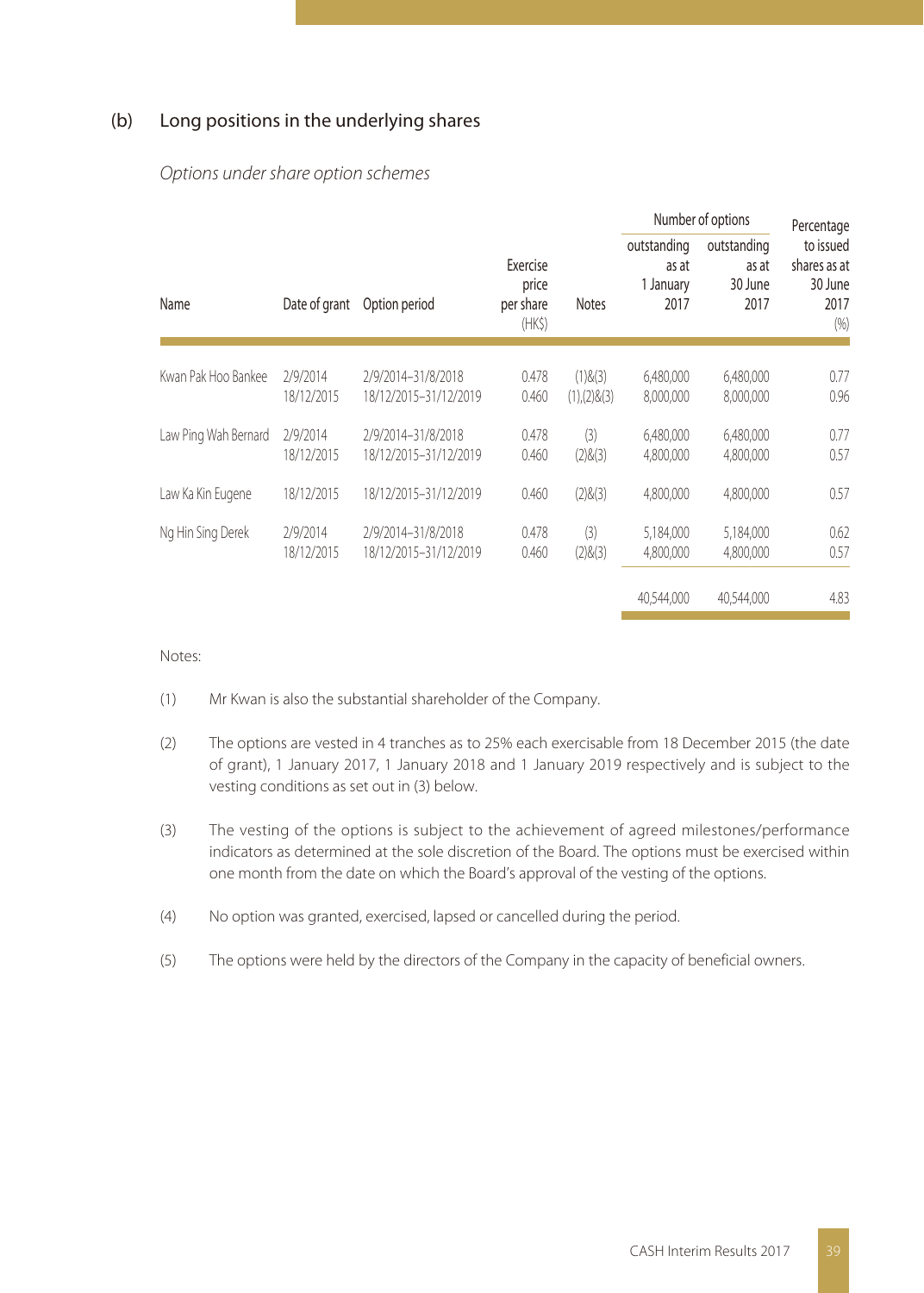### B. Associated corporation (within the meaning of SFO)

# CFSG

#### (a) Long positions in the ordinary shares of HK\$0.02 each

| Name | Capacity                                                 | Number of shares<br>Corporate interest | Shareholding |
|------|----------------------------------------------------------|----------------------------------------|--------------|
|      |                                                          |                                        | $(\%)$       |
|      | Kwan Pak Hoo Bankee Interest in a controlled corporation | 1,667,821,069*                         | 33.62        |

The shares were held by Celestial Investment Group Limited ("CIGL"), a wholly-owned subsidiary of Praise Joy Limited (which was 100% beneficially owned by the Company). The Company was beneficially owned as to approximately 34.41% by Mr Kwan, details of which were disclosed in the "Substantial Shareholders" below. Pursuant to the SFO, Mr Kwan was deemed to be interested in all the shares held by CIGL in CFSG.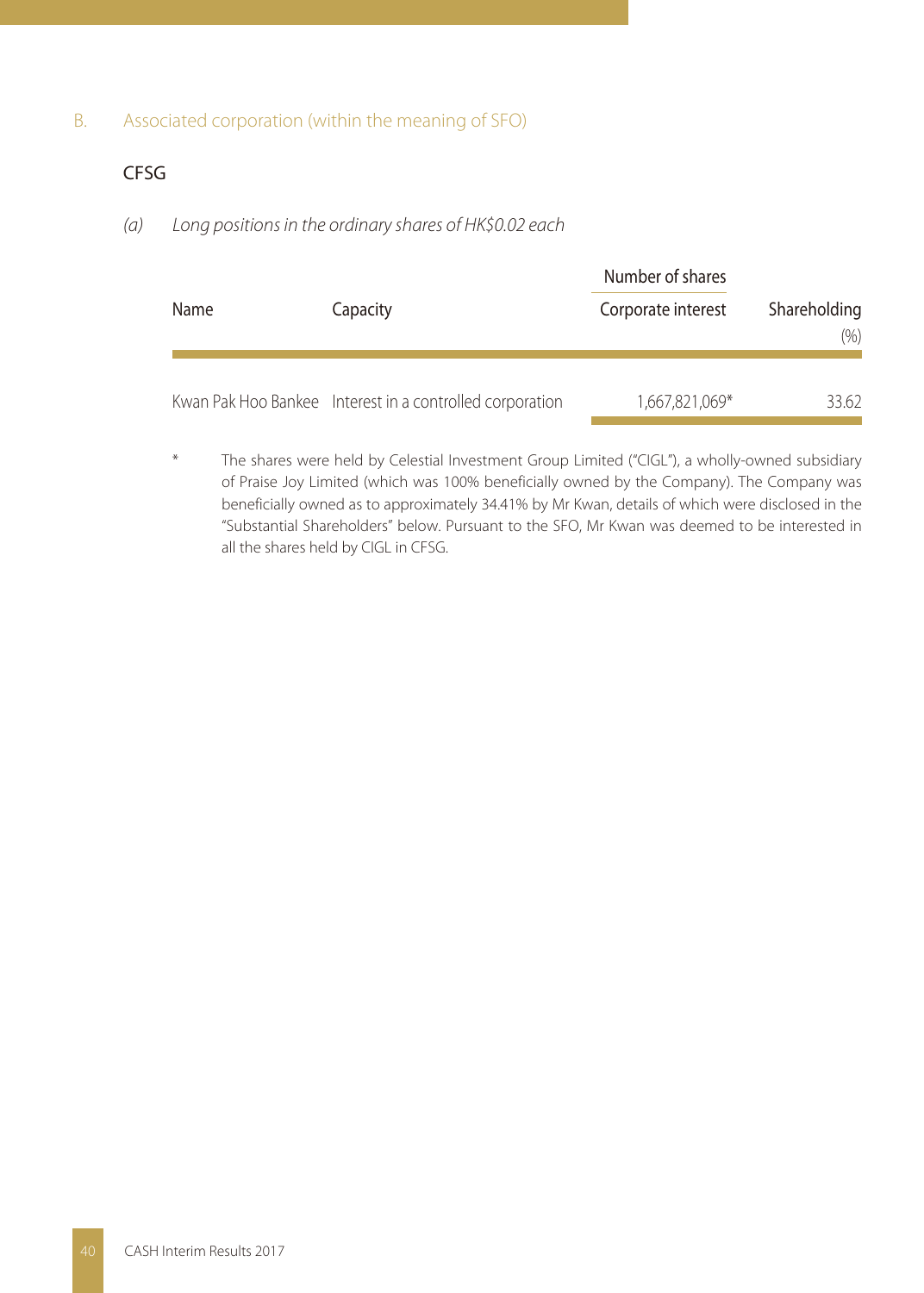### (b) Long positions in the underlying shares — options under share option scheme

|                      |               |                      |                                          |              | Number of options                         |                                         | Percentage                                           |  |
|----------------------|---------------|----------------------|------------------------------------------|--------------|-------------------------------------------|-----------------------------------------|------------------------------------------------------|--|
| Name                 | Date of grant | Option period        | Exercise<br>price<br>per share<br>$(HK\$ | <b>Notes</b> | outstanding<br>as at<br>1 January<br>2017 | outstanding<br>as at<br>30 June<br>2017 | to issued<br>shares as at<br>30 June<br>2017<br>(% ) |  |
|                      |               |                      |                                          |              |                                           |                                         |                                                      |  |
| Kwan Pak Hoo Bankee  | 3/12/2015     | 3/12/2015-31/12/2019 | 0.315                                    | (1)          | 40.000.000                                | 40.000.000                              | 0.80                                                 |  |
| Law Ping Wah Bernard | 3/12/2015     | 3/12/2015-31/12/2019 | 0.315                                    | (1)          | 40,000,000                                | 40.000.000                              | 0.80                                                 |  |
| Law Ka Kin Eugene    | 3/12/2015     | 3/12/2015-31/12/2019 | 0.315                                    | (1)          | 20,000,000                                | 20,000,000                              | 0.40                                                 |  |
| Ng Hin Sing Derek    | 3/12/2015     | 3/12/2015-31/12/2019 | 0.315                                    | (1)          | 16.000.000                                | 16.000.000                              | 0.32                                                 |  |
|                      |               |                      |                                          |              | 116,000,000                               | 116,000,000                             | 2.32                                                 |  |

#### Notes:

- (1) The options are vested in 4 tranches as to 25% each exercisable from 3 December 2015 (the date of grant), 1 January 2017, 1 January 2018 and 1 January 2019 respectively, and is subject to the achievement of agreed milestones/performance indicators as determined at the sole discretion of the CFSG Board. The options must be exercised within one month from the date on which the CFSG Board's approval of the vesting of the options.
- (2) No option was granted, exercised, lapsed or cancelled during the period.
- (3) The options were held by the directors of the Company in the capacity of beneficial owners.

Save as disclosed above, as at 30 June 2017, none of the directors, chief executives or their associates had any interests and short positions in the shares, underlying shares or debentures of the Company or any of its associated corporations (within the meaning of Part XV of the SFO).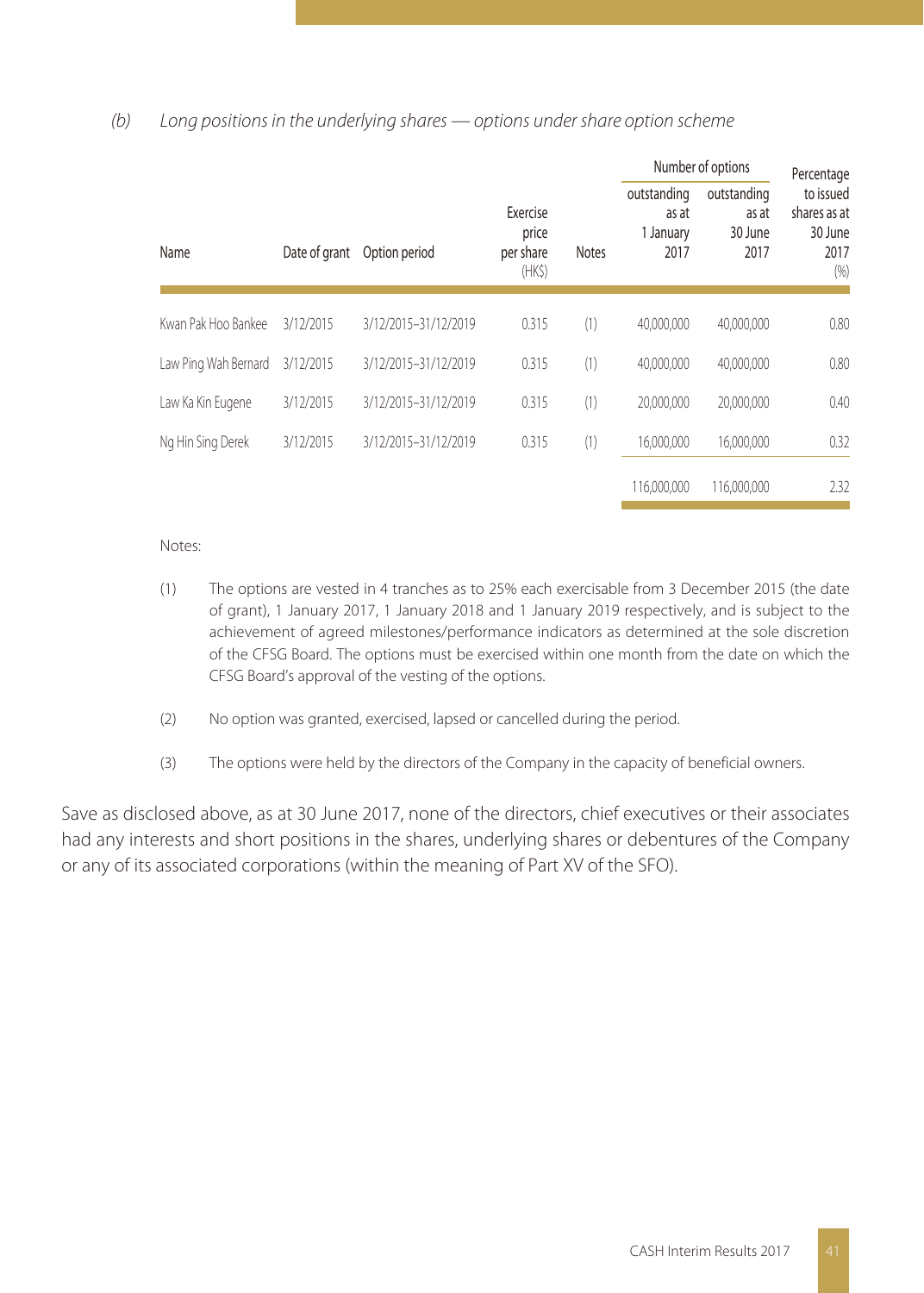# Share Option Schemes

# The Company

Details of share options to subscribe for shares in the Company granted to participants under the share option scheme of the Company during the six months ended 30 June 2017 were as follows:

|                              |                       |                                               |              |                                           | Number of options                           |                                         |
|------------------------------|-----------------------|-----------------------------------------------|--------------|-------------------------------------------|---------------------------------------------|-----------------------------------------|
| Date of grant                | Option period         | Exercise<br>price<br>per share<br>$(HK\zeta)$ | <b>Notes</b> | outstanding<br>as at<br>1 January<br>2017 | lapsed<br>during<br>the period<br>(Note(6)) | outstanding<br>as at<br>30 June<br>2017 |
|                              |                       |                                               |              |                                           |                                             |                                         |
| <b>Directors</b><br>2/9/2014 | 2/9/2014-31/8/2018    | 0.478                                         | (1)          | 18,144,000                                |                                             | 18,144,000                              |
| 18/12/2015                   | 18/12/2015-31/12/2019 | 0.460                                         | (1)          | 22,400,000                                |                                             | 22,400,000                              |
|                              |                       |                                               |              | 40,544,000                                |                                             | 40,544,000                              |
| Employees & consultants      |                       |                                               |              |                                           |                                             |                                         |
| 2/9/2014                     | 2/9/2014-31/8/2018    | 0.478                                         | (2)8(4)      | 20,088,000                                | (648,000)                                   | 19,440,000                              |
| 18/12/2015                   | 18/12/2015-31/12/2019 | 0.460                                         | (3)8(4)      | 26,200,000                                | (2,800,000)                                 | 23,400,000                              |
| 18/12/2015                   | 18/12/2015-31/12/2019 | 0.460                                         | (5)          | 6,800,000                                 |                                             | 6,800,000                               |
|                              |                       |                                               |              | 53,088,000                                | (3,448,000)                                 | 49,640,000                              |
|                              |                       |                                               |              |                                           |                                             |                                         |
|                              |                       |                                               |              | 93,632,000                                | (3,448,000)                                 | 90,184,000                              |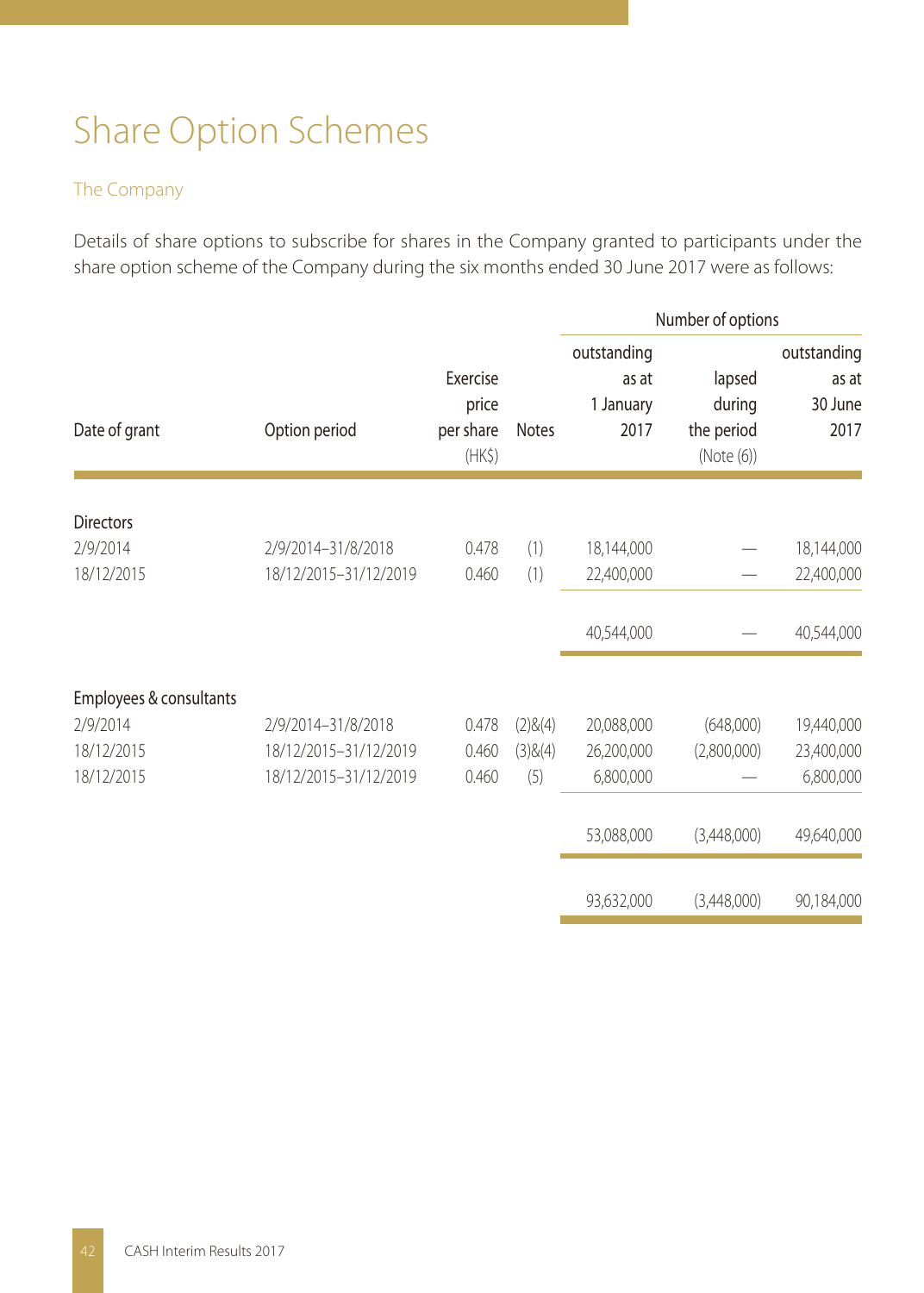#### Notes:

- (1) Details of the options granted to the directors are set out in the section headed "Directors' Interests in Securities".
- (2) The options are vested in 4 tranches as to 25% each exercisable from 2 September 2014 (the date of grant), 1 September 2015, 1 September 2016 and 1 September 2017 respectively and is subject to the vesting conditions as set out in (4) below.
- (3) The options are vested in 4 tranches as to 25% each exercisable from 18 December 2015 (the date of grant), 1 January 2017, 1 January 2018 and 1 January 2019 respectively and is subject to the vesting conditions as set out in (4) below.
- (4) The vesting conditions of the options is the achievement of agreed milestones/performance indicators as determined at the sole discretion of the Board. The options must be exercised within one month from the date on which the Board's approval of the vesting of the options.
- (5) The options must be exercised within one month from the date on which the Board's approval of the vesting of the options and upon satisfactory delivery of services.
- (6) The lapsed options were due to cessation of employment of participants with members of the Group.
- (7) No option was granted, exercised or cancelled during the period.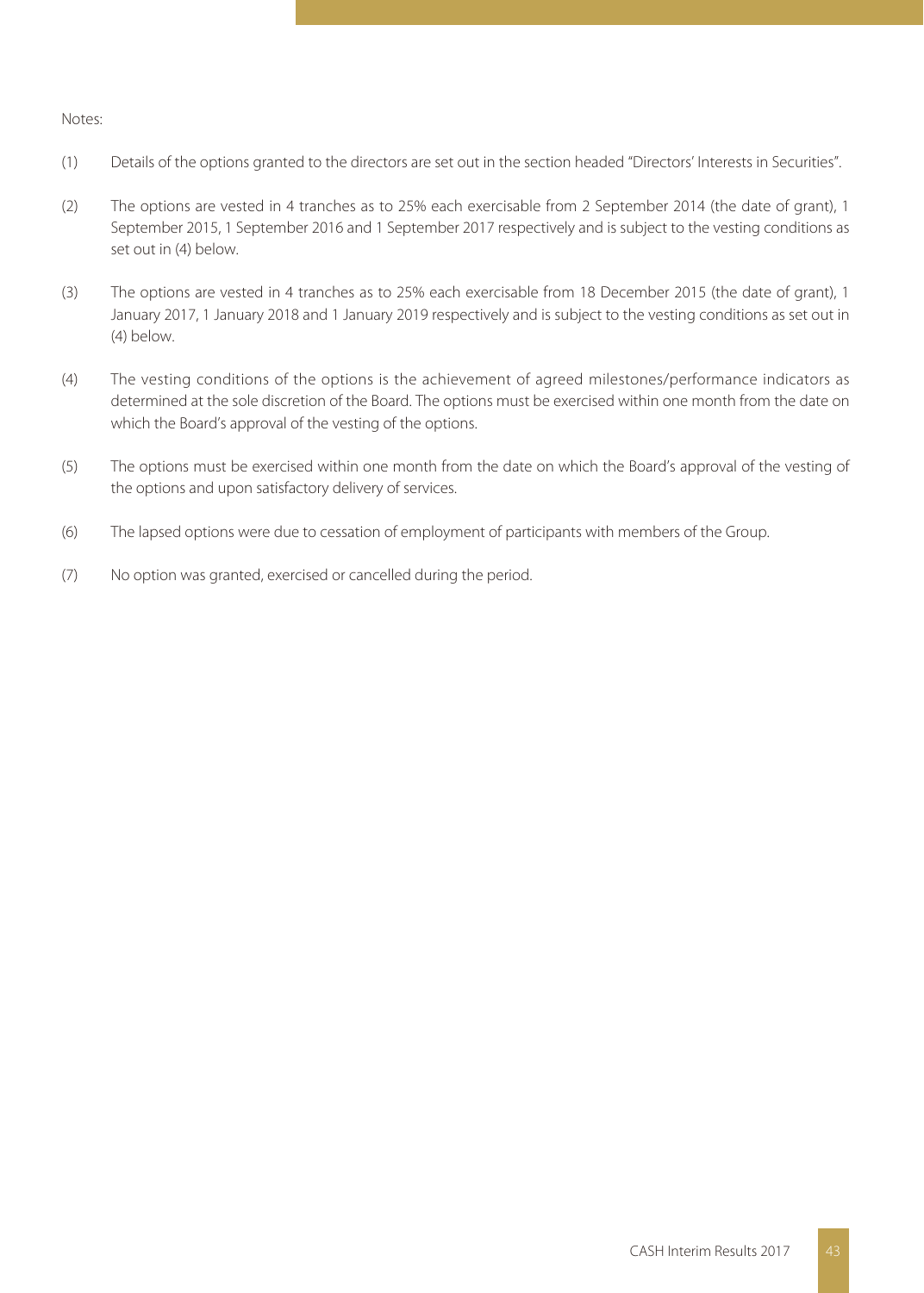# The subsidiary

# Netfield Technology Limited (incorporated in Bermuda) ("Netfield (Bermuda)")

No option has been granted under the share option scheme of Netfield (Bermuda) since its adoption on 6 June 2008.

### The associated company

# CFSG

During the period from 1 January 2017 to 19 June 2017, CFSG was a non-wholly-owned subsidiary of the Company, and became an associate of the Company with effect from 20 June 2017. Details of share options to subscribe for shares in CFSG granted to participants under the share option scheme of CFSG during the six months ended 30 June 2017 were as follows:

|                                                   |                                              |                                          |                | Number of options                         |                                              |                                         |  |
|---------------------------------------------------|----------------------------------------------|------------------------------------------|----------------|-------------------------------------------|----------------------------------------------|-----------------------------------------|--|
| Date of grant                                     | Option period                                | Exercise<br>price<br>per share<br>$(HK\$ | <b>Notes</b>   | outstanding<br>as at<br>1 January<br>2017 | lapsed<br>during<br>the period<br>(Note (5)) | outstanding<br>as at<br>30 June<br>2017 |  |
| <b>Directors</b><br>3/12/2015                     | 3/12/2015-31/12/2019                         | 0.315                                    | (1)            | 116,000,000                               |                                              | 116,000,000                             |  |
| Employees & consultants<br>3/12/2015<br>3/12/2015 | 3/12/2015-31/12/2019<br>3/12/2015-31/12/2019 | 0.315<br>0.315                           | (2)8(3)<br>(4) | 192,000,000<br>30,000,000                 | (36,500,000)                                 | 155,500,000<br>30,000,000               |  |
|                                                   |                                              |                                          |                | 222,000,000                               | (36,500,000)                                 | 185,500,000                             |  |
|                                                   |                                              |                                          |                | 338,000,000                               | (36,500,000)                                 | 301,500,000                             |  |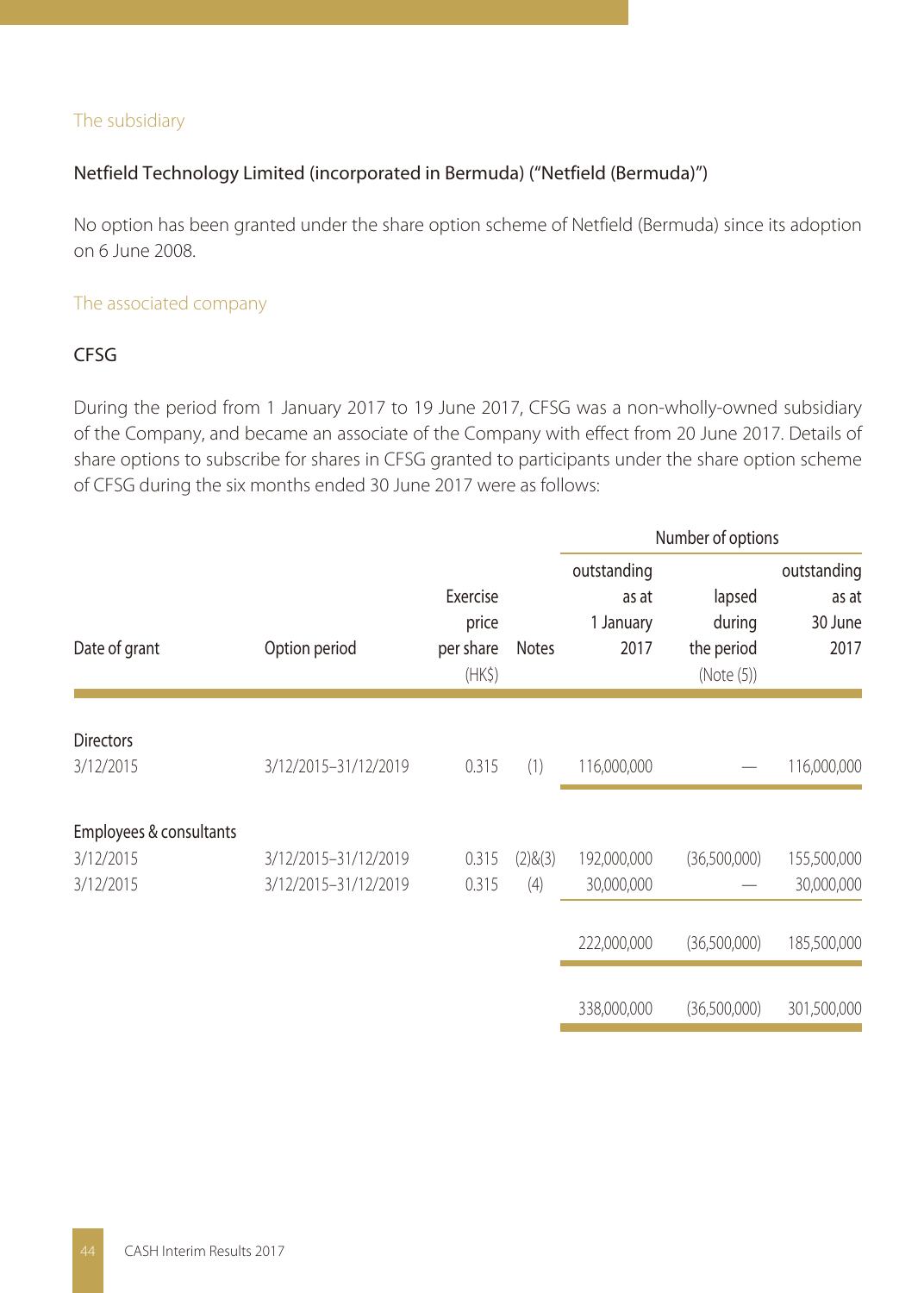#### Notes:

- (1) Details of the options granted to the directors of the Company are set out in the section headed "Directors' interests in securities" above.
- (2) The options are vested in 4 tranches as to 25% each exercisable from 3 December 2015 (the date of grant), 1 January 2017, 1 January 2018 and 1 January 2019 respectively and is subject to the vesting conditions as set out in (3) below.
- (3) The vesting of the options is subject to the achievement of agreed milestones/performance indicators as determined at the sole discretion of the CFSG Board. The options must be exercised within one month from the date on which the CFSG Board's approval of the vesting of the options.
- (4) The options must be exercised within one month from the date on which the CFSG Board's approval of the vesting of the options and upon satisfactory delivery of services.
- (5) The lapsed options were due to cessation of employment of participants with members of the Group.
- (6) No option was granted, exercised or cancelled during the period.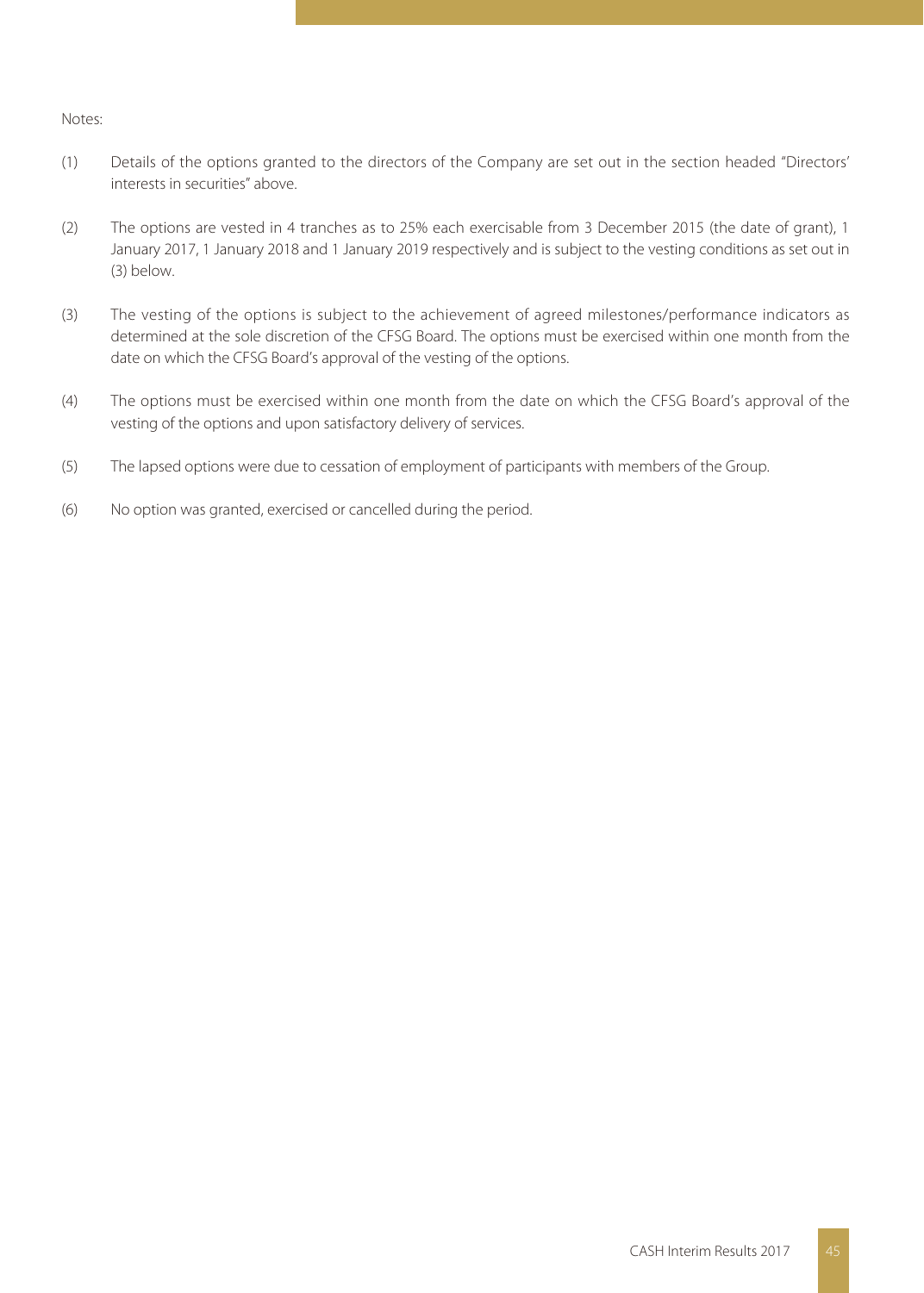# Substantial Shareholders

As at 30 June 2017, so far as is known to the directors and chief executives of the Company, the persons/companies (other than a director or chief executive of the Company) who had, or were deemed or taken to have an interest or short positions in the shares and underlying shares as recorded in the register required to be kept under Section 336 of the SFO or as otherwise notified to the Company were as follows:

| Name                                         | Capacity                                                                        | Number<br>of shares | Shareholding<br>(% ) |
|----------------------------------------------|---------------------------------------------------------------------------------|---------------------|----------------------|
| Hobart Assets Limited<br>(Notes (1) and (2)) | Interest in a controlled corporation                                            | 281,767,807         | 33.89                |
| Cash Guardian<br>(Notes (1) and (2))         | Interest in a controlled corporation                                            | 281,767,807         | 33.89                |
| Mr Wang Shui Ming<br>(Note (3))              | Beneficial owner, interest in<br>a controlled corporation and<br>other interest | 77.404.926          | 9.31                 |

Notes:

- (1) This refers to the same number of shares held by Cash Guardian, a wholly-owned subsidiary of Hobart Assets Limited, which in turn was 100% beneficially owned by Mr Kwan. Pursuant to the SFO, Mr Kwan and Hobart Assets Limited were deemed to be interested in the shares held by Cash Guardian.
- (2) Mr Kwan (a director whose interests are not shown in the above table) was interested and/or deemed be interested in a total of 286,027,807 shares (34.41%), which were held as to 281,767,807 shares by Cash Guardian and as to 4,260,000 shares in his personal name. Detail of his interest is set out in the section "Directors' interests in securities" above.
- (3) The shares were held as to 19,631,226 in his personal name, as to 42,114,150 held by Mingtak Holdings Limited (a 100%-owned controlled corporation of Mr Wang), and 15,659,550 held by him as nominee under a power of attorney. Pursuant to the SFO, Mr Wang was deemed to be interested in all these shares.

Save as disclosed above, as at 30 June 2017, the directors and chief executives of the Company were not aware of any other parties or corporation (other than a director or chief executive of the Company) who had, or were deemed or taken to have, any interests or short positions in the shares and underlying shares as recorded in the register required to be kept under Section 336 of the SFO or as otherwise notified to the Company.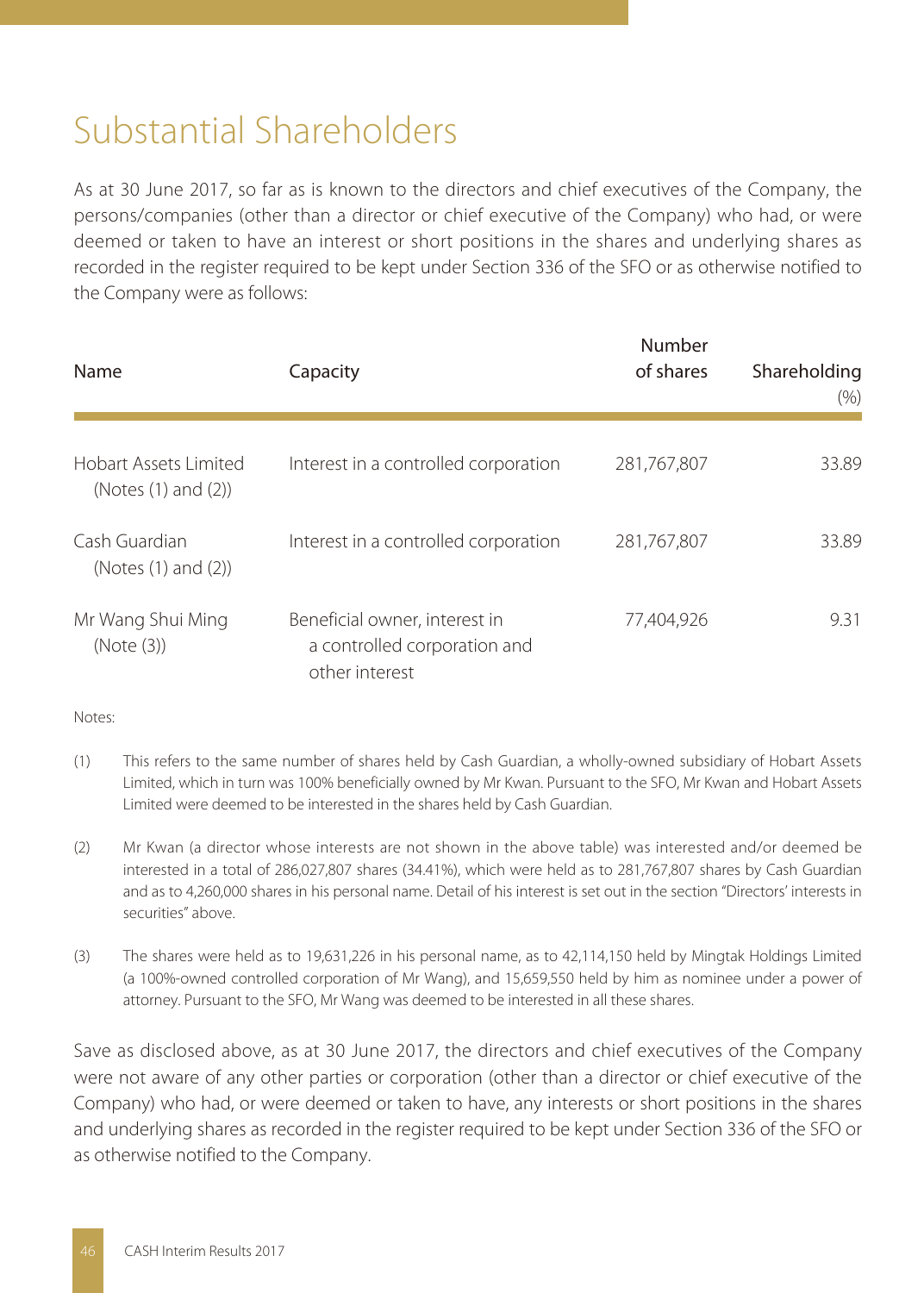# Corporate Governance

During the accounting period from 1 January 2017 to 30 June 2017, the Company had duly complied with the code provisions of the Corporate Governance Code as contained in Appendix 14 of the Listing Rules, except for the deviations summarised as follows:

- (i) The Company does not have a nomination committee as provided for in code provision A.5.1 as its function has been performed by the Board as a whole. The Board under the leadership of the Chairman is responsible for reviewing the structure, size and composition of the Board and the appointment of new directors from time to time to ensure that it has a balanced composition of skills and experience appropriate for the requirements of the businesses of the Company, and the Board as a whole is also responsible for reviewing the succession plan for the directors; and
- (ii) Mr Kwan (Chairman of the Board) also acted as CEO of the Company during the underlying period. According to code provision A.2.1, the roles of Chairman and CEO of the Company should be separate. The dual role of Mr Kwan provides a strong and consistent leadership to the Board and is critical for efficient business planning and decisions of the Group. Mr Law Ka Kin Eugene (deputy CEO of the Company) assisted Mr Kwan in performing the CEO's responsibilities. The balance of power and authorities is also ensured by the operation of the Board and the senior management, which comprise experienced and high caliber individuals.

# Compliance With the Model Code

The Company has adopted a code of conduct regarding securities transactions by directors as set out in Appendix 10 of the Listing Rules. All directors have confirmed, following specific enquiry by the Company, that they fully complied with the required standard of dealings set out therein throughout the review period.